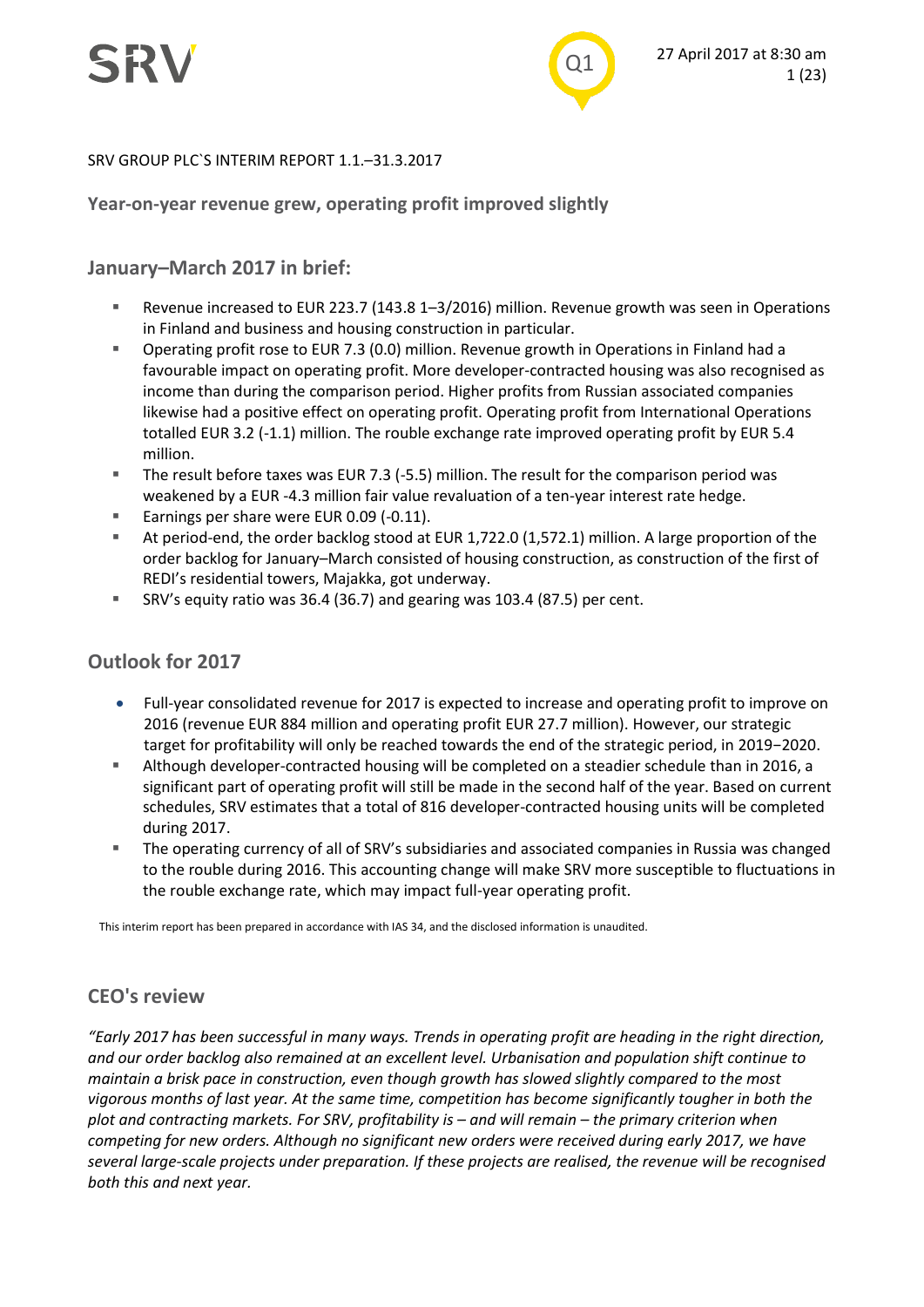



*Our revenue grew significantly last year thanks to numerous ongoing projects. Our project portfolio currently consists of an increasingly significant number of housing projects, including some of the tallest buildings in Helsinki, Espoo and Oulu. Our major projects in urban growth centres and, for instance, several hospital projects can also be seen in the cityscape. Housing projects currently account for about 24 per cent of our revenue, and we decided to launch the construction of almost 300 new homes in early 2017. Although we are also implementing excellent housing projects in other regions, 63 per cent of our housing projects are in the Helsinki metropolitan area. Thanks to the almost 3,000 housing units that we currently have under construction, we are keeping a tight hold on our position as one of the largest housing construction companies in the Helsinki metropolitan area. In its own way, early 2017 was an historic period for housing sales, as sales of apartments in the first of REDI's residential towers, Majakka, got up to speed. The launch of advance marketing about a year ago caused quite a stampede, and this interest was by no means shortlived. There is obviously genuine demand for REDI's style of living, as out of Majakka's 282 apartments less than 10 apartments are still available, and sales are currently being made at an excellent clip.* 

*As announced in previous reviews, we believe that SRV's revenue will continue to grow throughout the year and that in the last months of 2017 we will definitely be close to breaking the billion euro mark for the first time in our history. In spite of strong growth, our primary strategic goal is still to improve profitability, and hard work to this effect will continue throughout the strategy period until the year 2020. We have already been able to improve profitability in several areas, but there is still a great deal of work to do. I believe that our ongoing measures aimed at improving profitability will bear fruit.*

*The most pleasing news from Russia is the trend in visitor and sales figures in our shopping centres. The number of tenants in the Okhta Mall is growing steadily, as are visitor numbers, but the most satisfying development has occurred at Pearl Plaza, which opened back in 2013. In the first quarter alone, visitor numbers at Pearl Plaza have increased by 18 per cent on the comparison period, while sales figures have risen even more – up by no less than 59 per cent in terms of euros. This positive trend not only shows that Russian consumption is still focused on the domestic market, but also that Pearl Plaza has been able to do the right things in terms of both operation and marketing. These successes create an excellent foundation for shopping centre operations in our other locations in Russia and, in the future, also at REDI.*

*Juha Pekka Ojala, President and CEO*

| <b>Group key figures</b>                           | $1 - 3/$ | $1 - 3/$ |        | change, | $1 - 12/$ |
|----------------------------------------------------|----------|----------|--------|---------|-----------|
| (IFRS, EUR million)                                | 2017     | 2016     | change | %       | 2016      |
| Revenue                                            | 223.7    | 143.8    | 79.9   | 55.5    | 884.1     |
| Operating profit                                   | 7.3      | 0.0      | 7.3    |         | 27.7      |
| Financial income and expenses, total <sup>*)</sup> | 0.0      | $-5.6$   | 5.6    |         | $-11.3$   |
| Profit before taxes                                | 7.3      | $-5.5$   | 12.8   |         | 16.4      |
| Order backlog                                      | 1,722.0  | 1,572.1  | 149.9  | 9.5     | 1,758.5   |
| New agreements                                     | 155.4    | 126.5    | 28.9   | 22.9    | 1,013.1   |
| Operating profit, %                                | 3.3      | 0.0      |        |         | 3.1       |
| Net profit                                         | 6.5      | $-4.7$   | 11.1   |         | 14.4      |
| Net profit, %                                      | 2.9      | $-3.3$   |        |         | 1.6       |
|                                                    |          |          |        |         |           |
| *) - of which derivative expenses fair             | 0.7      | $-4.3$   | 5.0    |         | $-4.7$    |
| value revaluation                                  |          |          |        |         |           |

#### **Overall review**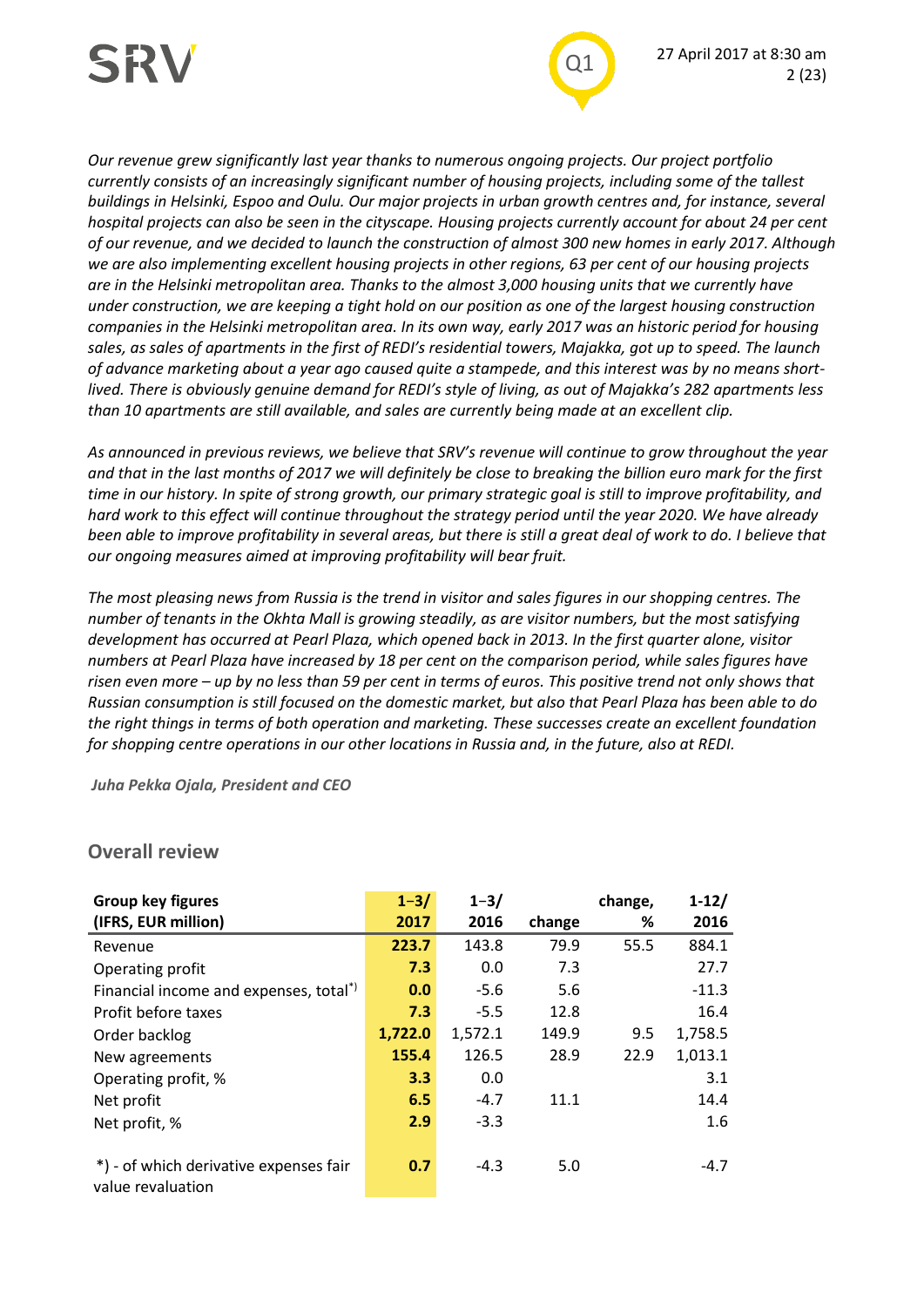



#### **January–March 2017:**

**The consolidated order backlog stood at EUR 1,722.0** (1,572.1) million. Housing construction in particular contributed to this growth with the start-up of Majakka, the first of REDI's residential towers.

**The Group's revenue** rose by 55.5 per cent to EUR 223.7 (143.8) million. Particularly good growth was seen in business and housing construction in Operations in Finland. Major business premises projects agreed on in 2016 have entered the construction phase and are now generating revenue. The recognition of income from 76 (26) developer-contracted housing units also contributed to revenue growth.

**The Group's operating profit** rose to EUR 7.3 (0.0) million. More developer-contracted housing was recognised as income than during the comparison period, and this improved operating profit. Likewise, revenue was higher than in the comparison period and SRV's Russian associated companies generated higher profits. Operating profit was weakened by a rise in costs in certain ongoing construction projects. Operating profit from International Operations totalled EUR 3.2 (-1.1) million. The operating profit of International Operations received a particular boost from the strengthening rouble exchange rate (EUR 5.4 million).

**The Group's profit** before taxes totalled EUR 7.3 (-5.5) million. Net financial expenses were reduced by the fair value revaluation of a ten-year interest rate hedge, from EUR -4.3 million in 1-3/2016 to EUR 0.7 million in the first quarter of 2017.

**The Group's earnings per share** were EUR 0.09 (EUR -0.11). The earnings per share for the comparison period were impacted by the non-recurring cost of repaying the hybrid bond.

**Variation in SRV's operating profit and operating profit margin** is affected by several factors. SRV's developer-contracted projects are recognised as income upon delivery; projects recognised as income based on the level of completion mainly consist of lower-margin contracting; and the nature of the company's operations (project development).

**The Group's equity ratio** stood at 36.4 (36.7) per cent and gearing at 103.4 (87.5) per cent.

| Group key figures                 | $1 - 3/$ | $1 - 3/$ |        | change, | $1 - 12/$ |
|-----------------------------------|----------|----------|--------|---------|-----------|
| (IFRS, EUR million)               | 2017     | 2016     | change | %       | 2016      |
| Equity ratio, %                   | 36.4     | 36.7     |        |         | 38.3      |
| Net interest-bearing debt         | 311.0    | 247.2    | 63.8   | 25.8    | 246.3     |
| Gearing ratio, %                  | 103.4    | 87.5     |        |         | 83.4      |
| Return on investment, %           | 6.5      | 0.5      |        |         | 6.1       |
| Return on equity, %               | 8.8      | $-6.8$   |        |         | 5.0       |
| Earnings per share, EUR *)        | 0.09     | $-0.11$  | 0.20   |         | 0.15      |
| Equity per share, EUR *)          | 4.32     | 3.71     | 0.61   | 16.4    | 4.25      |
| Share price at end of period, EUR | 4.40     | 3.53     | 0.87   | 24.6    | 5.43      |
| Weighted average number of shares |          |          |        |         |           |
| outstanding, millions             | 59.5     | 59.3     |        |         | 59.3      |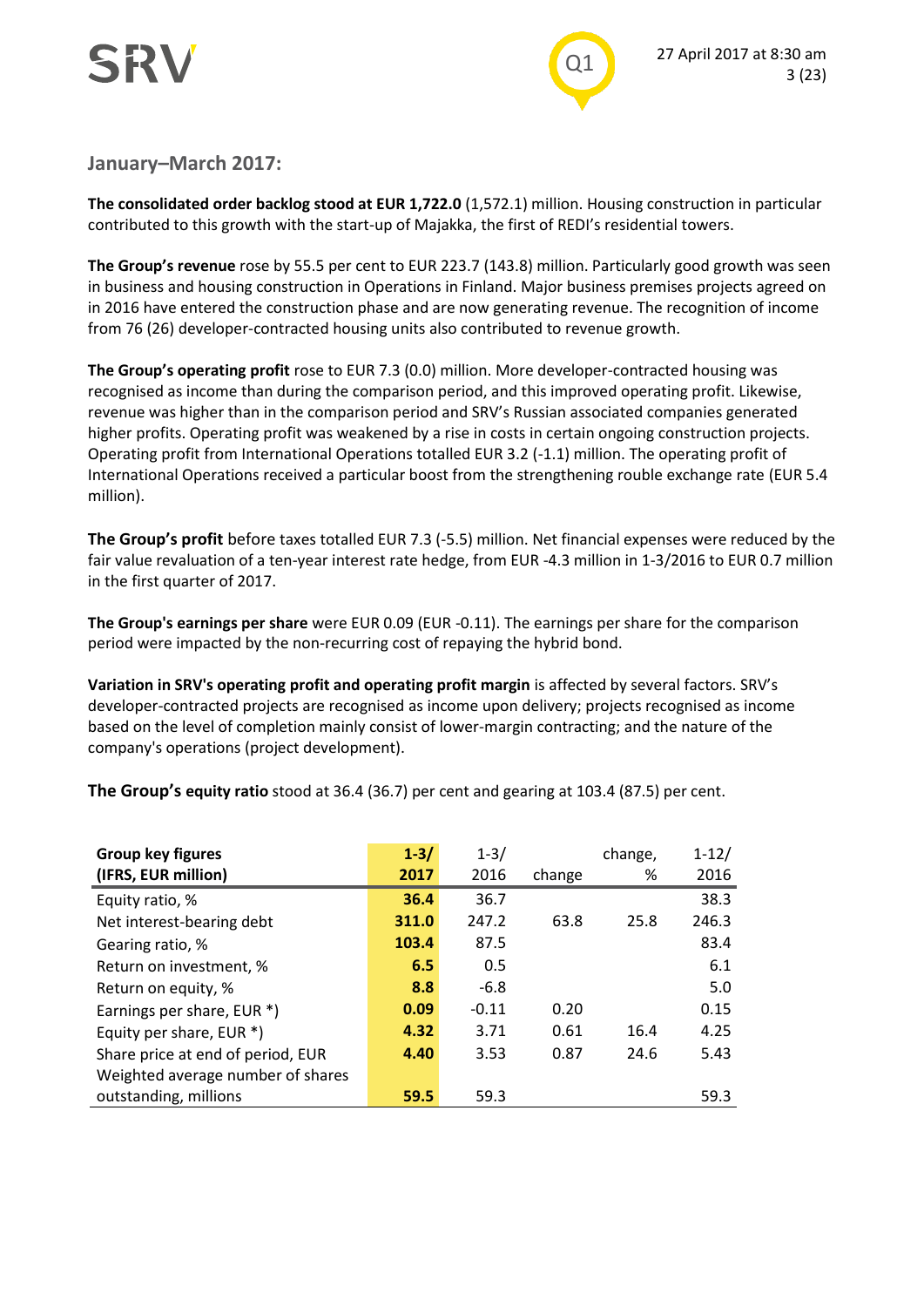

### **Earnings trends for the segments**

SRV's business segments are Operations in Finland, International Operations, and Other Operations. Operations in Finland are divided into property development, housing construction, and business construction (which comprises retail, office, logistics and specialised construction, and earthworks and rock construction). International Operations comprises SRV's business activities in Russia and Estonia.

The Other Operations segment primarily consists of the parent company, SRV Group Plc's group operations, property and project development operations in Finland, and equipment service for Finnish construction sites.

| Revenue                         | $1 - 3/$ | $1 - 3/$ |        | change, | $1 - 12/$ |
|---------------------------------|----------|----------|--------|---------|-----------|
| (EUR million)                   | 2017     | 2016     | change | %       | 2016      |
| Operations in Finland           | 219.3    | 131.5    | 87.8   | 66.8    | 832.2     |
| <b>International Operations</b> | 4.4      | 12.4     | $-7.9$ | $-64.1$ | 52.4      |
| Other operations                | 4.4      | 4.0      | 0.5    | 11.9    | 15.9      |
| Eliminations                    | $-4.5$   | $-4.0$   | $-0.4$ |         | $-16.3$   |
| Group, total                    | 223.7    | 143.8    | 79.9   | 55.5    | 884.1     |
|                                 |          |          |        |         |           |
| <b>Operating profit</b>         | $1 - 3/$ | $1 - 3/$ |        | change, | $1 - 12/$ |
| (EUR million)                   | 2017     | 2016     | change | %       | 2016      |
| <b>Operations in Finland</b>    | 5.0      | 2.2      | 2.8    | 123.2   | 38.3      |
| <b>International Operations</b> | 3.2      | $-1.1$   | 4.2    |         | $-4.2$    |
|                                 |          |          |        |         |           |

| Other operations    | $-0.8$ | $-1.1$ | 0.3 | $-6.4$ |
|---------------------|--------|--------|-----|--------|
| <b>Eliminations</b> | 0.0    | 0.0    |     | 0.0    |
| Group, total        | 7.3    | 0.0    |     | 27.7   |

| <b>Operating profit</b>         | $1 - 3/$ | $1 - 3/$ | $1 - 12/$ |
|---------------------------------|----------|----------|-----------|
| (%)                             | 2017     | 2016     | 2016      |
| <b>Operations in Finland</b>    | 2.3      | 1.7      | 4.6       |
| <b>International Operations</b> | 71.3     | -8.6     | $-7.9$    |
| Group, total                    | 3.3      | 0.0      | 3.1       |

| <b>Order backlog</b>            |         |         | change, |         |
|---------------------------------|---------|---------|---------|---------|
| (EUR million)                   | 3/2017  | 3/2016  | %       | 12/2016 |
| <b>Operations in Finland</b>    | 1,691.3 | 1,511.7 | 11.9    | 1,726.1 |
| <b>International Operations</b> | 30.6    | 60.3    | $-49.2$ | 32.4    |
| Group, total                    | 1,722.0 | 1,572.1 | 9.5     | 1,758.5 |
| - sold order backlog            | 1,437   | 1,269   | 13.3    | 1,482   |
| - unsold order backlog          | 285     | 303     | $-6.1$  | 276     |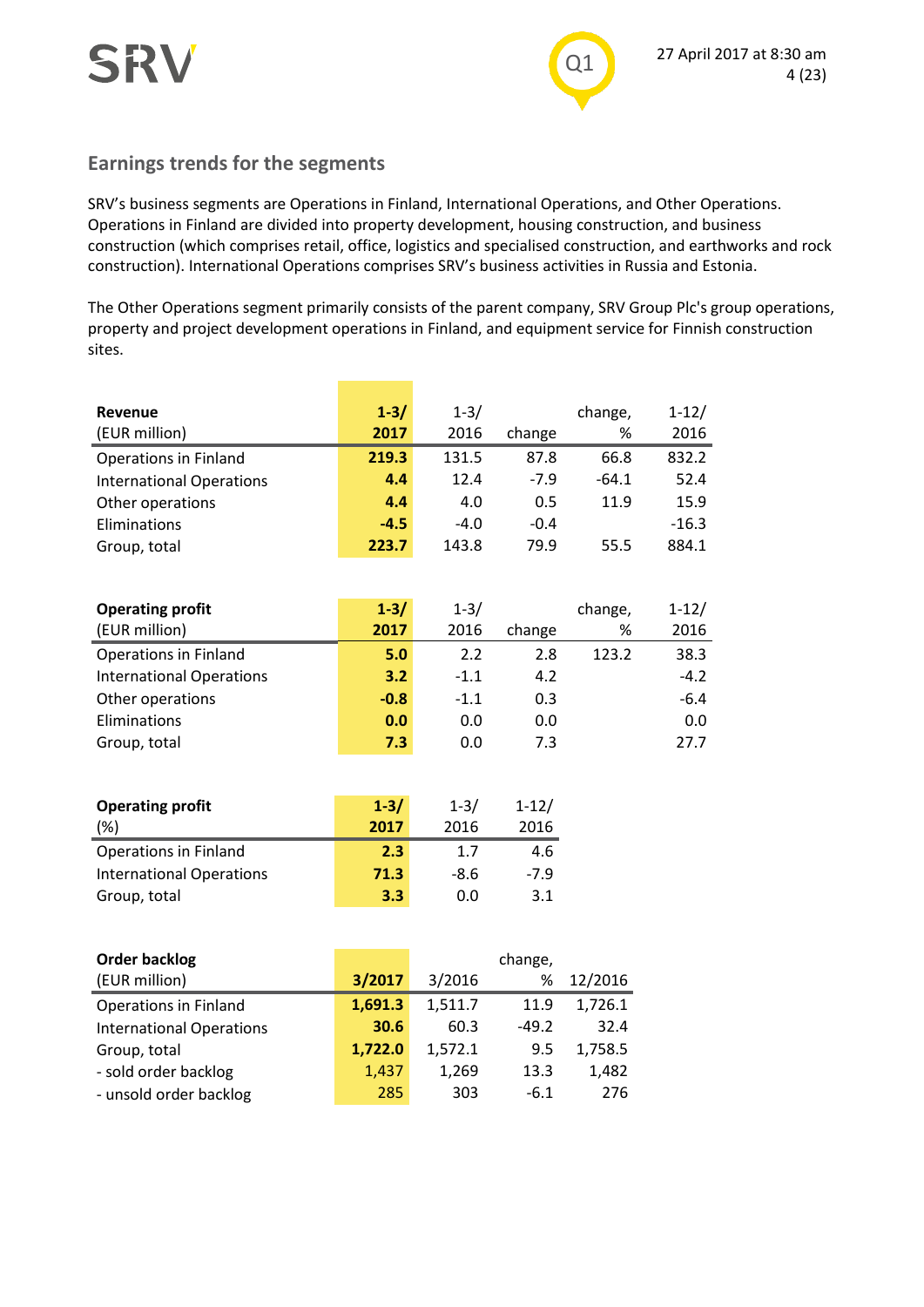

## **Operations in Finland**

#### **Business environment in Finland**

Although the European economy is continuing its slow recovery, significant financial and political uncertainty factors in several countries, both inside the Euro zone and elsewhere, are increasing risks in development. The slight pick-up in the Finnish economy is also continuing. GDP is expected to grow by 1–2 per cent in 2017.

Exceptionally high growth of almost seven per cent was seen in construction in 2016, and new construction was brisk in all sectors. The Confederation of Finnish Construction Industries forecasts that growth will slow to 2–3 per cent this year. (Source: Business cycle review by the Confederation of Finnish Construction Industries RT)

Urbanisation and population shift will continue to be the main drivers of construction and will maintain the need for both housing and business construction in growth centres, which are SRV's strategic focal points. According to VTT's forecast, urbanisation will continue, as Finland's urbanisation ratio is clearly lagging behind other industrialised nations, such as Sweden. The most optimistic forecasts estimate that about 620,000 people will move into urban areas by 2040. (Source: VTT, Demand for new dwelling production in Finland 2015–2040, 1/2016.)

#### **Housing, business and infrastructure construction in Finland**

In general, housing sales in growth centres have remained at a moderately good level thanks to population shift and investor sales. Housing production is still focusing on small apartments. Last year, construction was launched on a total of more than 37,000 housing units in Finland, which was significantly more than in the previous year. The Confederation of Finnish Construction Industries forecasts start-ups for about 35,000 housing units this year.

In business construction, the start-up volume (in terms of cubic metres) rose significantly in 2016 with the launch of several major projects, particularly in the public service construction sector. Public service construction start-ups are expected to remain at the same level this year, while a small pick-up will be seen in business and office construction. Industrial construction is not developing as well as expected. The growth rate in renovation is forecast to remain at last year's level of two per cent. Investments in civil engineering construction are forecast to increase by about two per cent this year, although growth is expected to slow again next year. (Source: Business cycle review by the Confederation of Finnish Construction Industries RT 3/2017.)

According to Statistics Finland, construction costs have risen on March 2016. The prices of equipment and supplies in particular have risen over the past 12 months. (Source: Statistics Finland, Building Cost Index.)

#### **Housing construction**

#### **January–March 2017:**

**Revenue** from housing construction in Finland totalled EUR 54.8 (24.6) million in the January–March period. The recognition of income from 76 (26) developer-contracted housing units had by far the greatest impact on revenue. The **order backlog** for housing construction in Finland rose to EUR 633.7 (538.9) million. The start-up of Majakka, the first of REDI's residential towers, during the review period had a particular impact on the order backlog for housing construction. Majakka will have a total of 282 apartments.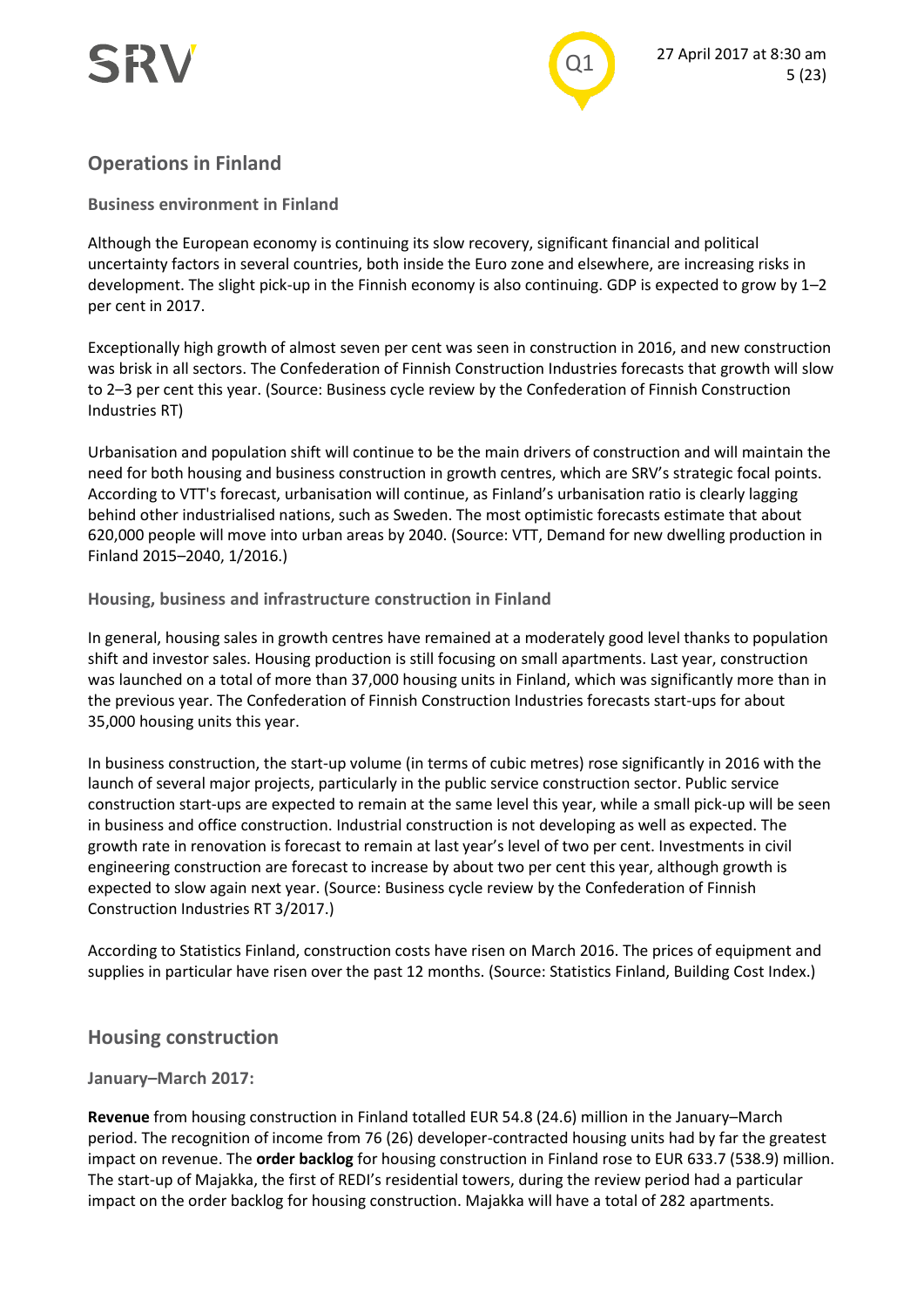



#### **Housing under construction**

In line with its strategy, SRV is focusing its housing production on locations in urban growth centres with good transport connections. For some time now, SRV has been one of the largest housing constructors in the Helsinki metropolitan area. SRV has a total of 2,894 (1,830) housing units under construction, mostly in growth centres.

One of SRV's strategic targets has been to increase its developer-contracted housing production. A total of 1,076 (910) developer-contracted housing units were under construction in the January–March period. The large number of units currently under construction will continue to strengthen SRV's result in the future. The average construction period is about 18 months.

The number of units under construction has, above all, been boosted by high investor demand, which has continued into early 2017. At the end of March, a total of 1,068 (227) units were under construction for investors, which is almost four times as many as during the last review period. The latest significant investor deal was made in February, when SRV and LocalTapiola Asuntosijoitus Suomi Ky signed a framework agreement to build 528 market-financed rental apartments. Under this approx. EUR 100 million framework agreement, SRV will construct several apartment buildings for LocalTapiola in the Helsinki metropolitan area, Turku and Jyväskylä. Project-specific agreements will be signed before construction work is launched at each site. All the sites are scheduled for completion during 2018 and 2019.

Other significant projects being built for investors include housing in Tikkurila, Vantaa for Elo and LocalTapiola, and sites for Ilmarinen in Suurpelto, Espoo and Jätkäsaari, Helsinki.

#### **Completed housing units**

A total of 42 (30) developer-contracted housing units were completed during the January–March period. At the time of writing, 77 (111) completed housing units remained unsold. Consumer sales maintained a good level during the early year, and unsold units mainly consist of individual apartments at different sites in Tampere, Turku, Helsinki, and Espoo.

#### $\blacksquare$  Housing units recognised as income

In the January–March period, 76 (26) developer-contracted housing units were recognised as income, generating total revenue of EUR 21.8 (7.9) million. A developer-contracted residential project is a project that is developed by SRV and which has not been sold when construction begins. SRV bears the risks involved in both the sale and construction of such projects, which are recognised as revenue when they have been completed and sold.

The majority of units currently under construction will be completed in late 2017. Over 800 housing units are expected to be recognised as income during 2017 as a whole, with the majority being completed in the latter half of the year.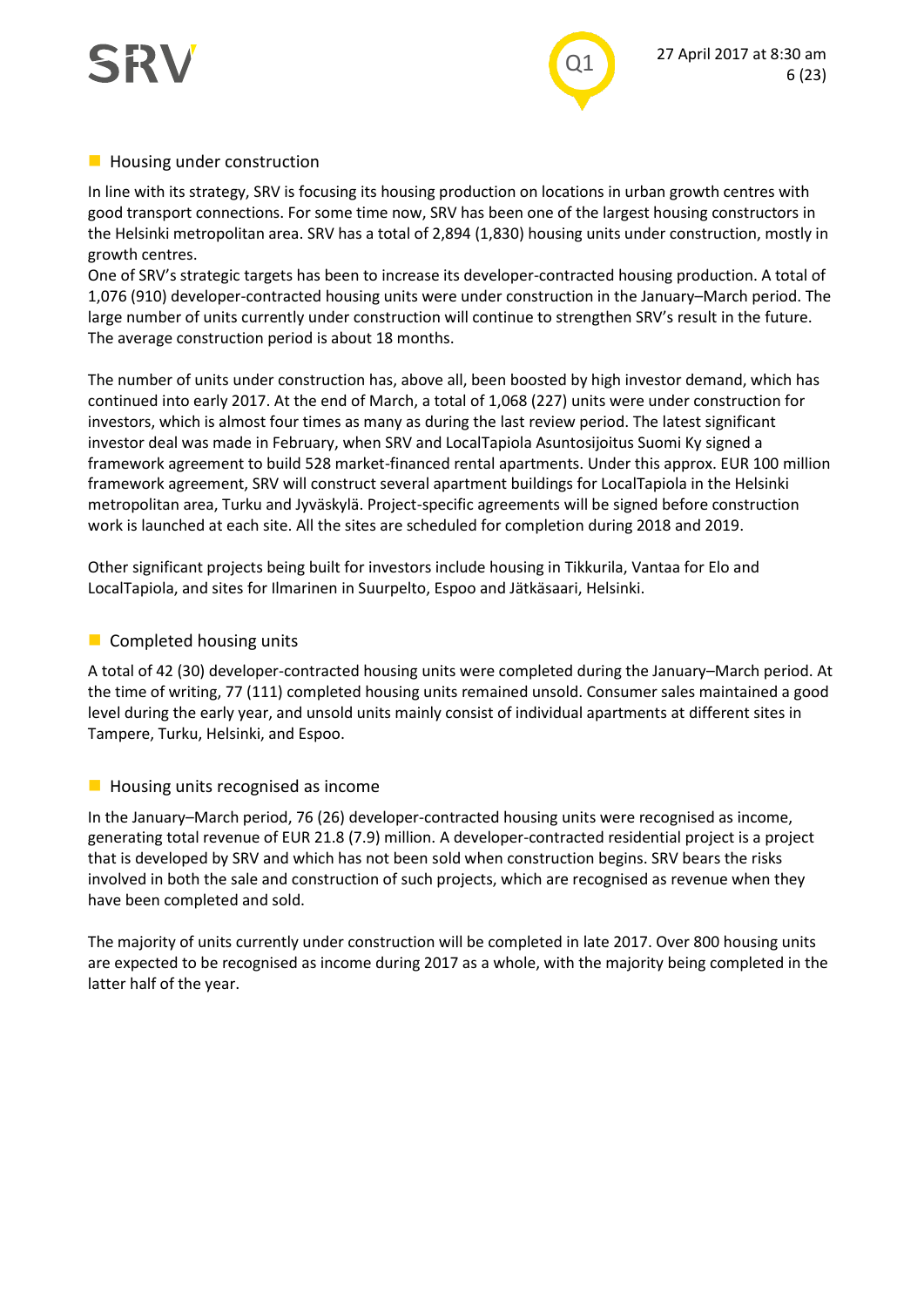# SRV



| <b>Housing construction in Finland</b><br>(units) | $1 - 3/$<br>2017 | $1 - 3/$<br>2016 | change,<br>units | $1 - 12/$<br>2016 |
|---------------------------------------------------|------------------|------------------|------------------|-------------------|
| Units sold, total                                 | 356              | 93               | 263              | 1,260             |
| - developer contracting                           | 266              | 93               | 173              | 509               |
| - investor sales <sup>2)</sup>                    | 90               | 0                | 90               | 751               |
| Developer contracting                             |                  |                  |                  |                   |
| - start-ups                                       | 282              | 55               | 227              | 454               |
| - completed                                       | 42               | 30               | 12               | 503               |
| - recognised as income                            | 76               | 26               | 50               | 499               |
| - completed and unsold <sup>1)</sup>              | 77               | 111              | -34              | 111               |
| Under construction, total <sup>1)</sup>           | 2,894            | 1,830            | 1,064            | 2,696             |
| - contracts $1$                                   | 586              | 138              | 448              | 441               |
| - negotiated contracts <sup>1)</sup>              | 164              | 555              | $-391$           | 441               |
| - sold to investors $^{1/2}$                      | 1,068            | 227              | 841              | 978               |
| - developer contracting $1$                       | 1,076            | 910              | 166              | 836               |
| - sold $1$                                        | 634              | 502              | 132              | 444               |
| - unsold $1$ )                                    | 442              | 408              | 34               | 392               |
| - of which sold, $\%$ <sup>1)</sup>               | 59               | 55               |                  | 53                |
| - of which unsold, $\frac{1}{2}$ 1)               | 41               | 45               |                  | 47                |

<sup>1)</sup> at period-end

2) investor sales under negotiated contracts

| Order backlog, housing construction in     |        |        |        |
|--------------------------------------------|--------|--------|--------|
| <b>Finland (EUR million)</b>               | 3/2017 | 3/2016 | change |
| Contracts and negotiated contracts         | 196    | 115    | 81     |
| Under construction, sold developer         | 164    | 134    | 30     |
| contracting                                |        |        |        |
| Under construction, unsold developer       | 243    | 249    | -6     |
| contracting                                |        |        |        |
| Completed and unsold developer contracting | 30     | 40     | $-10$  |
| Housing construction, total                | 634    | 539    | 95     |

#### **REDI apartments**

REDI in Kalasatama, Helsinki is the largest construction project in SRV's history. Sales of apartments in the first of REDI's residential towers, Majakka, were launched in February 2017, when over 90 per cent of the 282 apartments had been reserved. A total of 96 apartments had been sold at the end of March and 112 by mid-April.

The construction of Majakka's tower section began during the review period. According to current estimates, residents will be able to move into their apartments in spring 2019. The REDI apartments will be recognised as revenue when each residential tower has been completed and its apartments sold.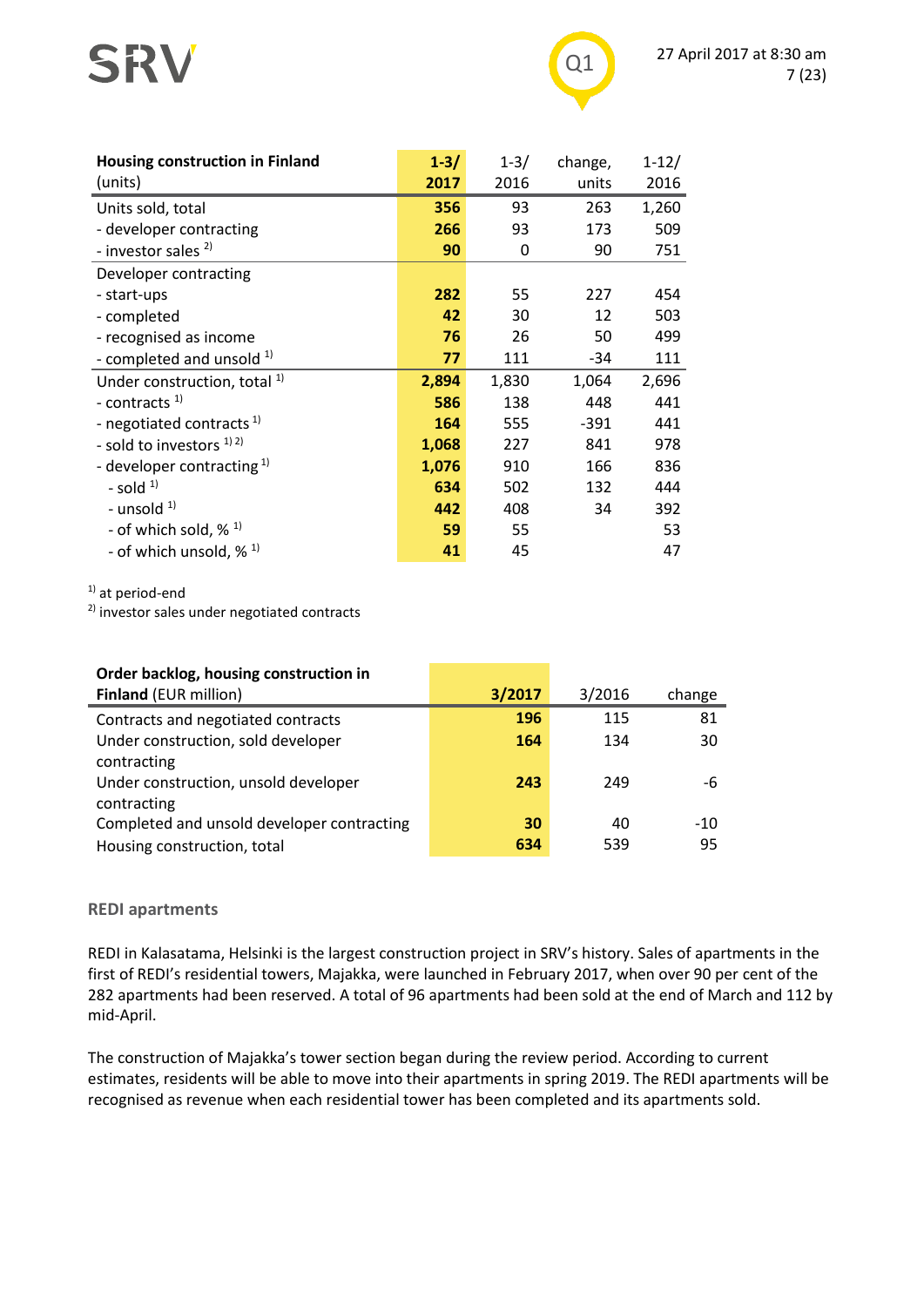**The largest developer-contracted housing projects under construction in Finland**

| Project name,<br>location | SRV, contract<br>value,<br><b>EUR million</b> | Completion<br>date<br>(estimated)* | Apartments,<br>units | Sold,<br>units* | For sale,<br>units* |
|---------------------------|-----------------------------------------------|------------------------------------|----------------------|-----------------|---------------------|
| REDI Majakka,             |                                               |                                    |                      |                 |                     |
| Helsinki                  | 106                                           | O2/2019                            | 282                  | 96              | 186                 |
| Niittyhuippu,             |                                               |                                    |                      |                 |                     |
| Espoo                     |                                               | 04/2017                            |                      | 163             |                     |
| Satamarannan              |                                               |                                    |                      |                 |                     |
| Masto, Oulu               |                                               | Q4/2017                            | 100                  | 56              |                     |
| Försti, Helsinki          | 23                                            | Q2/2017                            | 52                   | 33              | 19                  |
| Mantteli, Helsinki        | 16                                            | Q2/2017                            | 55                   | 55              |                     |
| Niittyheinä, Espoo        | 16                                            | O <sub>2</sub> /2017               | 59                   | 15              |                     |
|                           |                                               |                                    |                      |                 |                     |

\*Situation as of 31 March 2017

**The largest ongoing housing projects in Finland, investor projects and housing contracting**

| Project name, location,<br>developer     | SRV, contract value,<br><b>EUR million</b> | Completion level,<br>%* | <b>Completion date</b><br>(estimated)* |
|------------------------------------------|--------------------------------------------|-------------------------|----------------------------------------|
| Wood City, Helsinki, ATT                 | $**$                                       | 24                      | Q1/2018                                |
| Vantaan Celica,<br>LocalTapiola          | **                                         | 84                      | Q2/2017                                |
| Vantaan Verso, Elo                       | **                                         | 89                      | Q1/2017                                |
| Espoon Niittytori, SATO,<br>Espoo        | $**$                                       | 92                      | Q2/2017                                |
| Suurpellon Puistokatu<br>D, TA           | $***$                                      | 46                      | Q1/2018                                |
| Vantaan Neilikkatie,<br>Ilmarinen        | **                                         | 19                      | Q2/2018                                |
| Keravan Orno, Ilmarinen                  | $* *$                                      | 25                      | Q2/2018                                |
| Vantaan Hernetie, OP                     | $* *$                                      | 23                      | Q2/2018                                |
| Helsingin Välimerenkatu<br>10, Ilmarinen | $***$                                      | 18                      | Q3/2018                                |
| Aleksinkulma and park,<br>Kerava         | $***$                                      | 3                       | Q1/2019                                |
| Suurpellon Puistokatu,<br>Espoo, TA      | $***$                                      | 12                      | Q3/2018                                |
| <b>HOAS Kumpula</b>                      | **                                         | 3                       | Q3/2018                                |

**Total value of projects approx. EUR 235 million**

\*Situation as of 31 March 2017

\*\* The value of individual contracts has not been published.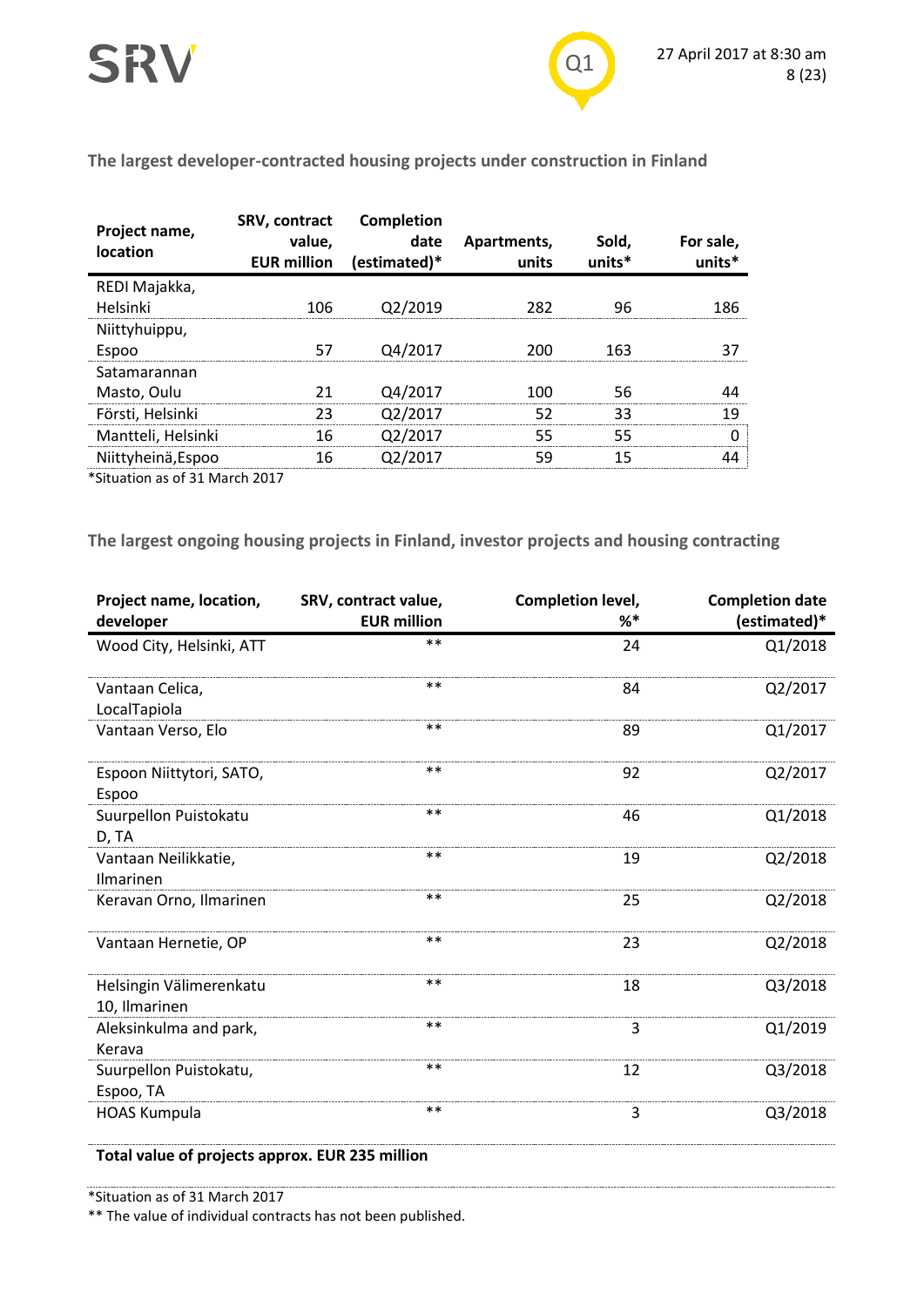

*SRV is currently building developer-contracted housing projects, development projects, and contracted projects. A developer-contracted residential project is a project that is developed by SRV and which has not been sold when construction begins. SRV bears the risks involved in both the sale and construction of such projects, which are recognised as revenue when they have been completed and sold. A residential development project is a project that is developed by SRV, but which is sold to an investor before construction begins. SRV bears the construction risks in such projects, which are recognised as revenue according to the percentage of completion. Construction contracts are construction projects that are launched by other parties but implemented by SRV. They are recognised as revenue on the basis of the percentage of completion or as set out in the agreement.*

#### **Business construction**

#### **January–March 2017:**

SRV's **revenue** from business construction totalled EUR 164.4 (106.9) million, and the **order backlog** stood at EUR 1,057.7 (972.9). No significant new orders were received during the first quarter.

The greatest contribution to revenue growth has been made by large-scale ongoing hospital projects, such as Hospital Nova in Central Finland, a new construction project at Tampere University Hospital, the New Children's Hospital in Helsinki, and the renovation of the Women's Hospital in Helsinki. Revenue also increased due to renovation and refurbishment projects, such as those at Helsinki City Theatre and an administrative building belonging to the University of Helsinki.

SRV's infrastructure construction has bolstered its position. For example, SRV is currently implementing the Ring Road I project in Espoo, in which traffic will be diverted into an underground tunnel above which a park will be built. An excavation contract for the Kaitaa metro tunnel in Espoo also boosted infrastructure construction.

SRV's shopping centre development projects also generated revenue growth during the January–March period. SRV is currently building the REDI shopping centre in Helsinki, Niitty shopping centre in Espoo, and Karuselli shopping centre in Kerava.

#### **REDI**

The REDI shopping centre is an SRV development project. In addition to SRV, the investor group includes Ilmarinen, OP Group and LocalTapiola. The REDI project is proceeding in schedule. In addition, the REDI shopping centre will open in autumn 2018 and leasing is proceeding as planned. There are already binding lease agreements for 50.5 per cent (over 100 premises) of the REDI shopping and experience centre's 200 plus premises. Negotiations with prospective tenants are also currently ongoing for almost all of the remaining premises. REDI's new tenants include international fashion stores such as Hennes & Mauritz and Lindex; Varner's well-known brands Cubus, Dressmann, Volt, Bik Bok and Carlings; and Bestseller's Jack&Jones. Kesko and Lidl will be providing REDI customers with groceries. The REDI shopping centre is expecting over 12 million visitors in its first full year of operation.

#### **Niittykumpu Metro Centre**

SRV is developing the Niittykumpu Metro Centre in Espoo into a new centre for the area. It will comprise several residential buildings, a shopping centre and metro station. The Niitty shopping centre and two adjoining apartment buildings will be built during the first phase. The site will be home to Espoo's highest residential building and about 300 apartments in two residential towers. Niitty will open in June and all of its premises have been leased. The Niitty shopping centre was developed by SRV and was sold to the OP-Vuokratuotto special investment fund in 2015.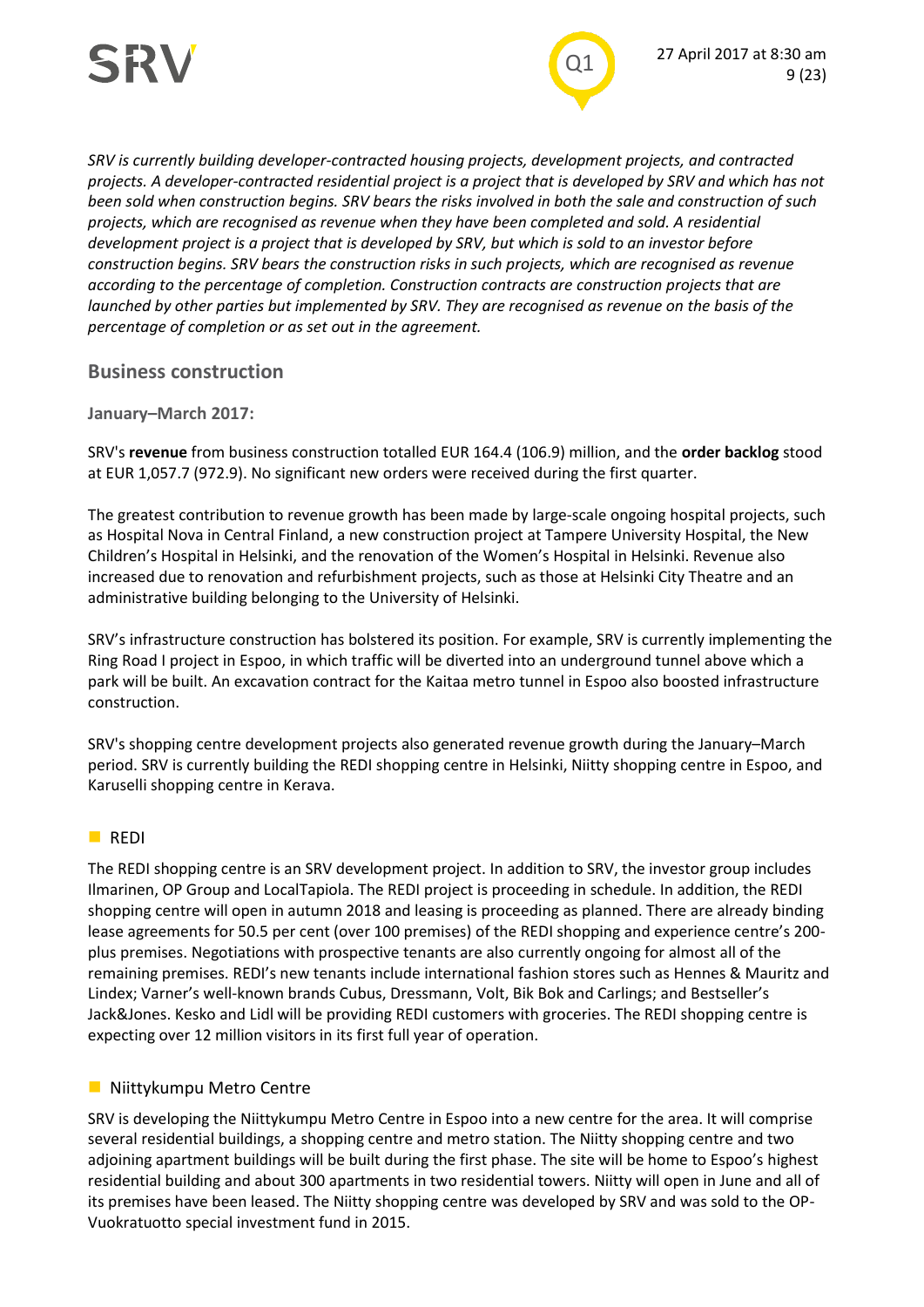



#### $\blacksquare$  Hanhikivi-1 nuclear power plant -project

In 2015, SRV announced its participation in the Hanhikivi-1 nuclear power plant construction project as both an investor and project manager. SRV has made a financing commitment equating to a 1.8 per cent holding in the project to Fennovoima's main owner, Voimaosakeyhtiö SF. SRV will have the same rights and obligations as other Voimaosakeyhtiö SF shareholders. SRV has also signed a cooperation agreement with Rusatom Group and the main contractor Titan-2. SRV will act as the project manager, and the exact nature of its activities will be confirmed at a later date. More detailed negotiations on project management activities are ongoing.

#### **The largest ongoing business construction projects**

| Project,<br>location                                                          | <b>SRV total contract</b><br>value, MEUR | Project type           | Completion<br>level, % | <b>Completion date</b><br>(estimated) |
|-------------------------------------------------------------------------------|------------------------------------------|------------------------|------------------------|---------------------------------------|
| <b>DEVELOPMENT PROJECTS</b>                                                   |                                          |                        |                        |                                       |
| REDI, shopping centre and<br>parking facility, Helsinki                       | 390                                      | Retail, parking        | 57                     | Q3/2018                               |
| TeHyKe, Kalasatama, Helsinki                                                  | $\ast$                                   | <b>Public services</b> | 60                     | Q4/2017                               |
| Niittykumpu Metro Centre,<br>Espoo                                            | $\ast$                                   | Retail                 | 84                     | Q2/2017                               |
| Aleksintori/Karuselli, Kerava                                                 | $\ast$                                   | Retail                 | 3                      | Q4/2018                               |
| <b>BUSINESS PREMISES</b>                                                      |                                          |                        |                        |                                       |
| Central Finland Hospital Nova,<br>Jyväskylä                                   | 290                                      | Public                 | 5                      | Q3/2018                               |
| TAYS Etupiha, Tampere                                                         | 170                                      | Public                 | 26                     | Q3/2018                               |
| Tapiola city centre (Ainoa),<br>Espoo                                         | 110                                      | Retail                 | 87                     | Q2/2017                               |
| Tapiola city centre (Phase 2),<br>Espoo                                       | $100 +$                                  | Retail                 | $\mathbf{1}$           | Q1/2020                               |
| Aalto University, Espoo                                                       | 76                                       | Public                 | 25                     | Q2/2018                               |
| Ring Road I, Keilaniemi, Espoo                                                | 49                                       | Public                 | 35                     | Q4/2018                               |
| HK Scan poultry processing<br>plant, Rauma                                    | 38                                       | Industry               | 67                     | Q2/2017                               |
| Helsinki City Theatre renovation                                              | 38                                       | Public                 | 87                     | Q2/2017                               |
| Kaitaa metro station excavation,<br>Espoo                                     | 32                                       | Public                 | 56                     | Q2/2018                               |
| Renovation of Lappeenranta<br>University                                      | 31                                       | Public                 | 28                     | Q4/2018                               |
| Court and police building,<br>Joensuu                                         | 30                                       | Public                 | 83                     | Q3/2017                               |
| Renovation of an administrative<br>building for the University of<br>Helsinki | $\ast$                                   | Public                 | 56                     | Q3/2017                               |
| HDC Teliasonera, Helsinki                                                     | $\ast$                                   | Industry               | 32                     | Q1/2018                               |
| New Children's Hospital,<br>Helsinki                                          | *                                        | Public                 | 65                     | Q4/2017-<br>2/2018                    |

\*The value of individual contracts has not been made public.

Situation as of 31 March 2017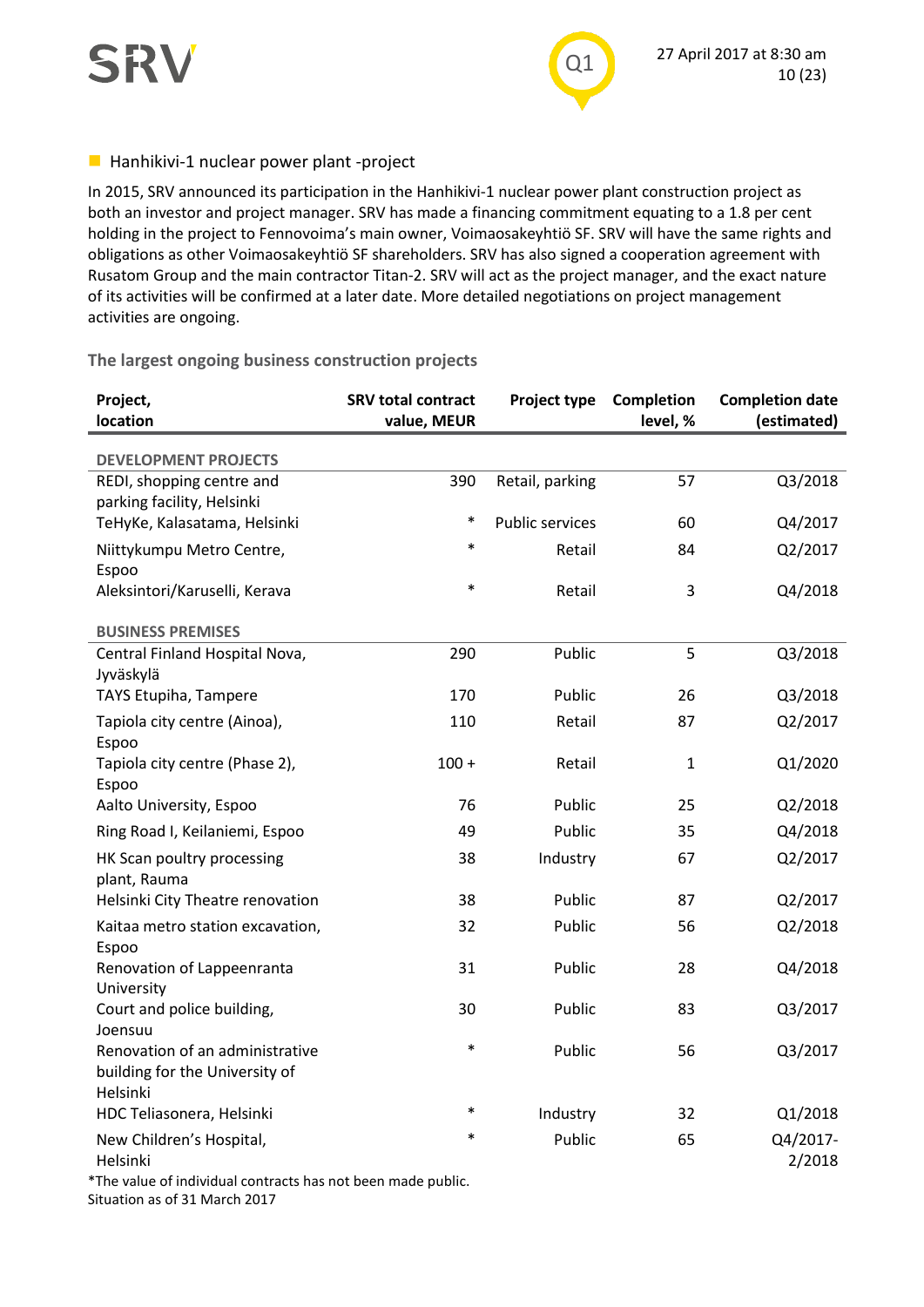



#### **International Operations**

International Operations comprises SRV's construction and property development business in Russia and Estonia. SRV has also expanded its operations to shopping centre management in Russia.

#### **Business environment**

Expectations for the Russian economy have become slightly more positive. The economy is forecast to grow by about 1–2 per cent in 2017 on the back of stronger domestic purchasing power. Investments have also been increasing, and a slight rise in exports is expected. Although favourable developments in the price of oil have strengthened the Russian economy, oil price fluctuations and geopolitical tensions continue to cause uncertainty.

The gradual slowdown in inflation has supported the recovery in private consumption in Russia. Middleclass consumption is domestically focused, as foreign travel has decreased and domestic travel increased. The leading domestic travel destinations for Russians are St Petersburg and Moscow. SRV partly owns modern shopping centres in both cities.

| International                   | $1 - 3/$ | $1 - 3/$ |        |           |
|---------------------------------|----------|----------|--------|-----------|
| <b>Operations (EUR million)</b> | 2017     | 2016     | change | change, % |
| Revenue                         | 4.4      | 12.4     | $-7.9$ | $-64.1$   |
| Percentage of associated        | 4.4      | $-1,0$   | 5.4    |           |
| companies' profits              |          |          |        |           |
| - of which exchange rate        | 5.4      | 0.0      | 5.4    |           |
| gains/losses                    |          |          |        |           |
| Hedging expenses                | $-0.9$   | 0.0      | $-0.9$ |           |
| Operating profit                | 3.2      | $-1.1$   | 4.2    |           |
| Operating profit, %             | 71.3     | $-8.6$   |        |           |
| Order backlog                   | 30.6     | 60.3     | -29.7  | $-49.2$   |

#### **January–March 2017**

SRV has three major shopping centres in Russia, two of which have been up and running for a while: Okhta Mall and Pearl Plaza in St Petersburg. 4Daily opened its doors in Moscow on 22 April 2017. SRV is an investor in all of these shopping centres via its associated companies. In all of these shopping centre projects, SRV has been responsible for concept design, been the main contractor, handled the leasing of premises, and taken responsibility for marketing. SRV has also been managing the day-to-day operation of the centres on their completion.

In the January–March period, **revenue** from International Operations fell to EUR 4.4 (12.4) million and accounted for 2 (9) per cent of the Group's revenue. This decrease was expected, as the bulk of revenue has been generated by the construction of the Okhta Mall and 4Daily shopping centres. The Okhta Mall opened its doors in St Petersburg in August 2016 and 4Daily opened in Moscow in April 2017. SRV's revenue for January-March mainly comprises finishing work for 4Daily and interior decoration for tenant premises in the Okhta Mall.

**Operating profit** from International Operations rose to EUR 3.2 (-1.1) million. A stronger rouble exchange rate was the main factor contributing to this improvement. For most of the 2016 comparison period, SRV's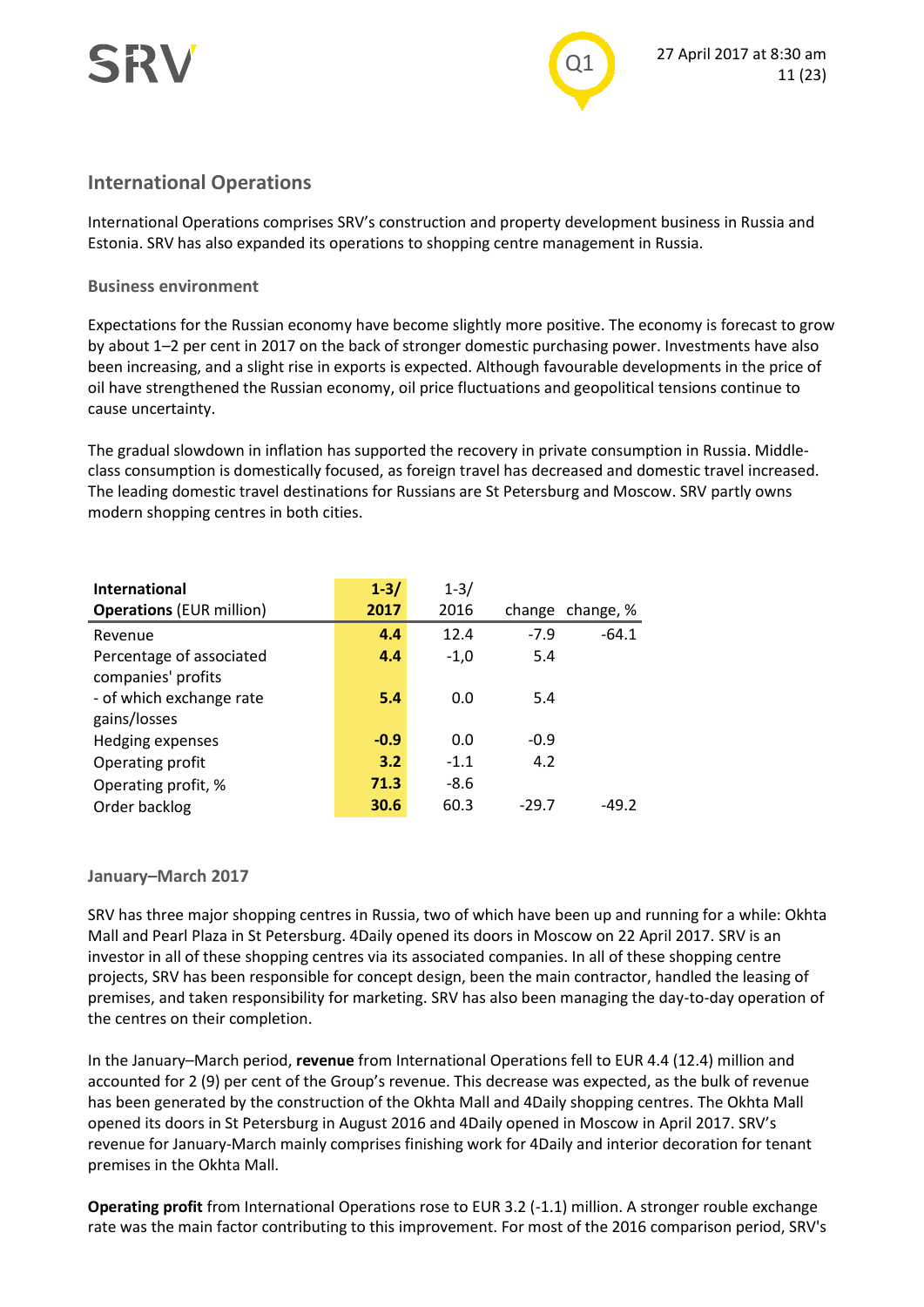

operating currency in Russia was still the euro. However, the company's rental operations have become increasingly rouble-based. In accordance with IAS 21, the operating currency of SRV's property-related subsidiaries and associated companies was therefore switched to the rouble during 2016. This accounting change will make SRV more susceptible to fluctuations in the rouble exchange rate.

SRV's **share in its associated companies'** profit was EUR 4.4 (-1.0) million. A stronger rouble exchange rate was the main reason for the higher profits generated by associated companies, as the currency change covered the companies that own the Okhta Mall and Pearl Plaza shopping centres. On the other hand, several factors also led to an improved operating result for the associated company that owns Pearl Plaza. When Pearl Plaza opened, fixed-term agreements of 3–5 years were made with most tenants, and some of these have now expired or are about to expire. It was possible to improve the terms and conditions of these agreements on their renewal. There has been also a clear improvement in Pearl Plaza's occupancy rate and a significant reduction in the number of temporary rent discounts given.

The **order backlog** for International Operations fell to EUR 30.5 (60.3) million as no new projects were launched. Planning for new projects is, however, ongoing.

#### **Completed projects**

#### **D** Okhta Mall, St Petersburg

The Okhta Mall is located in the heart of downtown St Petersburg, within easy reach of over 1.5 million residents. It is the largest retail project to have been completed in the St Petersburg economic area in recent years. The Okhta Mall opened its doors in St Petersburg in August 2016 and it has been SRV's major project in St Petersburg over the last few years.

Considering the numerous challenges that have been faced in the Russian shopping centre market in recent years, the leasing of premises in Okhta Mall has proceeded according to plan. The shopping centre's occupancy rate stood at about 74 per cent at the end of March, and agreements for a further five per cent of leasable premises are about to be signed. The Okhta Mall is expected to be fully leased by June 2018.

Visitor numbers at the Okhta Mall have developed in line with expectations. During the January-March period, the shopping centre broke the 400,000 visitors per month mark for the first time. Many small gallery stores are opening at the shopping centre this spring. As these premises are quite small in terms of floor area, this has not led to any major changes in the overall opening rate percentage. That figure will rise again in late summer 2017, when the KARO cinema opens its doors. KARO has leased about 10 per cent of the Ohkta Mall's commercial floor area, and is expected to further boost visitor numbers.

#### **Pearl Plaza, St Petersburg**

Visitor numbers and total sales have continued to rise at SRV's other shopping and entertainment centre Pearl Plaza in St Petersburg. The shopping centre has broken visitor records several times, with no less than an 18 per cent year-on-year rise in visitors during January-March. In March alone, the shopping centre set a new record with 826,000 visitors.

Considering the market situation, Pearl Plaza is also performing excellently with respect to its occupancy rate, as it has been fully leased almost continuously. When the shopping centre opened in August 2013, fixed-term contracts of 3-5 years were signed with most tenants, and some of these have now expired or are about to expire. It was possible to improve the terms and conditions of these agreements on their renewal, which can also be seen in the shopping centre's earnings. Many renewal negotiations for lease agreements will be held in 2017 and 2018. It has also been possible to reduce the number of temporary rent discounts that were previously granted.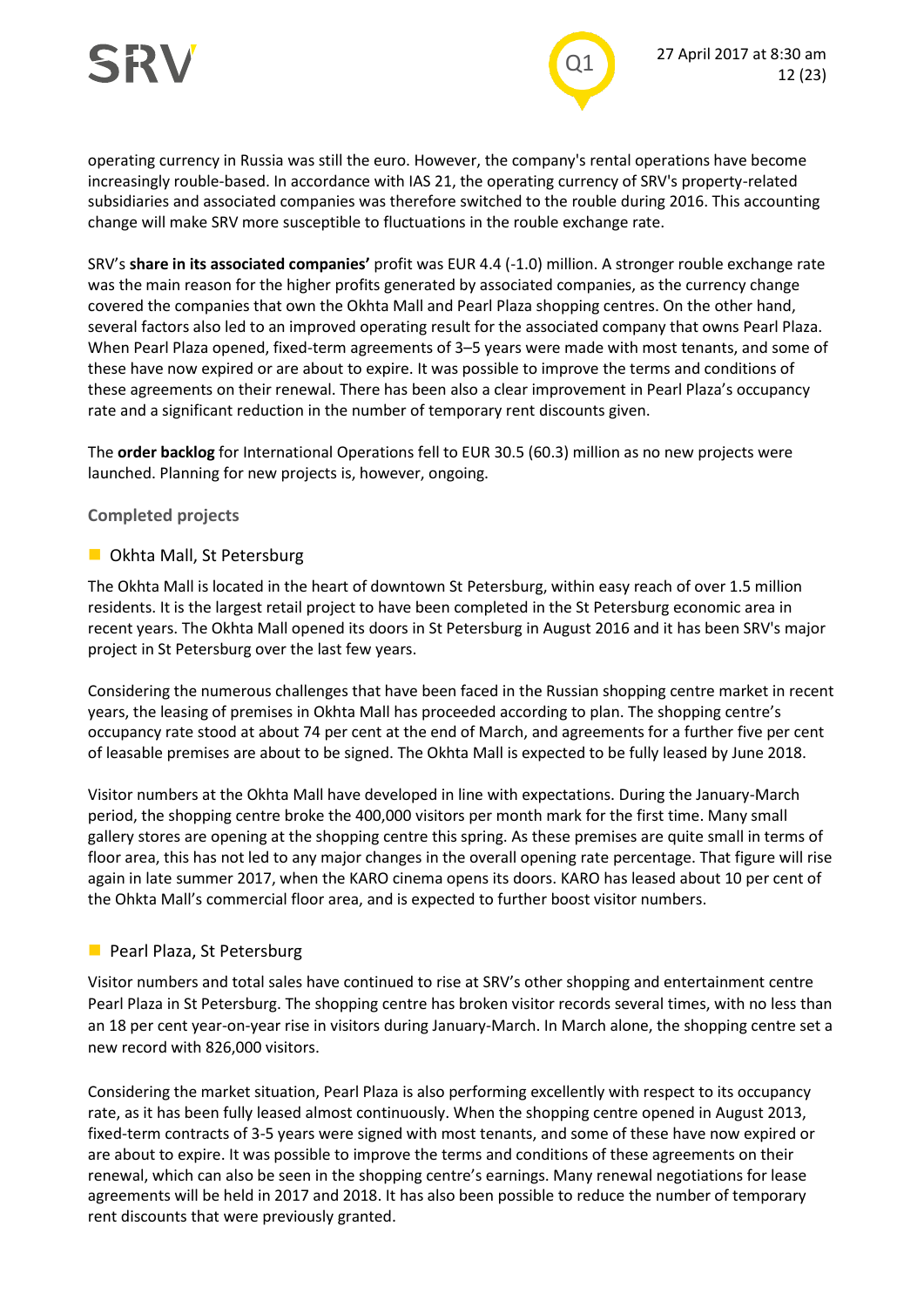



In January–March, Pearl Plaza's monetary sales increased by 20 per cent (in terms of roubles) and 59 per cent (in terms of euros) compared with the corresponding period of the previous year.

#### **Other projects**

SRV owns 50 per cent of the Etmia II office project in downtown Moscow. Its occupancy rate stood at 80 per cent at the end of March.

**The most significant completed projects**

| <b>Site</b>                                            | Holding,<br>%                                             | Opened         | Floor area $(m2)$                                   | Occupancy rate<br>3/2017, %                                                        |
|--------------------------------------------------------|-----------------------------------------------------------|----------------|-----------------------------------------------------|------------------------------------------------------------------------------------|
| Pearl Plaza,<br>shopping<br>centre, St<br>Petersburg   | <b>SRV 50</b><br>Shanghai<br>Industrial<br>Corporation 50 | August<br>2013 | Gross floor area<br>96,000<br>Leasable area 48,000  | <b>Binding lease</b><br>agreements 99.78                                           |
| Okhta Mall,<br>shopping<br>centre,<br>St<br>Petersburg | <b>SRV 45</b><br>Russia Invest 55 *                       | August<br>2016 | Gross floor area<br>144.000<br>Leasable area 78,000 | <b>Binding lease</b><br>agreements 74.5<br>Letters of intent and<br>reservations 5 |

\*Russia Invest's shareholders are Finnish institutional investors. Ilmarinen, Sponda and SRV each own 27 per cent holdings in Russia Invest, Etera owns 13 per cent, and Onvest six per cent.

#### **Projects under construction**

#### **4Daily, Moscow**

The 4Daily shopping centre opened its doors in Moscow on 22 April 2017. It had been handed over to the client back in December 201. Still, there was some finishing work that needed doing in January-March 2017. 4Daily will be the only shopping centre to open in Moscow this year.

About 62 per cent of the centre's 52,000 square metres of premises have been leased, with letters of intent and reservations signed for about 4 per cent (3/2017). The shopping centre's anchor tenant is the Russian company Miratorg, whose new concept store is targeted at the middle-class in particular. Other major tenants include Ohana Fitness and the clothing stores Nataly, Tsenopad and Zamania.

About 30 per cent of stores were open when the shopping centre opened. This is typical in Russia, and is a result of a variety of different operating and sales permits. In SRV's previous shopping centres, stores have opened within about a year or 18 months of the centre's opening, depending on the size of the shopping centre.

#### **Papula, Vyborg**

SRV is building apartment blocks in the Papula district in northern Vyborg. All of the apartments in the first phase, which comprises two apartment buildings, have been sold. Both of the apartment buildings in the second phase were completed in January 2017. Of these, 60 (42) apartments out of a total of 110 had been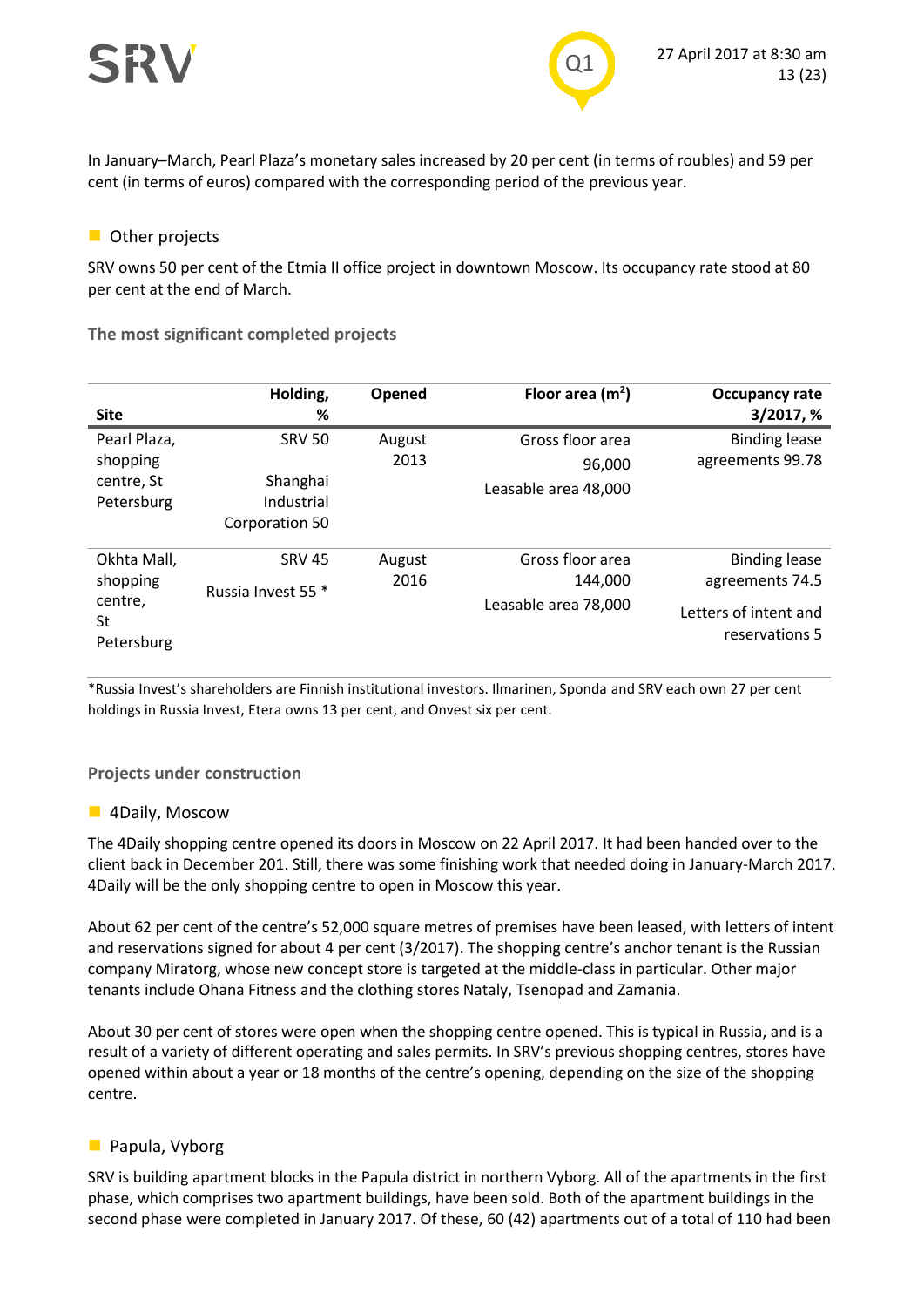

sold or reserved by the end of March. The apartments will be recognised as income during the second quarter of 2017.

#### **The largest projects under construction**

| <b>Name</b>                          | Holding, %               | <b>Total</b><br>investment,<br><b>EUR million</b> | <b>Completion</b><br>level, % | Completion<br>date<br>(estimated) | <b>Floor</b><br>area $(m2)$ | Occupancy<br>rate 3/2017,<br>% |
|--------------------------------------|--------------------------|---------------------------------------------------|-------------------------------|-----------------------------------|-----------------------------|--------------------------------|
| 4Daily,                              | Vicus 26.26              | 61                                                | 99                            | Q1/2017                           | Gross floor                 | <b>Binding lease</b>           |
| shopping<br>centre,<br><b>Moscow</b> | SRV 18.68                |                                                   |                               |                                   | area<br>52,000<br>Leasable  | agreements 62<br>Letters of    |
|                                      | Blagosostoyanie<br>55.06 |                                                   |                               |                                   | area<br>25 500              | intent and<br>reservations 4   |

#### **Outlook for operations in Russia**

In Russia, SRV is focusing on completing its current construction projects, managing already completed locations, and developing its management operations. The shopping centre market still holds great potential, as the rouble's weak exchange rate means that foreign travel has declined among the middleclass, and consumption is therefore focused on Russia. In relation to its population, Russia does not have many modern shopping centres. For example, there are twice as many shopping centres per 1,000 inhabitants in Western Europe than there are in Russia.

SRV is an investor in all of its shopping centre projects through its associated companies. SRV is also responsible for leasing and marketing premises in completed shopping centres.

SRV intends to sell its holdings once the target for rental income is achieved, usually 3–4 years after opening. If the current financial situation is prolonged, it may take longer than usual to reach this target for rental income.

Although the Russian economy is in a challenging state, financing for these projects has been arranged with long-term loan agreements, so SRV can wait for the market situation to improve. It is unlikely that the shopping centres will be sold to investors during 2017.

The operating currency for SRV's property companies in Russia was changed from the euro to the rouble during 2016. This means that subsidiaries and associated companies that operate in the Russian property business and have previously been using the euro will now use the rouble as their operating currency. This accounting change will make SRV more susceptible to fluctuations in the rouble exchange rate. The companies affected by the change in operating currency include those that own the Okhta Mall and Pearl Plaza shopping centres.

#### **Group project development**

In accordance with its strategy, SRV is focusing on improving profitability. Especially development and developer-contracted projects improve profitability, as they generally yield a better margin than, for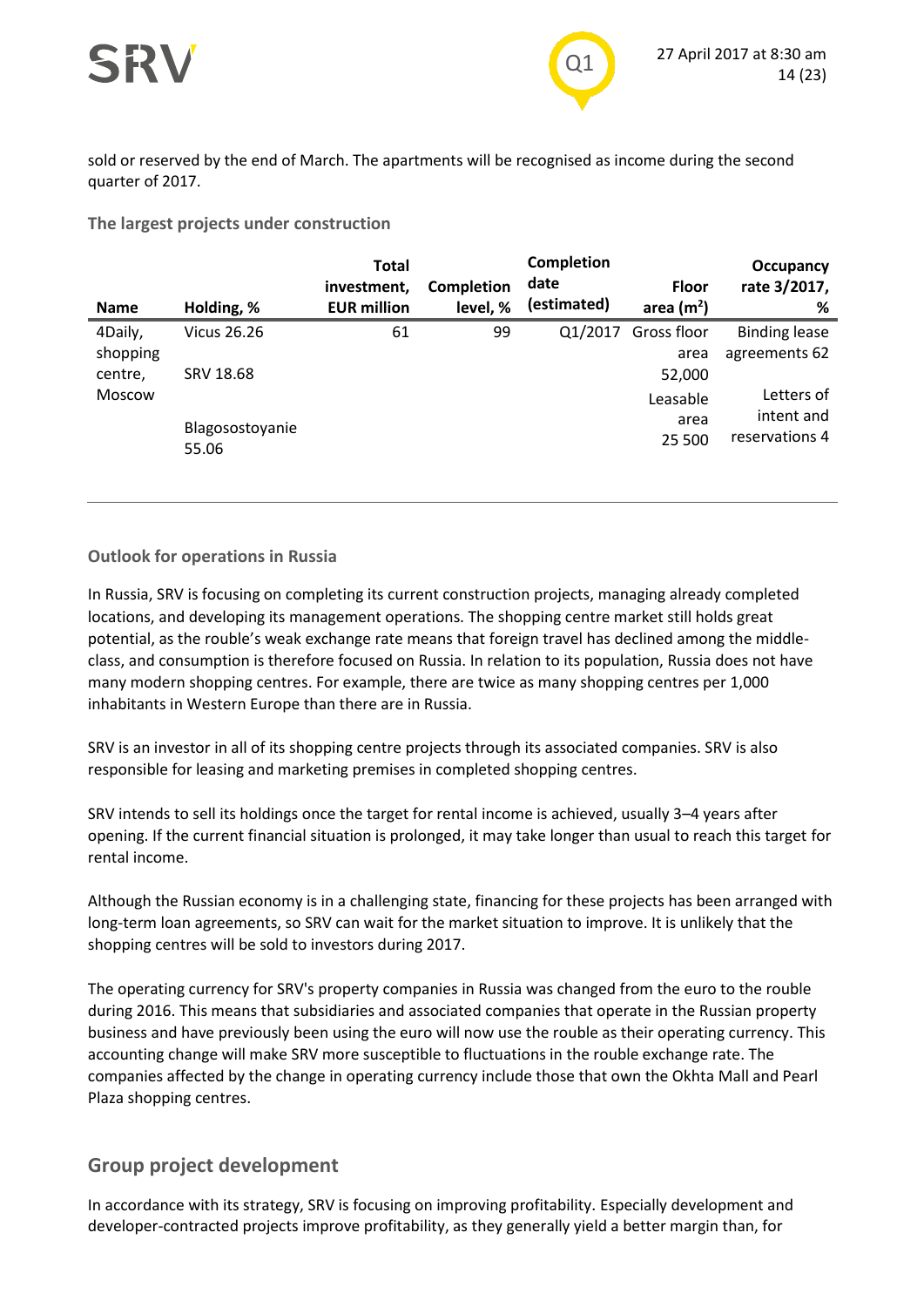

instance, contracting. SRV's development projects target growth centres and, in the Helsinki metropolitan area, particularly locations close to rail transport.

#### **Projects close to rail transport**

The capital region's metro line is being expanded to run from Ruoholahti to Espoo via Lauttasaari. In the first phase of the Western Metro, a 14 kilometres rail line will be completed from Ruoholahti to Matinkylä, with eight new stations. SRV has numerous projects along the route of this metro line. The Western Metro completion schedule has been revised during the project. Even though the schedule has fallen behind due to factors beyond SRV's control, areas next to the metro line are currently being designed and built. For example, SRV has built the Koivusaari metro station and excavated both the Otaniemi metro tunnel and the Kaitaa station and rail line.

#### **Kivenlahti**

In January 2016, the Trade and Competitiveness Division of the Espoo City Board reserved an area for SRV and VVO Group Plc to design the Kivenlahti Metro Centre. This area is located between Länsiväylä and Kivenlahdentie, and will form a key section of the future Kivenlahti Metro Centre. The plans for the area comprise about 1,300 housing units and about 45,000  $m<sup>2</sup>$  of commercial, office and service premises, plus park-and-ride spaces. Construction will begin once zoning has been completed – current estimate 2018– 2019 – and the Metro Centre is scheduled for completion in 2020.

#### **Espoonlahti**

Apartments covering approximately 100,000 square metres of floor area will be built next to the forthcoming Espoonlahti metro station (Espoonlahden keskus/Mårtensbro). SRV is seeking a holding of around 30 per cent of the housing units. This is currently a planning reservation. The City of Espoo has leased a plot to serve as temporary premises for the Lippulaiva shopping centre until 2020, while its own premises are under renovation. The plan for the Espoonlahti Centre was approved by the City Council in January 2017.

#### **Niittykumpu**

Niitykumpu in Espoo is currently developing into a neighbourhood with a modern metro centre and homes for thousands of new residents. SRV is building the new Metro Centre and, when it opens, the old Niittykumpu shopping centre will be demolished and apartments will be built in its place. Three further buildings, encompassing a total floor area of 12,650 square metres, have been planned for the second phase. These buildings will contain more than 200 apartments and their construction will be launched during 2017.

#### **Keilaniemi**

SRV is forging ahead with its residential tower preparations in Keilaniemi, Espoo. Four towers and a parking facility are planned for Keilaniemi. The area's city plan is in force, and progress now hinges on tunnelling and traffic arrangements for Ring Road I, which SRV is currently implementing.

As part of the overall plan, Espoo City Board's Trade and Competitiveness Division decided in spring 2016 to sell two residential plots in Keilaniemi to SRV. Preliminary contracts on the sale of these plots were signed in May 2016. A complaint against the City of Espoo's decision to sell has been lodged with the administrative court, and the case is currently ongoing. SRV has not as yet made a final decision on the construction of the towers. If realised, the Keilaniemi Towers would be the highest residential buildings in Finland, with the tallest soaring to a height of almost 145 metres.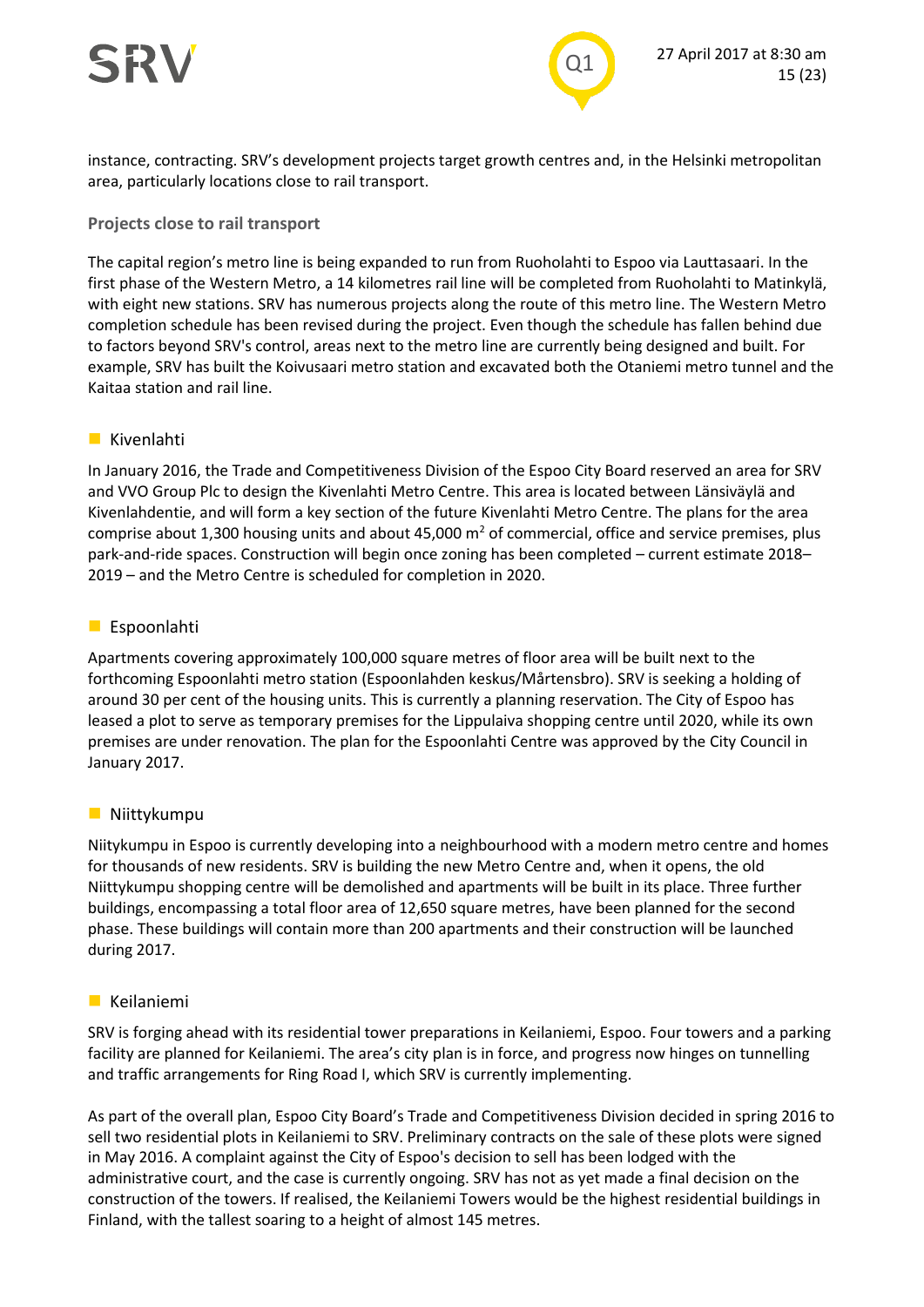

#### **Raide-Jokeri Vermonniitty**

Raide-Jokeri is a rapid tramline that will link Itäkeskus in Helsinki to Keilaniemi in Espoo. It will also enable numerous residential sites to be built along the line. For instance, SRV is planning to build housing in the vicinity of the future Vermonniitty station in cooperation with SATO and Ilmarinen. Construction has already begun on these sites, which will contain almost 2,000 apartments. SRV also has a planning reservation for the Säterintorni plot, where the company plans to build housing and an office building.

#### **Other projects**

#### ■ Wood City

SRV and Stora Enso are cooperating on the construction of Wood City in the Jätkäsaari neighbourhood of Helsinki. Wood City will comprise an office building, hotel, and two apartment buildings for Helsinki Housing Production Department (ATT). A shared yard area will connect the buildings to create a vibrant wooden quarter. All of the buildings in this unique wooden quarter will have eight storeys. A three-storey shared car park has also been planned for the area. The construction of Wood City was launched in spring 2016 and the elements of the first wooden apartment building are currently being installed. The wooden apartment buildings are currently scheduled for completion in February 2018. According to current plans, Wood City will be completely finished towards the end of 2019. Investor and tenant negotiations for the office building are currently ongoing.

#### **Bunkkeri in Jätkäsaari**

SRV is highly involved in revitalising the Jätkäsaari district of Helsinki. Bunkkeri, a 13-storey landmark in Jätkäsaari, will feature a wide range of fitness facilities, a swimming hall, and about 300 housing units. The City Council selected SRV as the developer and new owner of Bunkkeri in May 2016. The total value of the real estate transaction is approximately EUR 23 million. The town plan modification required to implement Bunkkeri was approved at a meeting of the City Council in June 2016. Complaints against the sale and city plan have been lodged with the administrative court. The administrative court rejected the zoning complaint at the end of March 2017, but the decision has not yet come into force. The complaint against the sale is still ongoing in the administrative court. SRV's intention is to launch construction work during 2017. The fitness facilities will be leased to the City of Helsinki and the handover is scheduled for May 2019. According to current estimates, the first housing units will be completed in 2019. SRV is currently negotiating the sale of the fitness facilities with potential investors.

#### **Lapinmäentie**

SRV has taken an important step forward in the development of the Lapinmäentie project in Munkkivuori, Helsinki – in March, SRV acquired a parcel of land from Pohj Landlord (Finland) LLC at Lapinmäentie 1 from LLC. In connection with this transaction, SRV will also take out a long-term land lease from OP Tonttirahasto Ky for adjoining parcels of land at this same site. Together, the parcels of land acquired and leased by SRV will form a block as per the current city plan. SRV will continue to develop the Lapinmäentie area in accordance with the city plan approved in August 2016. Seven new residential towers are planned for the area in addition to the existing Tower A, which will remain. The new residential towers will contain over 700 apartments. Different concepts such as shops, services and office space are currently being considered for Tower A.

#### **Tampere Central Deck and Arena**

In summer 2016, the City of Tampere and SRV signed an implementation agreement for the Tampere Central Deck and Arena project. A multi-purpose arena, offices, shops, housing and a hotel are planned for this site, which is located at the heart of downtown Tampere, above the railway station. The project is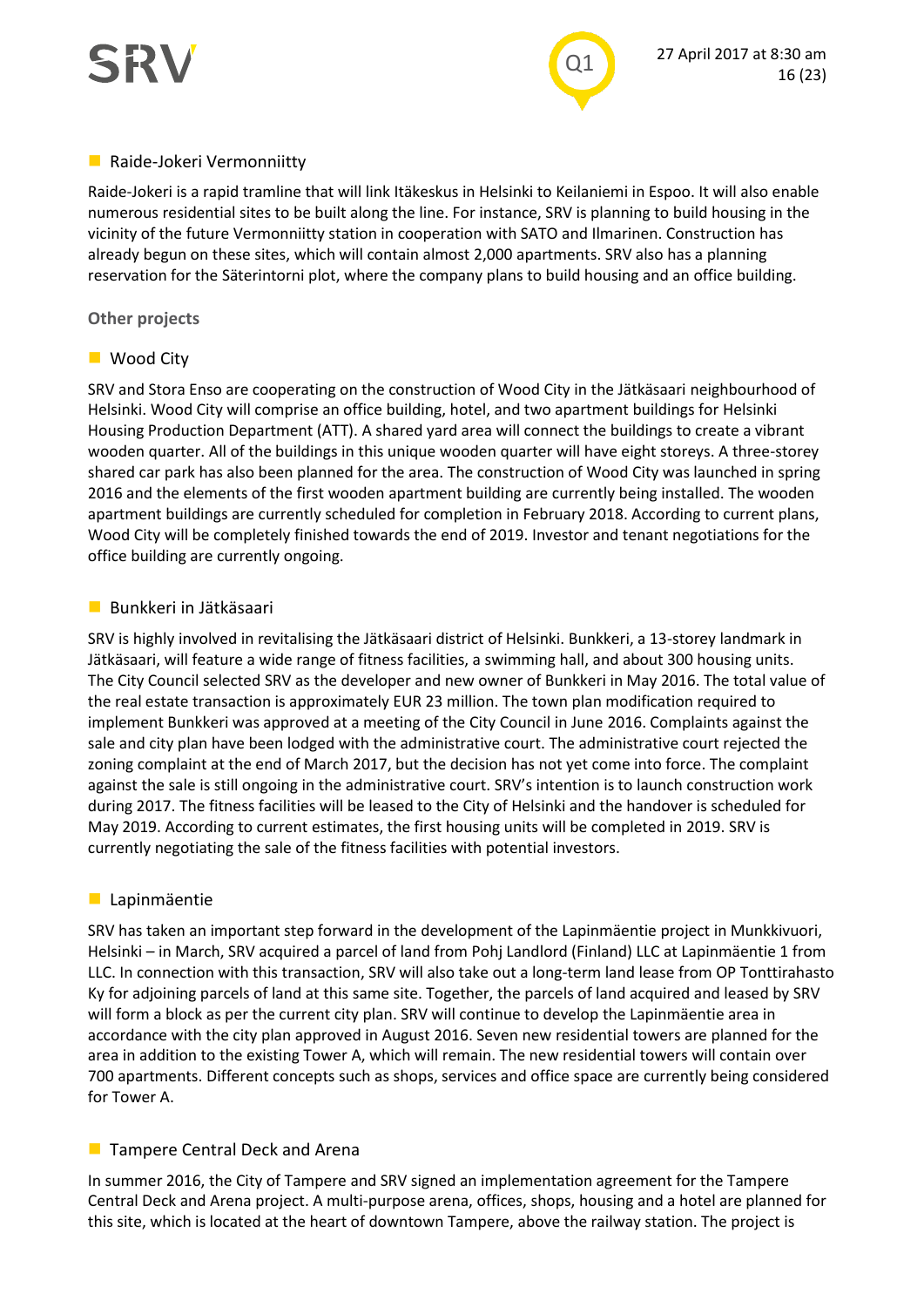

worth a total of about EUR 500 million. The implementation agreement also covers a plot reservation agreement under which SRV's consortium can buy plots in the new Ranta-Tampella area. A complaint against the implementation agreement has been lodged with the administrative court.

The project is currently in the development phase, during which financing and key lease agreements will be negotiated in preparation for the final investment decision. In October 2016, Finland's Slot Machine Association (RAY) chose to locate Finland's second casino in Tampere's new multi-purpose arena. SRV intends to make the final implementation decision by summer 2017, depending on the ongoing complaint and investor and financing negotiations. The aim is to start construction in 2017.

| Land reserves<br>31 March 2017                                                         | <b>Business</b><br>construction | <b>Housing</b><br>construction | <b>International</b><br><b>Operations</b> | Total |
|----------------------------------------------------------------------------------------|---------------------------------|--------------------------------|-------------------------------------------|-------|
| Unbuilt land areas and<br>land acquisition commitments                                 |                                 |                                |                                           |       |
| Building rights <sup>1)</sup> , 1,000 m <sup>2</sup><br>Land development<br>agreements | 164                             | 274                            | 717                                       | 1,154 |
| Building rights <sup>1)</sup> , 1,000 m <sup>2</sup>                                   | 114                             | 152                            | 0                                         | 267   |

 $1)$ Building rights also include the estimated building rights/construction volume of unzoned land reserves and land areas covered by agreements in projects that are wholly or partly owned by SRV.

Land reserves have declined by about 20,000  $m^2$  (-2%) compared to 31 December 2016.

#### **Financing and financial position**

|                       |          |          |         | 31       |
|-----------------------|----------|----------|---------|----------|
| IFRS,                 | 31 March | 31 March | Change, | December |
| <b>EUR million</b>    | 2017     | 2016     | ℅       | 2016     |
| Equity ratio, %       | 36.4     | 36.7     | $-0.8$  | 42.5     |
| Gearing ratio, %      | 103.4    | 87.5     | 18.3    | 83.3     |
| Shareholders' equity  | 300.8    | 282.7    | 6.4     | 277.2    |
| Invested capital      | 653.0    | 652.7    | 0.0     | 543.0    |
| Net interest-bearing  | 311.0    | 247.2    | 25.8    | 246.3    |
| debt                  |          |          |         |          |
| Interest-bearing debt | 352.2    | 370.0    | $-4.8$  | 265.8    |
| - of which short-term | 77.0     | 122.6    | $-37.2$ | 102.6    |
| - of which long-term  | 275.2    | 247.4    | 11.2    | 163.2    |
| Cash and cash         | 41.2     | 122.8    |         | 35.0     |
| equivalents           |          |          |         |          |
| Unused binding        | 121.3    | 122.0    | $-0.6$  | 122.1    |
| liquidity limits and  |          |          |         |          |
| account limit         |          |          |         |          |
| agreements            |          |          |         |          |
| Unused project loans  | 32.0     | 40.3     | $-20.6$ | 18.2     |
| that can be drawn     |          |          |         |          |
| immediately           |          |          |         |          |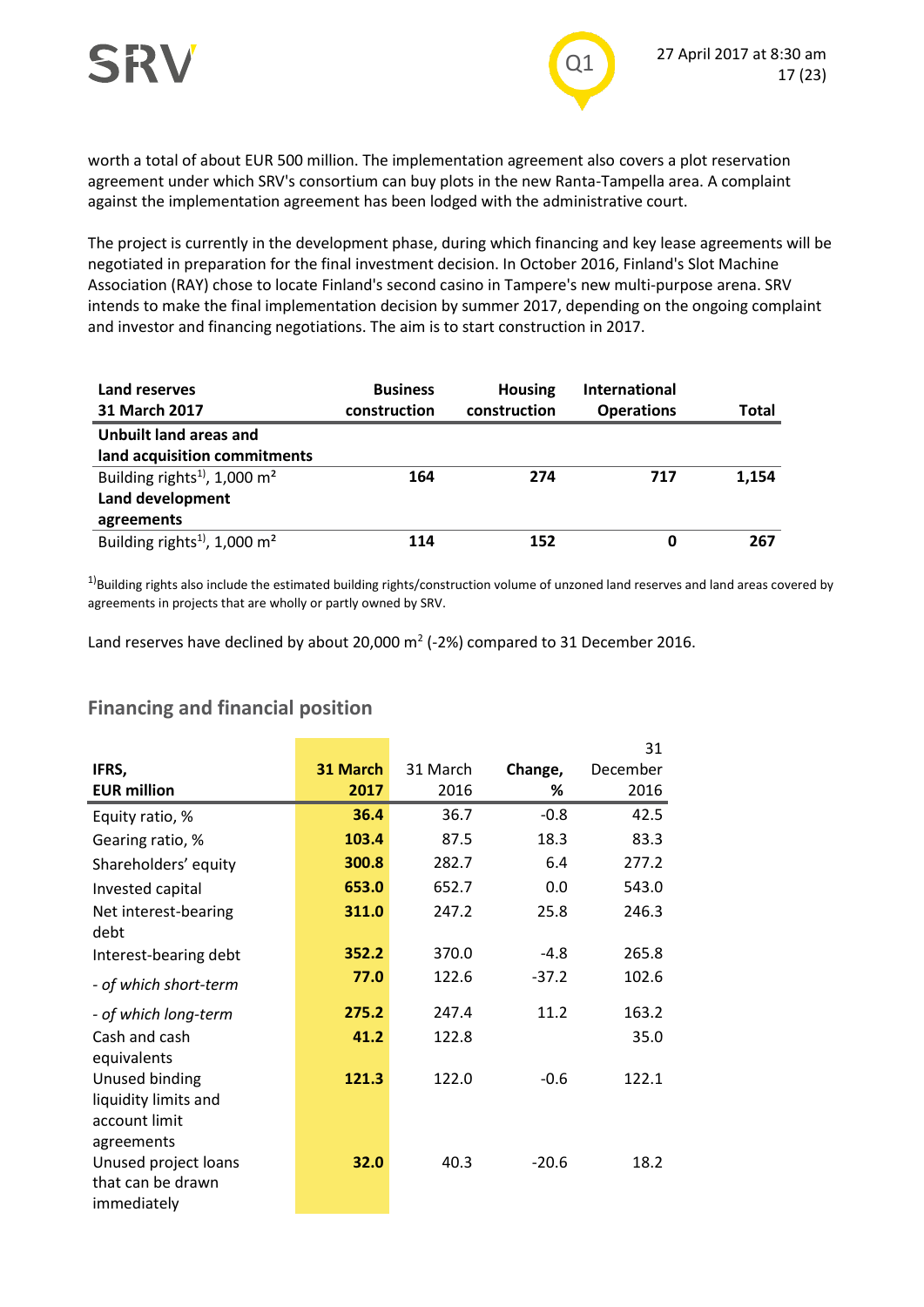

At the end of the review period, the Group's financing reserves totalled EUR 194.5 million with the Group's cash assets amounting to EUR 41.2 million, and open-ended account limits and committed undrawn financing reserves and loans to EUR 153.3 million. In addition, EUR 38 million of the EUR 100 million commercial paper programme remains unused.

SRV's financing agreements contain standard covenants. The financial covenants are equity ratio (also based on percentage of completion), liquidity, and the interest coverage ratio. The interest coverage ratio is the ratio of the Group's operating margin (EBITDA) to its net financial expenses. The interest cover ratio is tested only if and when new loan financing is withdrawn; the covenant does not prevent the refinancing of existing sources of financing.

Net interest-bearing debt totalled EUR 311.0 (247.2) million at the end of the review period. Net interestbearing debt rose on the comparison period by EUR 63.8 million, largely due to plot acquisitions and capital invested in the REDI project. Housing corporation loans account for EUR 67.7 (57.7) million of the interestbearing debt. Net cash flow was EUR -52.0 (-34.5) million and net cash flow from investing activities was EUR -0.9 (-2.7) million. In particular, plot acquisitions and an increase in incomplete housing in Finland had an unfavourable impact on net cash flow from operating activities. Net cash flow from investing activities mainly comprised investments in equipment. The net cash flow for the comparison period was impacted by the renewal of the hybrid loan in 2016 and the withdrawal of a new EUR 100 million bond.

Net financial expenses since the beginning of year totalled EUR 0.0 (-5.6) million. Net financial expenses were greatly reduced by the fair value revaluation of a ten-year interest rate hedge from EUR -4.3 million to EUR 0.7 million, the capitalisation of interest on incomplete production, and the receipt of penalty interest. When the 10-year interest level rises from its current level, a positive change in fair value will be recognised in the income statement, and vice versa. SRV believes that there will be a slight rise in interest rates over the long-term. EUR 0.7 (0.4) million in interest expenses have been capitalised in accordance with IAS 23 since the beginning of the year.

SRV's investment commitments totalled EUR 31.2 (47.6) million, and mainly consisted of investments in Fennovoima's Hanhikivi-1 project.

The operating currency for SRV's property companies in Russia was changed from the euro to the rouble during 2016. This means that subsidiaries and associated companies that operate in the Russian property business and have previously been using the euro will now use the rouble as their operating currency. The change stems from the challenging state of the Russian economy, which has continued for longer than expected and has caused the shopping centre rental market to become more rouble-based. This accounting change will make SRV more susceptible to fluctuations in the rouble exchange rate through translation differences. The strengthening rouble led to translation differences of EUR 8.8 (0.9) million, which impacted both shareholders' equity and the comprehensive result for the period. In addition to currency exchange rate gains of EUR 1.6 (0.1) million in financial income and expenses, the Group also entered similarly derived currency exchange rate gains of EUR 5.4 (0.0) million under the profit accounted for by associated companies. Currency exchange rate gains were reduced by EUR 0.9 million in hedging expenses.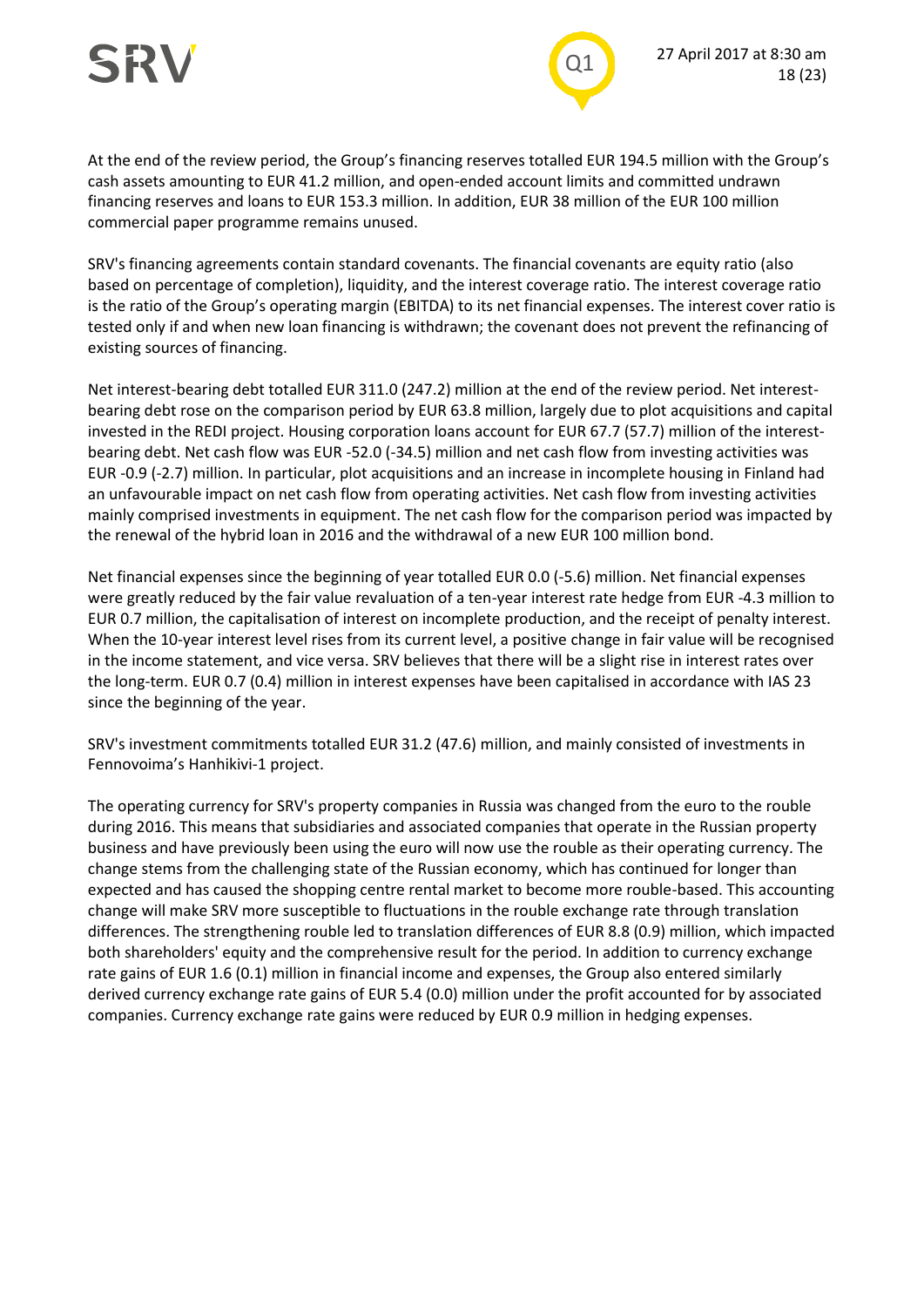#### **Personnel**

|                                 |                      | 31 March | Percentage of<br>Group personnel, |
|---------------------------------|----------------------|----------|-----------------------------------|
| Personnel by business area      | <b>31 March 2017</b> | 2016     | 31 March 2017, %                  |
| <b>Operations in Finland</b>    | 825                  | 726      | 75                                |
| <b>International Operations</b> | 185                  | 226      | 17                                |
| Other operations                | 94                   | 89       | 9                                 |
| Group, total                    | 1.104                | 1.041    | 100                               |

SRV's payroll has increased steadily during 2017, and at the end of March the company had 1,104 (1,041) employees, of whom 883 (818) on average were salaried employees. Growth has been robust in Operations in Finland thanks to progress in numerous large-scale projects, such as REDI, Hospital Nova in Central Finland, and TAYS front yard. The number of employees in International Operations has declined due to the completion of the Okhta Mall.

The parent company had 63 (57) salaried employees at the end of the review period. At the end of March, SRV's Operations in Finland employed a total of 28 (26) trainees (students on work placements and students working on a thesis or diploma).

Strategy events were organised for over 200 employees at the beginning of 2017. These events sought to formulate an overall picture of how the implementation of SRV's "Must Win Battle " -programmes is progressing. Early 2017 also saw the launch of a new leadership training programme: "SRV Leader 2020". About 40 SRV directors from both Finland and Russia are participating in this approximately one-year programme.

#### **Risks, risk management and corporate governance**

SRV has published a separate Corporate Governance Statement in its 2016 Annual Report and on the company's website. Detailed information about the company's business risks and risk management has been provided in the 2016 Notes to the Financial Statements and Annual Report, and also on the company's website.

The most significant risks currently concern the REDI project, the Russian economy, and the rouble exchange rate.

Previously, SRV's operating currency in Russia has primarily been the euro. However, the company's rental operations have become increasingly rouble-based. In accordance with IAS 21, the operating currency of SRV's property-related subsidiaries and associated companies was therefore switched to the rouble during 2016. This accounting change will make SRV more susceptible to fluctuations in the rouble exchange rate. The companies affected by the change in operating currency include those that own the Okhta Mall and Pearl Plaza shopping centres. In its Russian business, fluctuations in the rouble exchange rate expose SRV to translation and transaction risks. A ten per cent weakening or strengthening of the rouble against the euro at the closing date would have had an impact of about EUR 14 million on the Group's equity translation differences. SRV's transaction risk largely comprises the euro-denominated loans of associated companies that are partly owned by SRV. A 10 per cent change in these would correspondingly have had an impact of about EUR 14 million on SRV's earnings.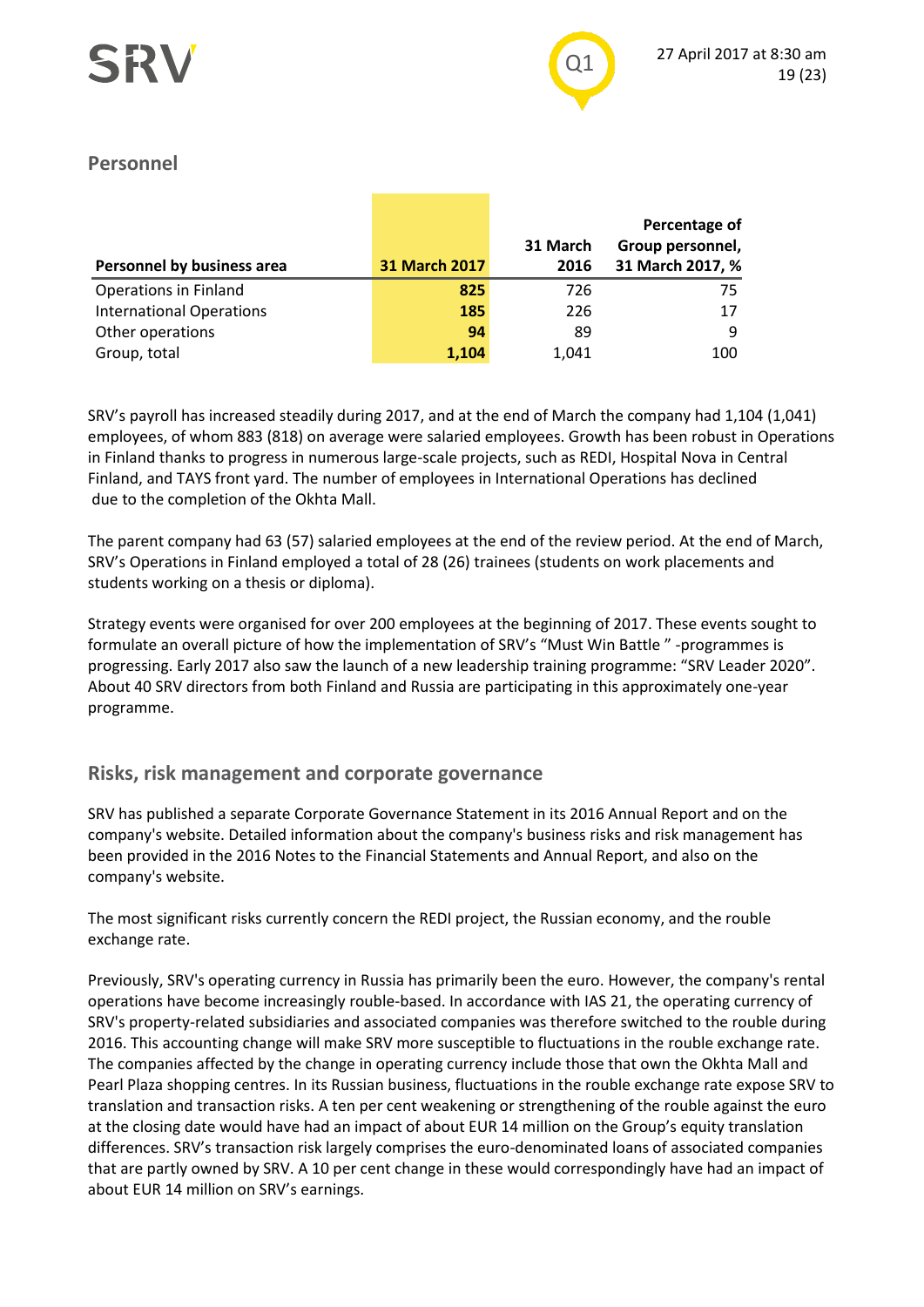

#### **Corporate governance and the decisions of the Annual General Meeting**

The Annual General Meeting (AGM) of SRV Group Plc was held on 23 March 2017. The AGM adopted the Financial Statements and granted release from liability to the members of the Board of Directors and the President & CEO for the financial year 1 January–31 December 2016.

#### **Dividends paid**

As proposed by the Board of Directors, a dividend of EUR 0.10 per share was approved. The record date was 27 March 2017 and the dividend was paid on 3 April 2017.

**The Members and Chair of the Board of Directors**

The AGM verified that the Board of Directors shall have six (6) members. **Minna Alitalo**, **Olli-Pekka Kallasvuo**, **Ilpo Kokkila**, and **Timo Kokkila** were re-elected to the Board of Directors. **Juhani Elomaa** and **Juhani Hintikka** were elected as new members. Ilpo Kokkila was elected as Chair of the Board.

#### **Auditor**

The authorised firm of public accountants PricewaterhouseCoopers Oy was elected as the company's auditor for the next term of office, which ends at the conclusion of the 2018 Annual General Meeting. PricewaterhouseCoopers Oy has announced that **Samuli Perälä,** Authorised Public Accountant, will serve as chief auditor.

#### **Authorisation to decide on the acquisition of treasury shares**

The AGM authorised the Board of Directors to decide on the acquisition of the company's own shares, using the company's unrestricted equity. This share acquisition will reduce the company's distributable equity.

The Board was authorised to acquire a maximum of 6,049,957 treasury shares in such a manner that, when combined with the shares already owned by the company and its subsidiaries, the number of shares acquired on the basis of this authorisation will not at any given time exceed 6,049,957 shares, that is, 10 per cent of all shares of the company. Based on this authorisation, the Board may acquire a maximum of 6,049,957 shares in public trading arranged by Nasdaq OMX Helsinki Oy at a market price valid at the moment of acquisition, as well as a maximum of 500 000 SRV shares issued on the basis of incentive schemes to individuals employed by SRV Group, either without consideration or for no more than the price at which an individual within the sphere of an incentive scheme is obliged to convey a share, such that the maximum number of acquired shares nevertheless remains at 6,049,957.

The aforementioned authorisations include the right to acquire shares other than in proportion to the holdings of shareholders. Shares acquired on the basis of this authorisation may be acquired in one or several instalments.

Treasury shares can be acquired for use as payment in corporate acquisitions, when the company acquires assets relating to its business, as part of the company's incentive programmes, or to be otherwise conveyed, held or cancelled. The authorisations as described above shall be in force for 18 months from the AGM's decision and cancel the authorisation granted by the AGM to the Board of Directors on 22 March 2016. The Board of Directors shall decide on all other terms relating to the acquisition of shares.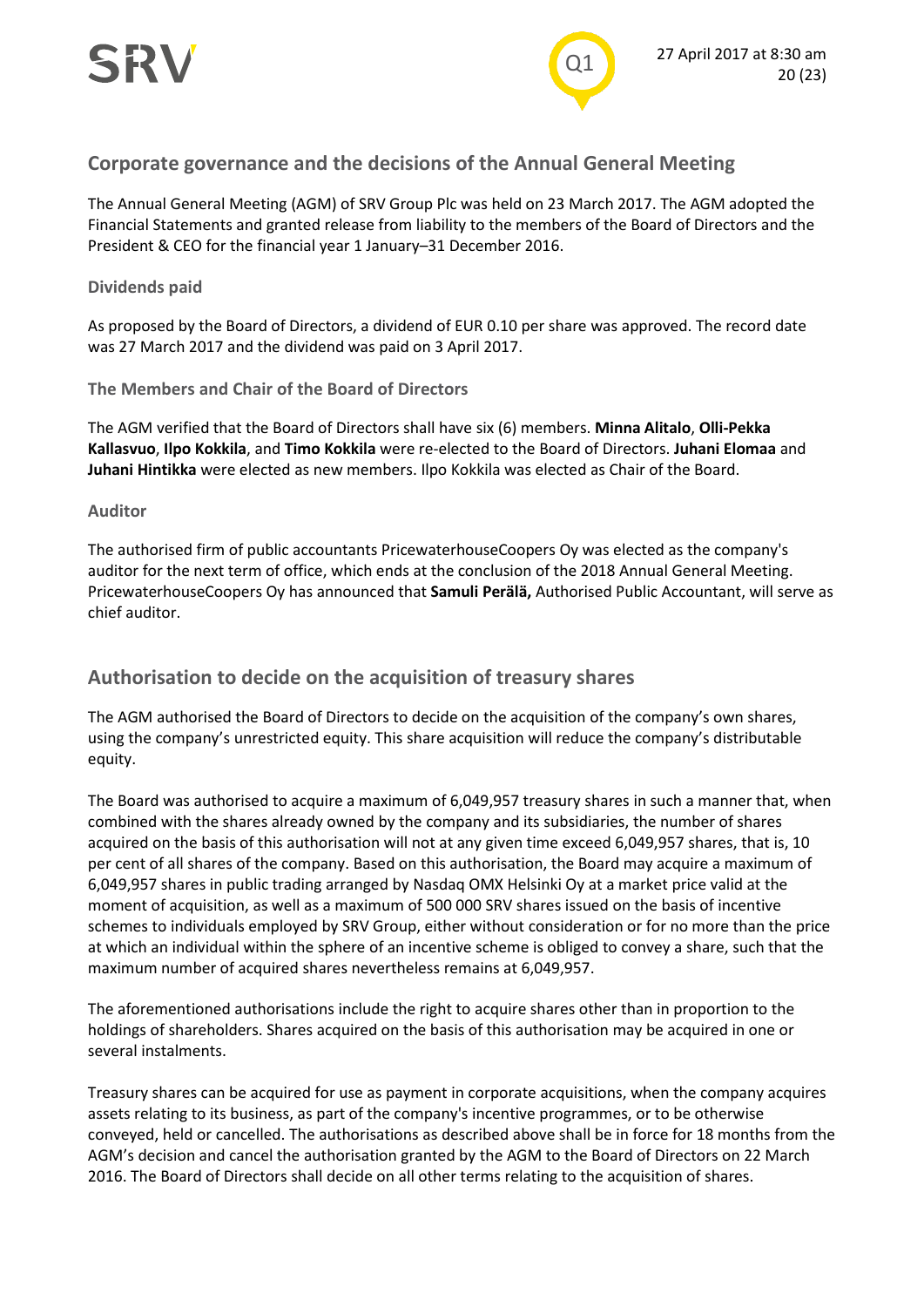



#### **Amendment to the Articles of Association**

In accordance with the Board of Directors' proposal, Section 8 of the company's Articles of Association was amended as follows:

*Section 8 The company's auditor must be a firm of Authorised Public Accountants approved by the Finnish Patent and Registration Office, and the chief auditor must be an Authorised Public Accountant. The auditor's term of office runs until the end of the following Annual General Meeting.*

### **The organisation of SRV Group Plc's Board of Directors and the composition of its Committees**

SRV Group Plc's Board of Directors held its organisational meeting on 23 March 2017. **Olli-Pekka Kallasvuo** was selected as Vice Chair of the Board of SRV Group Plc. **Minna Alitalo** was elected as Chair and **Juhani Elomaa** and **Timo Kokkila** as members of the Audit Committee. **Ilpo Kokkila** was elected Chair and **Juhani Hintikka** and **Olli-Pekka Kallasvuo** as members of the HR and Nomination Committee.

**SRV Group Plc to allocate treasury shares as part of a multi-year incentive scheme**

On 2 February 2017, SRV Group Plc decided to allocate a total of 206,476 of its treasury shares to members of its share-based incentive scheme without consideration and in accordance with the terms and conditions of the scheme. The earnings period for the scheme was the calendar years 2014–2016.

The allocation of shares using a directed share issue without payment is based on the authorisation given by the Annual General Meeting of SRV Group Plc on 22 March 2016. Further information about the sharebased incentive scheme can be found in a stock exchange release published on 20 February 2014.

#### **Shares and shareholders**

SRV Group Plc's share capital is EUR 3.1 million. The share has no nominal value and the number of shares outstanding is 60,499,575. The company has one class of shares. SRV had a total of 7 506 shareholders on 31 March 2017.

The closing price at OMX Helsinki on 31 March 2017 was EUR 4.40 (EUR 5.43 on 31 December 2016, change -19%). The highest share price during the review period was EUR 5.74 and the lowest EUR 4.17. At the end of 2016, SRV's equity per share excluding the hybrid bond was EUR 4.32. On 31 March 2017, the company had a market capitalisation of EUR 262.2 million, excluding the Group's treasury shares. 1.7 million shares were traded during the review period with a trade volume of EUR 8.4 million.

At the end of March, SRV Group Plc held 918,599 treasury shares (1.5 per cent of the total number of shares and combined number of votes). During 2017, SRV Group Plc has surrendered 206,476 treasury shares to implement its share-based incentive scheme.

#### **Financial objectives**

SRV's strategy and all of its operations are guided by the 2017–2020 strategic financial objectives that were approved in February 2017: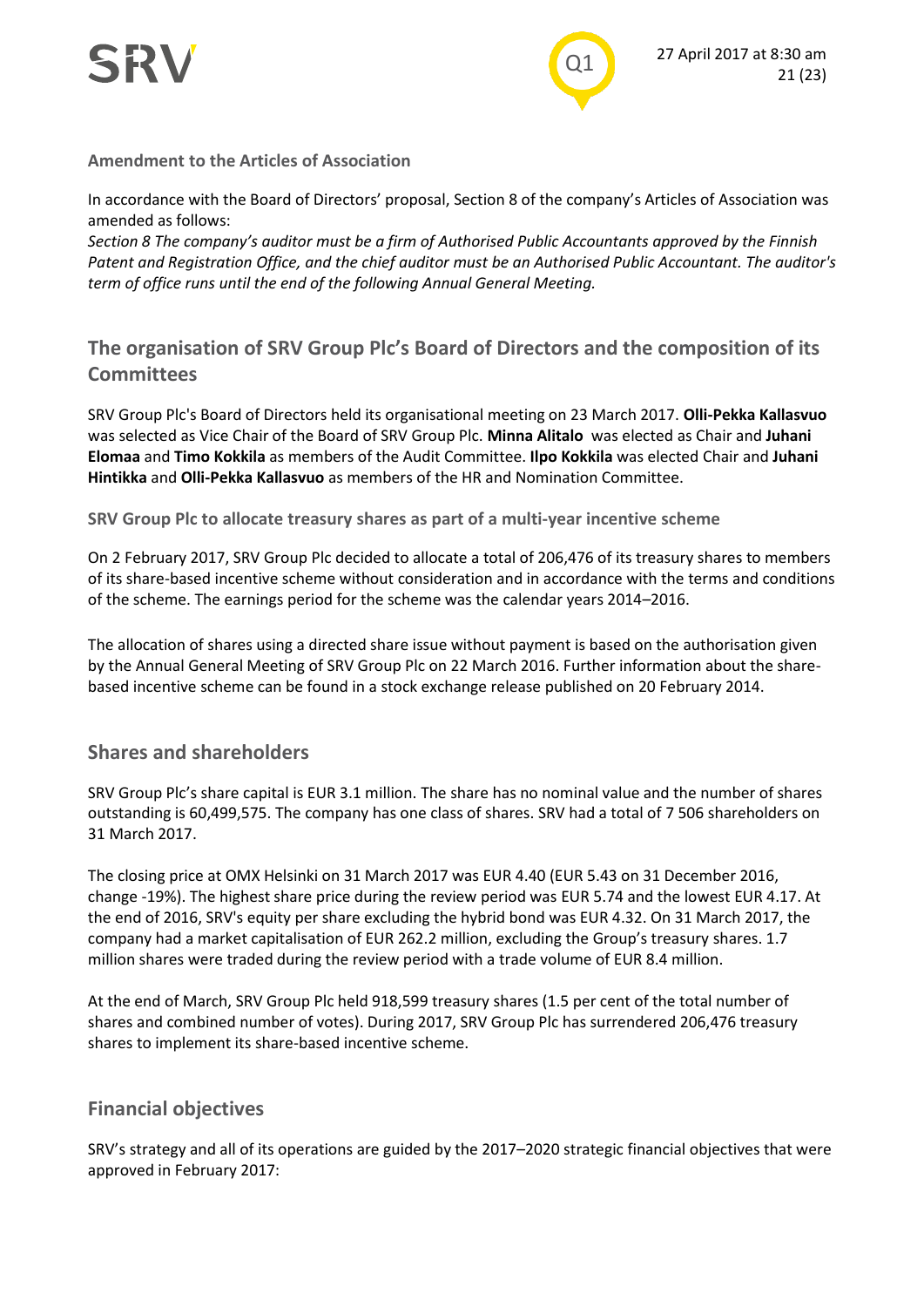



- During the strategy period, the company will seek to outpace industry growth using large-scale projects
- The operating profit margin will rise to more than 8 per cent by the end of the strategy period
- Return on equity will be at least 15 per cent by the end of the strategy period
- Return on investment will rise to at least 12 per cent by the end of the strategy period
- Our equity ratio will remain above 35 per cent
- We are seeking to make a dividend payment equivalent to 30–50 per cent of the annual result, taking into account the capital needs of business operations.

The achievement of these strategic objectives will be based on weak but steady economic growth in Finland, and Russia's economy stabilising at a slightly stronger level. Substantial growth in SRV's developercontracted projects is also required. Our operations in Russia have now entered the shopping centre management phase. We will continue developing new projects that can be launched when the Group's capital structure allows and the sites' financial criteria are fulfilled.

Our profitability targets will be achieved by boosting the efficiency of our own operations and the more prudent selection of new projects with regard to profitability and capital commitment.

#### **Outlook for 2017**

In addition to general economic trends, SRV's revenue and result in 2017 will be affected by several factors, such as: the recognition as income upon delivery of SRV's own projects; the part of the order backlog that is continuously recognised as income consisting mainly of low-margin contracting; trends in the order backlog's profit margins; the sales volume of developer-contracted housing and the completion schedules of the properties; and the launch of new contracts and own-development projects. SRV's largest project is the REDI project in Kalasatama.

Although developer-contracted housing will be completed on a steadier schedule than in 2017, a significant part of operating profit will be made in the second half of the year. Based on current schedules, SRV estimates that a total of 816 developer-contracted housing units will be completed during 2017.

Full-year consolidated revenue for 2017 is expected to increase and operating profit to improve on 2016 (revenue EUR 884 million and operating profit EUR 27.7 million). However, our strategic target for profitability will only be reached towards the end of the strategic period, in 2019–2020.

The operating currency of all of SRV's subsidiaries and associated companies in Russia was changed to the rouble during 2016. This accounting change will make SRV more susceptible to fluctuations in the rouble exchange rate and may impact on full-year operating profit.

Espoo 26<sup>th</sup> of April 2017

#### Board of Directors

All forward-looking statements in this review are based on management's current expectations and beliefs about future events, and actual results may differ materially from the expectations and beliefs such statements contain.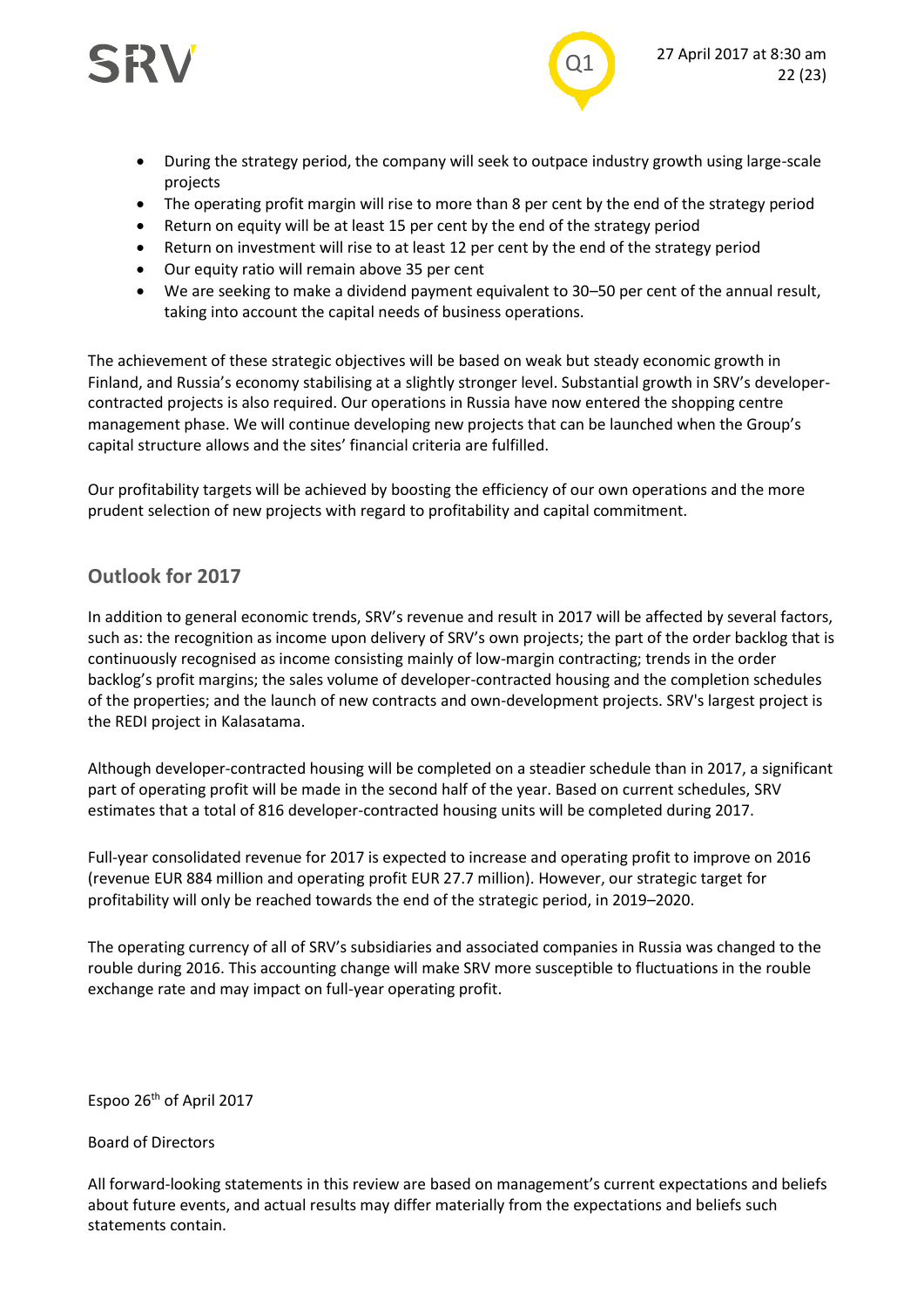



**For further information, please contact**

Juha Pekka Ojala, CEO, +358 (0)40 733 4173, jp.ojala@srv.fi Ilkka Pitkänen, CFO, +358 (0)40 667 0906, ilkka.pitkanen@srv.fi Päivi Kauhanen, SVP, Communications, +358 (0)50 598 9560, paivi.kauhanen@srv.fi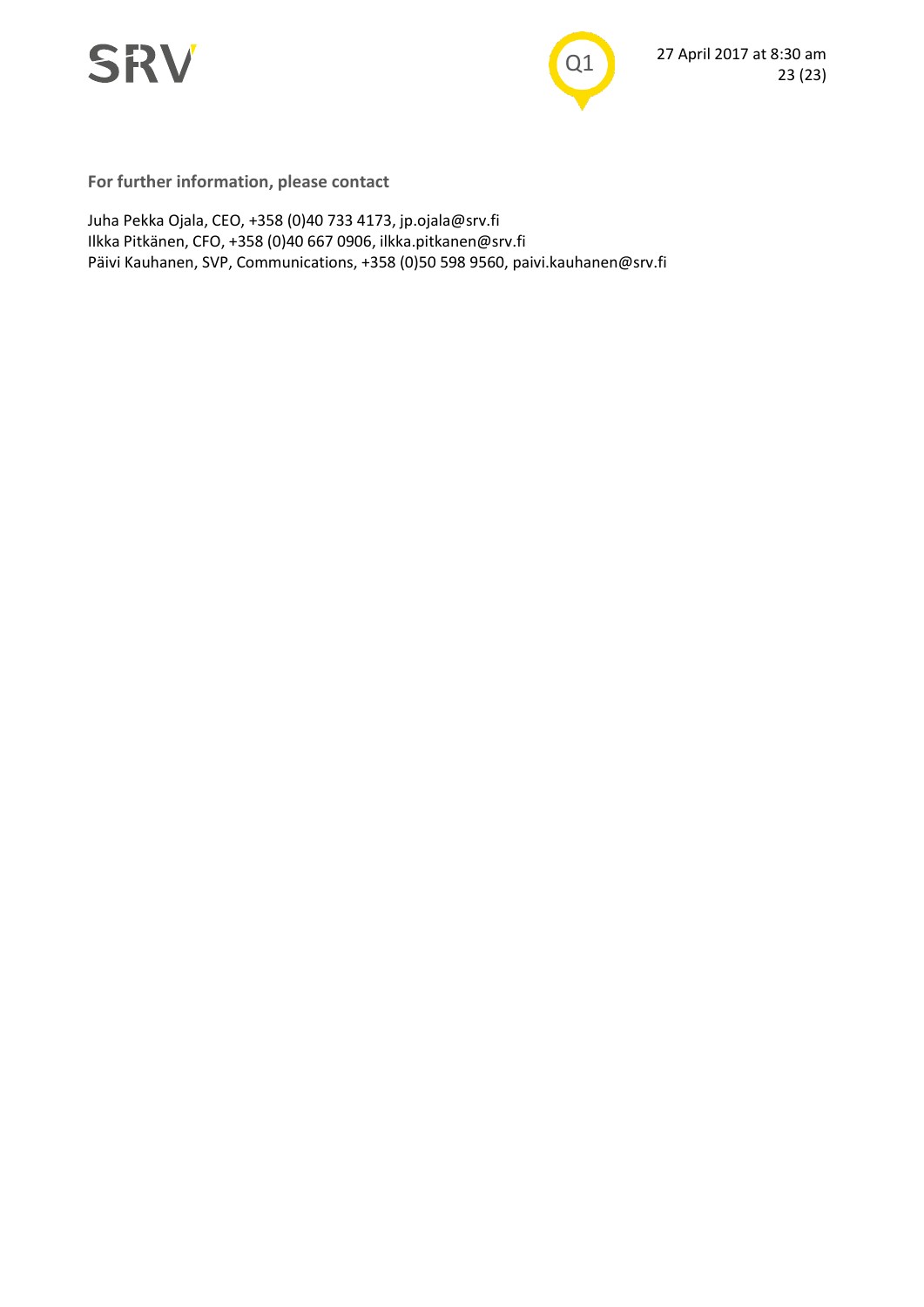SRV

| Key figures   |  |
|---------------|--|
|               |  |
| $EID$ million |  |

| <b>EUR million</b>                                      | $1 - 3/$ | $1 - 3/$ | $1 - 12/$ |
|---------------------------------------------------------|----------|----------|-----------|
|                                                         | 2017     | 2016     | 2016      |
| Revenue                                                 | 223.7    | 143.8    | 884.1     |
| Operation profit                                        | 7.3      | 0.0      | 27.7      |
| Operation profit, % revenue                             | 3.3      | 0.0      | 3.1       |
| Profit before taxes                                     | 7.3      | $-5.5$   | 16.4      |
| Profit before taxes, % of revenue                       | 3.3      | $-3.9$   | 1.8       |
| Net profit attributable to equity holders of the parent |          |          |           |
| company                                                 | 6.4      | $-4.7$   | 13.9      |
| Return on equity, % <sup>1)</sup>                       | 8.8      | $-6.8$   | 5.0       |
| Return on investment, $\%$ <sup>1)</sup>                | 6.5      | 0.5      | 6.1       |
| Invested capital                                        | 653.0    | 652.7    | 596.2     |
| Equity ratio %                                          | 36.4     | 36.7     | 38.3      |
| Net interest-bearing debt                               | 311.0    | 247.2    | 246.3     |
| Gearing ratio, %                                        | 103.4    | 87.5     | 83.4      |
| Order backlog                                           | 1722.0   | 1572.1   | 1758.5    |
| New agreements                                          | 155.4    | 126.5    | 1013.1    |
| Personnel on average                                    | 1099     | 1039     | 1 0 8 9   |
| Earnings per share                                      | 0.09     | $-0.11$  | 0.15      |
| Earnings per share (diluted)                            | 0.09     | $-0.11$  | 0.15      |
| Equity per share                                        | 5.08     | 4.75     | 5.00      |
| Equity per share (without hybrid bond), euros           | 4.32     | 3.71     | 4.25      |
| Dividend per share, euros                               | 0.10     | 0.10     | 0.10      |
| Dividend payout ratio, %                                | 105.3    | neg.     | 67.6      |
| Dividend yield, %                                       | 2.3      | 2.8      | 1.8       |
| Price per earnings ratio                                | 46.3     | neg.     | 36.7      |
| Share price development:                                |          |          |           |
| Share price at the end of the period, eur               | 4.40     | 3.53     | 5.43      |
| Average share price, eur                                | 4.94     | 3.14     | 4.07      |
| Lowest share price, eur                                 | 4.17     | 2.60     | 2.60      |
| Highest share price, eur                                | 5.74     | 3.57     | 5.58      |
| Market capitalisation at the end of the period          | 262.2    | 209.5    | 322.4     |
| Trading volume, 1 000 units                             | 1705     | 1 2 1 7  | 6 3 5 5   |
| Trading volume, %                                       | 2.9      | 2.1      | 10.7      |
| Weighted average number of shares outstanding           |          |          |           |
| during the period, 1 000 units                          | 59 478   | 59 331   | 59 349    |
|                                                         |          |          |           |
| Weighted average number of shares outstanding           |          |          |           |
| during the period (diluted) 1 000 units                 | 59 478   | 59 362   | 59 576    |
|                                                         |          |          |           |
| Number of shares outstanding at the end of the          |          |          |           |
| period, 1000 units                                      | 59 581   | 59 337   | 59 375    |

1) In calculation of the key ration, only the profit for the period has been annualized.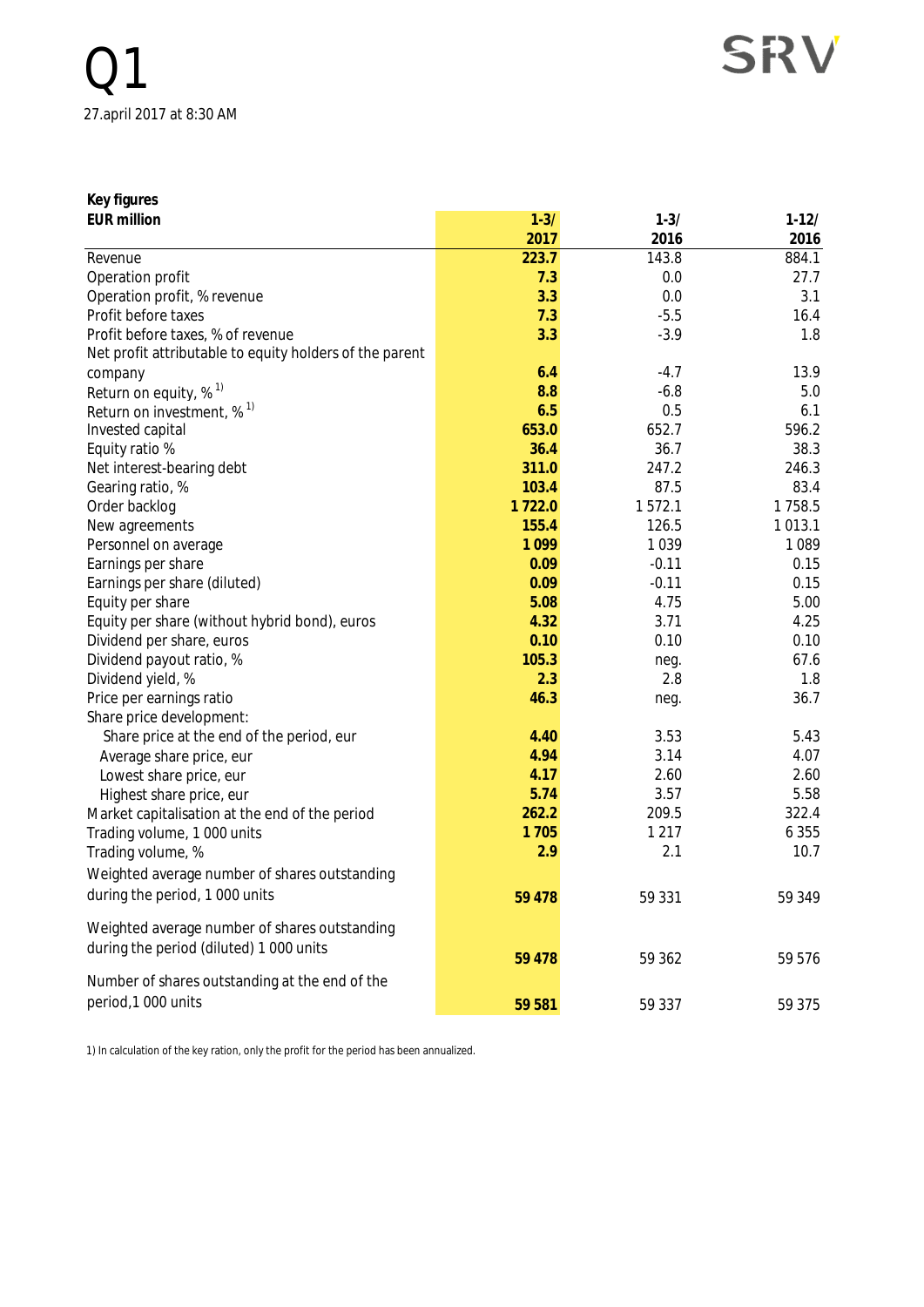#### **Calculation of key figures**

| Gearing ratio, %                                                                     |     | 100 x Net interest-bearing debt                                                                                                            |
|--------------------------------------------------------------------------------------|-----|--------------------------------------------------------------------------------------------------------------------------------------------|
| Return on equity, %                                                                  |     | 100 x Total comprehensive income for the period<br>Total equity, average                                                                   |
| Return on investment, %                                                              | $=$ | Result before taxes + interest and other financial expenses (without<br>100 x exchange rate gains and losses)<br>Invested capital, average |
| Equity ratio, %                                                                      |     | 100 x Total equity<br>Total assets – advances received                                                                                     |
| Invested capital                                                                     | Ξ   | Total assets – non-interest bearing debt – deferred tax liabilities –<br>provisions                                                        |
| Net interest-bearing debt                                                            | $=$ | Interest bearing debt – cash and cash equivalents                                                                                          |
| Earnings per share attributable to equity<br>holders of the parent company           | Ξ   | Result for the period – non-controlling interest – hybrid bond interest,<br>tax adjusted<br>Average number of shares                       |
| Earnings per share attributable to equity<br>holders of the parent company (diluted) |     | Result for the period – non-controlling interest – hybrid bond interest,<br>tax adjusted<br>Average number of shares (diluted)             |
| Equity per share                                                                     | $=$ | Shareholders' equity attributable to equity holders of the parent<br>company<br>Average number of shares at end of period                  |
| Equity per share (without hybrid bond)                                               | $=$ | Shareholders' equity attributable to equity holders of the parent<br>company - hybrid bond<br>Average number of shares at end of period    |
| Price per earnings ratio (P/E-ratio)                                                 | $=$ | Share price at end of period<br>Earnings per share                                                                                         |
| Dividend payout ratio, %                                                             |     | 100 x Dividend per share<br>Earnings per share                                                                                             |
| Dividend yield, %                                                                    |     | 100 x Dividend per share<br>Share price at end of period                                                                                   |
| Average share price                                                                  |     | Number of shares traded in euros during the period<br>Number of shares traded during the period                                            |
| Market capitalisation at the end of the period                                       | $=$ | Number of shares outstanding at the end of the period x share price at<br>the end of the period                                            |
| Trading volume                                                                       | $=$ | Number of shares traded during the period and their percentage of the<br>weighted average number of shares outstanding                     |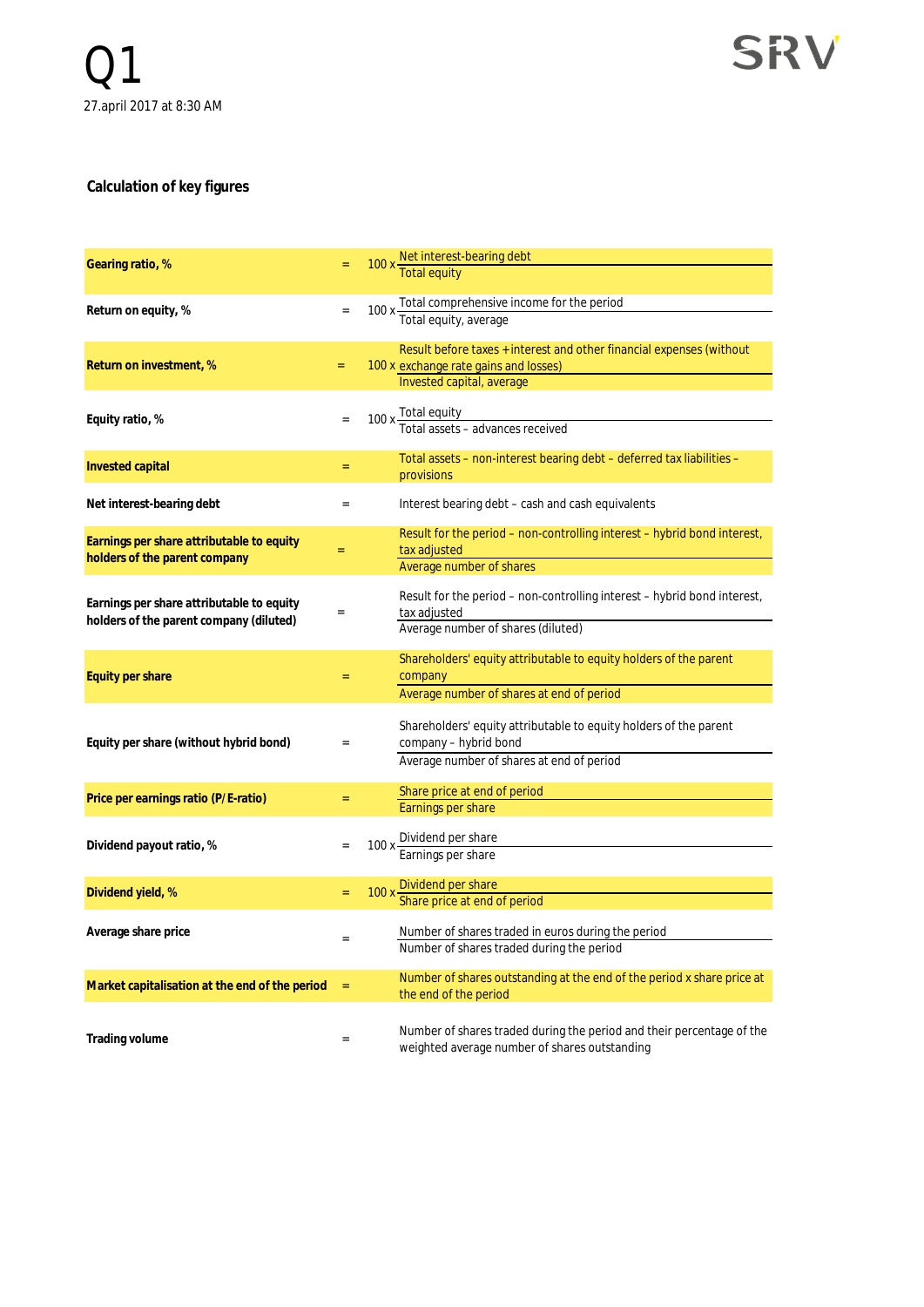#### **Group and Segment information by quarter**

| <b>SRV Group</b>                        | $1 - 3/$ | $10-12/$ | $7 - 9/$ | $4 - 6/$    | $1 - 3/$ |
|-----------------------------------------|----------|----------|----------|-------------|----------|
| <b>EUR million</b>                      | 2017     | 2016     | 2016     | 2016        | 2016     |
| Revenue                                 | 223.7    | 328.7    | 193.1    | 218.5       | 143.8    |
| Operation profit                        | 7.3      | 16.2     | 7.3      | 4.1         | 0.0      |
| Financial income and expenses, total    | 0.0      | 3.2      | $-3.4$   | $-5.6$      | $-5.6$   |
| Profit before taxes                     | 7.3      | 19.4     | 3.9      | $-1.5$      | $-5.5$   |
| Order backlog <sup>1)</sup>             | 1722.0   | 1758.5   | 1888.1   | 2 0 2 1 . 6 | 572.1    |
| New agreements                          | 155.4    | 183.2    | 54.9     | 648.6       | 126.5    |
| Earnings per share, eur                 | 0.09     | 0.26     | 0.04     | $-0.04$     | $-0.11$  |
| Equity per share, eur $1$ )             | 4.32     | 4.25     | 3.81     | 3.71        | 3.71     |
| Share closing price, eur <sup>1)</sup>  | 4.40     | 5.43     | 4.40     | 4.00        | 3.53     |
| Equity ratio, $%$ <sup>1)</sup>         | 36.4     | 38.3     | 37.8     | 36.9        | 36.7     |
| Net interest-bearing debt <sup>1)</sup> | 311.0    | 246.3    | 285.0    | 291.2       | 247.2    |
| Gearing, % <sup>1)</sup>                | 103.4    | 83.4     | 99.7     | 103.1       | 87.5     |

1) at the end of the period

| Revenue                         | $1 - 3/$ | $10-12/$ | $7 - 9/$ | $4 - 6/$ | $1 - 3/$ |
|---------------------------------|----------|----------|----------|----------|----------|
| <b>EUR million</b>              | 2017     | 2016     | 2016     | 2016     | 2016     |
| <b>Operations in Finland</b>    | 219.3    | 319.3    | 180.9    | 200.4    | 131.5    |
| - business construction         | 164.4    | 167.4    | 141.4    | 143.8    | 106.9    |
| - housing construction          | 54.8     | 151.9    | 39.5     | 56.6     | 24.6     |
| <b>International Operations</b> | 4.4      | 9.4      | 12.1     | 18.4     | 12.4     |
| Other operations                | 4.4      | 4.0      | 4.0      | 4.0      | 4.0      |
| Eliminations                    | $-4.5$   | $-4.1$   | $-3.9$   | $-4.3$   | $-4.0$   |
| Group, total                    | 223.7    | 328.7    | 193.1    | 218.5    | 143.8    |
|                                 |          |          |          |          |          |
| Operating profit                | $1 - 3/$ | $10-12/$ | $7 - 9/$ | $4 - 6/$ | $1 - 3/$ |
| <b>EUR million</b>              | 2017     | 2016     | 2016     | 2016     | 2016     |
| Operations in Finland           | 5.0      | 21.8     | 6.6      | 7.6      | 2.2      |
| <b>International Operations</b> | 3.2      | $-2.8$   | 1.2      | $-1.5$   | $-1.1$   |
| Other operations                | $-0.8$   | $-2.8$   | $-0.4$   | $-2.0$   | $-1.1$   |
| Eliminations                    | 0.0      | 0.0      | 0.0      | 0.0      | 0.0      |
| Group, total                    | 7.3      | 16.2     | 7.3      | 4.1      | 0.0      |
|                                 |          |          |          |          |          |
|                                 | $1 - 3/$ | $10-12/$ | $7 - 9/$ | $4 - 6/$ | $1 - 3/$ |
| Operating profit (%)            | 2017     | 2016     | 2016     | 2016     | 2016     |
| Operations in Finland           | 2.3      | 6.8      | 3.6      | 3.8      | 1.7      |
| International operations        | 71.3     | $-29.4$  | 9.5      | $-8.0$   | $-8.6$   |
| Group, total                    | 3.3      | 4.9      | 3.8      | 1.9      | 0.0      |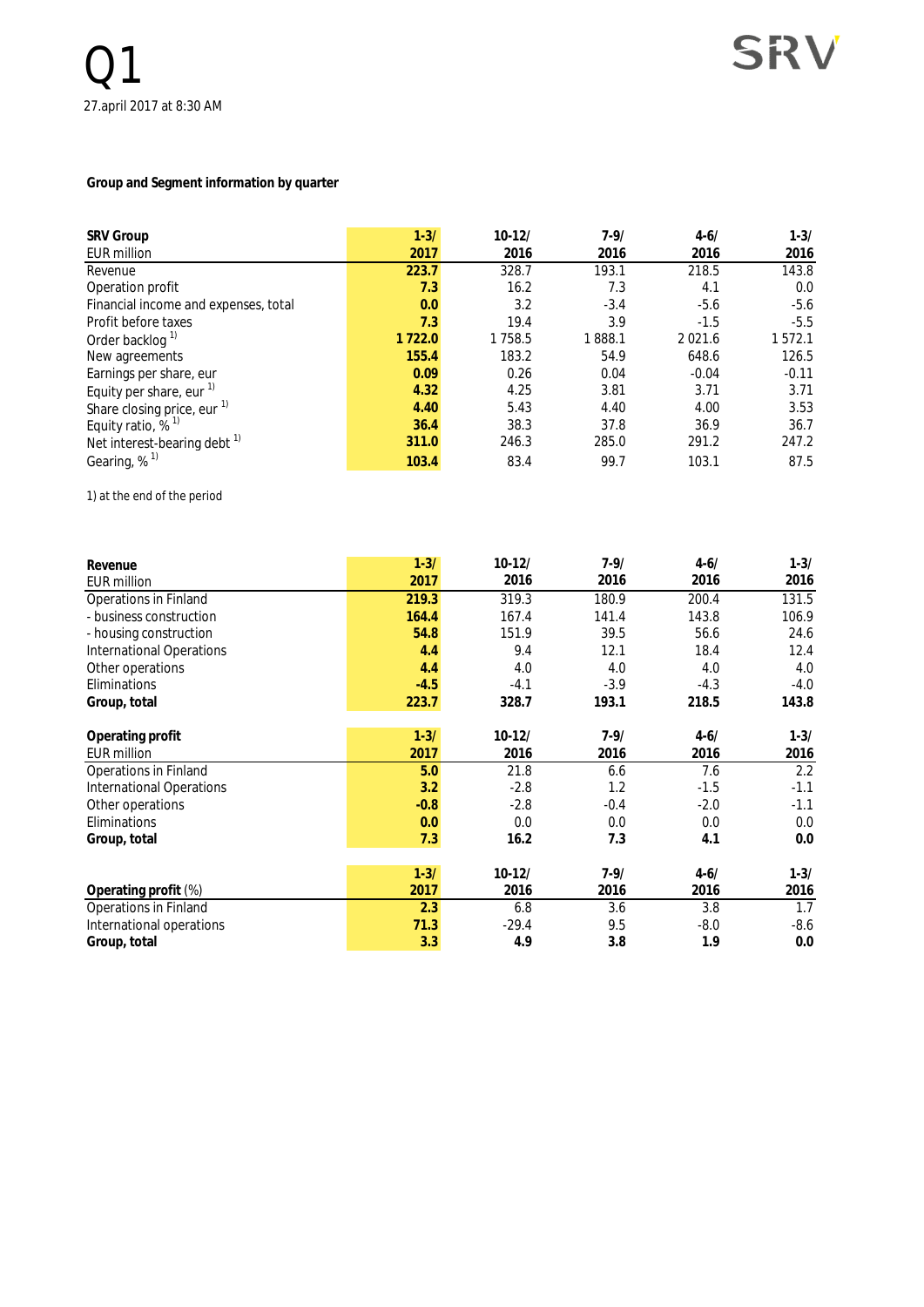| Order backlog EUR million                      | 31.3.17     | 31.12.16    | 30.9.16       | 30.6.16  | 31.3.16          |
|------------------------------------------------|-------------|-------------|---------------|----------|------------------|
| Operations in Finland                          | 1691.3      | 1726.1      | 1851.3        | 1972.6   | 1511.7           |
| - business construction                        | 1 0 5 7 . 7 | 1 1 6 3 . 5 | 1 2 9 3.8     | 1426.6   | 972.9            |
| - housing construction                         | 633.7       | 562.6       | 557.5         | 546.0    | 538.9            |
| International operations                       | 30.6        | 32.4        | 36.8          | 49.0     | 60.3             |
| Group, total                                   | 1722.0      | 1758.5      | 1888.1        | 2021.6   | 1572.1           |
| - sold order backlog                           | 1 4 3 7 . 4 | 1482        | 1623          | 1720     | 1269             |
| - unsold order backlog                         | 285         | 276         | 265           | 301      | 303              |
| Order backlog, housing construction in Finland |             |             |               |          |                  |
| <b>EUR million</b>                             | 31.3.17     | 31.12.16    | 30.9.16       | 30.6.16  | 31.3.16          |
| Negotiation and construction                   |             |             |               |          |                  |
| contracts                                      | 196         | 193         | 122           | 107      | 115              |
| Under construction, sold                       | 164         | 105         | 181           | 150      | 134              |
| Under construction, unsold                     | 243         | 222         | 227           | 251      | 249              |
| Completed and unsold                           | 30          | 43          | 28            | 37       | 40               |
| Housing construction, total                    | 634         | 563         | 557           | 546      | 539              |
|                                                |             |             |               |          |                  |
| Invested capital                               |             |             |               |          |                  |
| <b>EUR million</b>                             | 31.3.17     | 31.12.16    | 30.9.16       | 30.6.16  | 31.3.16          |
| <b>Operations in Finland</b>                   | 342.9       | 333.0       | 364.5         | 357.0    | 324.6            |
| International operations                       | 270.1       | 250.8       | 227.3         | 224.7    | 217.4            |
| Other operations and                           | 40.0        | 12.4        | 16.9<br>608.7 | 46.0     | 110.7<br>652.7   |
| Group, total                                   | 653.0       | 596.2       |               | 627.7    |                  |
| Housing production in Finland                  | $1 - 3/$    | $10-12/$    | $7 - 9/$      | $4 - 6/$ | $1 - 3/$         |
| (units)                                        | 2017        | 2016        | 2016          | 2016     | 2016             |
| Housing sales, total                           | 356         | 681         | 335           | 151      | 93               |
| - sales, developer contracting                 | 266         | 151         | 165           | 100      | 93               |
| - sales, negotiation contracts <sup>2)</sup>   | 90          | 530         | 170           | 51       | $\boldsymbol{0}$ |
| Developer contracting                          |             |             |               |          |                  |
| - start-ups                                    | 282         | 199         | 52            | 148      | 55               |
| - completed                                    | 42          | 420         | 0             | 53       | 30               |
| -recognized in revenue                         | 76          | 389         | 26            | 58       | 26               |
| - completed and unsold                         | 77          | 111         | 80            | 106      | 111              |
| Under construction, total $\overline{1}$       | 2894        | 2696        | 2 4 4 3       | 2082     | 1830             |
| - construction contracts <sup>1)</sup>         | 586         | 441         | 319           | 138      | 138              |
| - negotiation contracts <sup>1)</sup>          | 164         | 441         | 619           | 661      | 555              |
| - negotiated contracts <sup>1) 2)</sup>        | 1068        | 978         | 448           | 278      | 227              |
| - developer contracting <sup>1)</sup>          | 1076        | 836         | 1057          | 1 0 0 5  | 910              |
| - of which sold 1)                             | 634         | 444         | 681           | 543      | 502              |
| - of which unsold 1)                           | 442         | 392         | 376           | 462      | 408              |

1) at the end of the period

2) investor sales, under negotiation contracts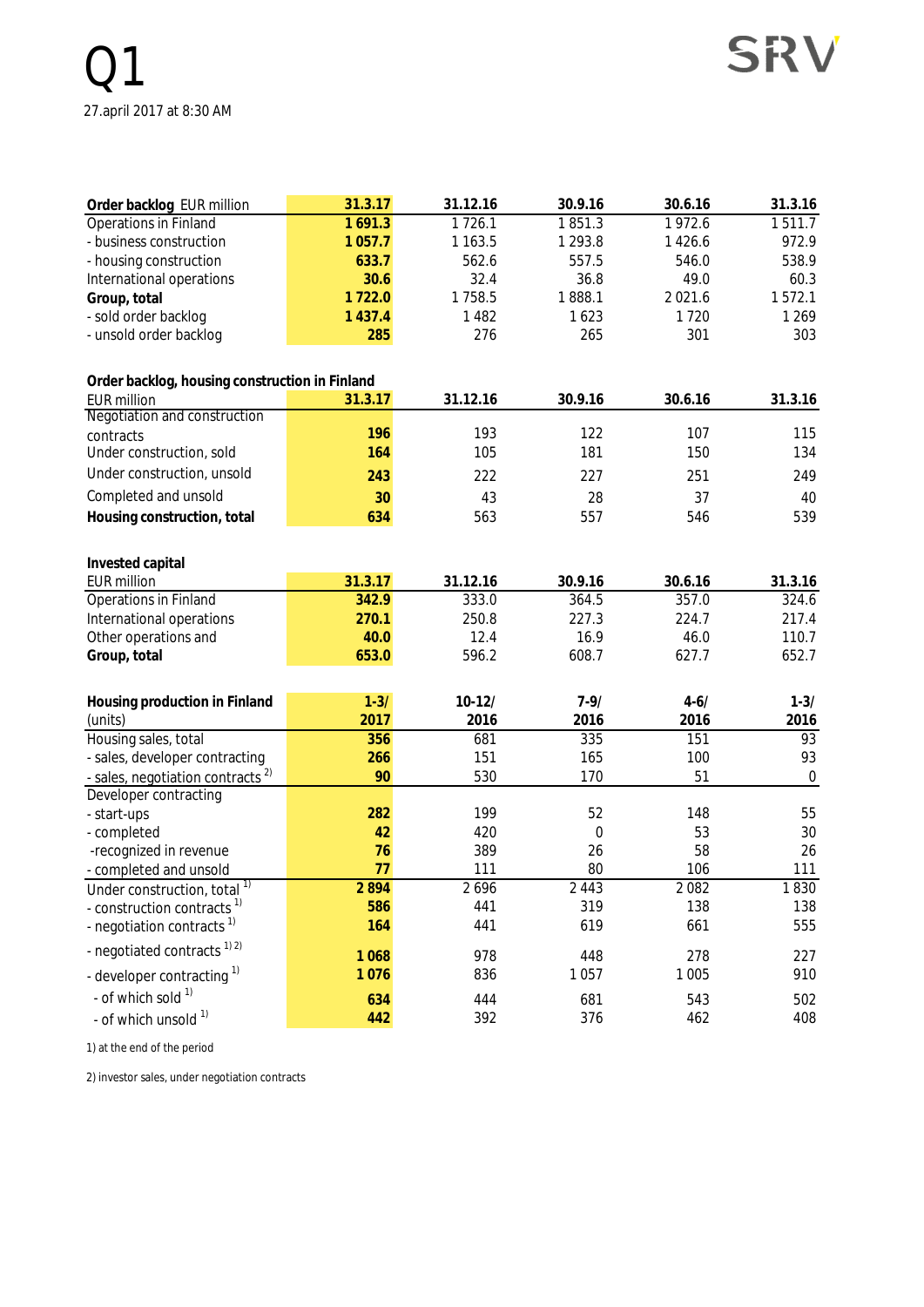#### **SRV GROUP PLC INTERIM REPORT, 1 JANUARY–31 MARCH 2017: TABLES**

1) Accounting principles

2) Consolidated income statement and consolidated statement of comprehensive income

3) Consolidated balance sheet

4) Consolidated cash flow statement

5) Consolidated statement of changes in shareholder's equity

6) Group commitments and contingent liabilities

7) Segment information

8) Inventories

9) Insider events

#### **1) Interim Report 1 January – 31 March 2017**

This interim report has been prepared in accordance with the IAS standard 34, Interim Financial Reporting. In preparing this interim report, SRV has applied the same accounting principles as in its year-end financial statements for 2016. However, as of 1 January 2017, the Group began to apply the new or revised IFRS standards and IFRIC interpretations published by IASB, specified in the accounting principles of SRV's year-end financial statements for 2016.

SRV has revised its practice for capitalising expenses incurred by construction plans for unbuilt plots that are owned by SRV and classified as current assets.

According to the new practice, these expenses can be capitalised when they can be reliably considered to have a favourable impact on the value of the plot or project. Previously, the capitalisation of expenses required a decision to be made on the launch of construction.

In the company's view, the revised practice would not have had a material impact on the comparison figures presented in this interim report.

SRV has changed the presentation method of its cash flow statement to the direct presentation method recommended by IAS 7. In addition, interest paid on the hybrid bond will now be presented under cash flow from financing activities instead of cash flow from operating activities.

The cash flow statements for the comparison period have been adjusted to reflect the new presentation method.

The preparation of an interim report in accordance with IFRS requires Group management to make estimates and assumptions that affect both the values of assets and liabilities on the balance sheet date, and income and expenditure for the financial period. Judgements also have to be made in applying the accounting principles. As these estimates and assumptions are based on current perceptions of the situation on the balance sheet date, they involve risks and uncertainties. Actual results may therefore differ from the estimates and assumptions. The key accounting estimates and judgement-based solutions are presented in greater detail in the accounting principles of the consolidated financial statements for 2016.

The information disclosed in this interim report is unaudited. The figures in this interim report have been rounded up to millions of euros, so the sum total of individual figures may deviate from the sum total presented.

#### Alternative performance measures used in financial reporting

The company discloses certain other widely used performance measures that can for the most part be derived from the income statement and balance sheet. The formulas for these performance measures are provided above. In the company's view, these measures clarify the result of operations and financial position based on the income statement and balance sheet.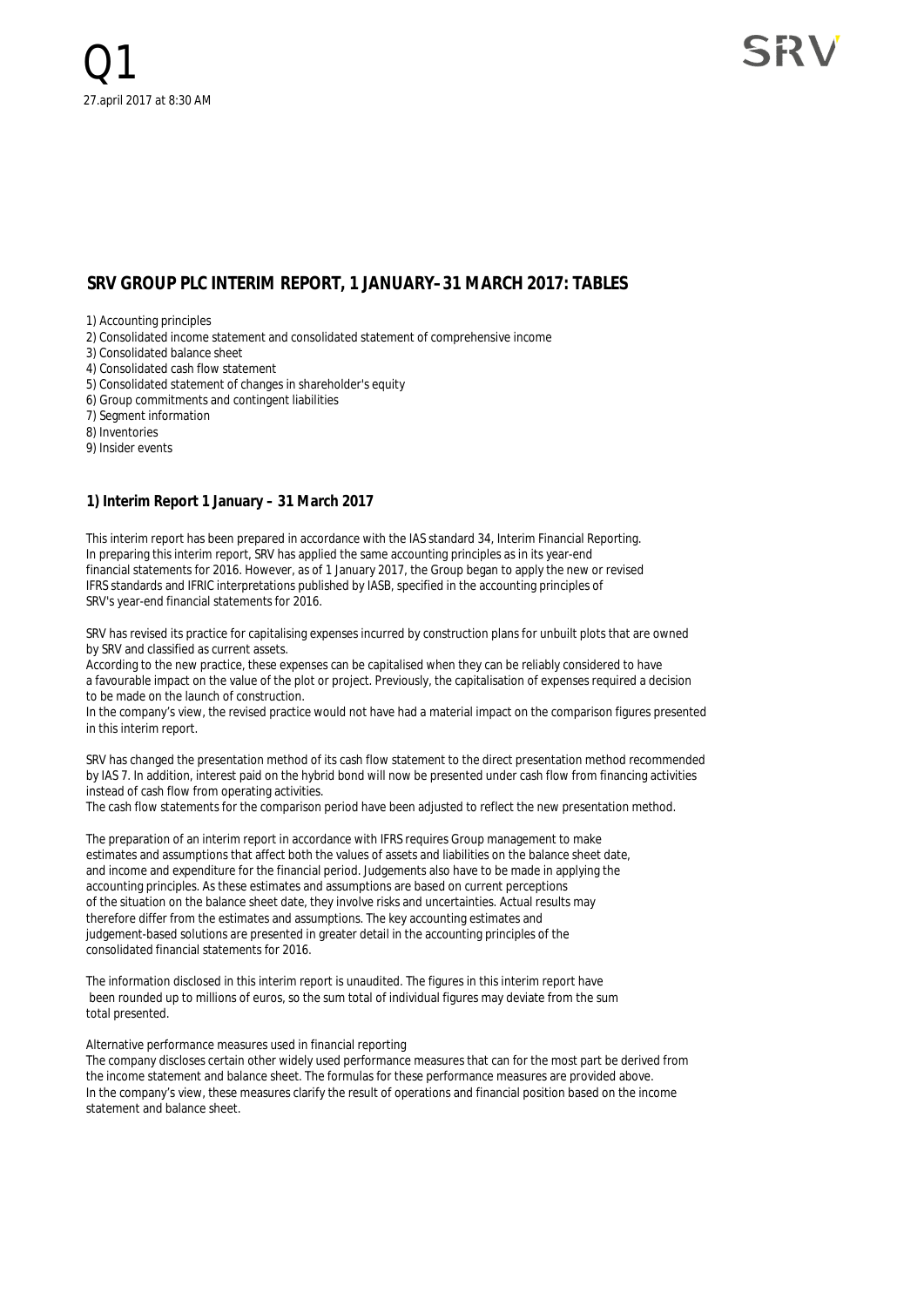**2) Consolidated income statement and statement of comprehensive income**

| Consolidated income statement<br><b>EUR million</b>                        | $1 - 3/$<br>2017 | $1 - 3/$<br>2016 | change<br><b>MEUR</b> | change<br>% | $1 - 12/$<br>2016 |
|----------------------------------------------------------------------------|------------------|------------------|-----------------------|-------------|-------------------|
| Revenue                                                                    | 223.7            | 143.8            | 79.9                  | 55.5        | 884.1             |
| Other operating income<br>Change in inventories of finished goods and work | 0.7              | 0.2              | 0.5                   | 235.7       | 2.1               |
| in progress                                                                | 20.5             | 25.6             | $-5.1$                |             | 37.8              |
| Use of materials and services                                              | $-216.5$         | $-145.8$         | $-70.6$               | 48.4        | $-797.8$          |
| Employee benefit expenses                                                  | $-19.0$          | $-17.7$          | $-1.4$                | 7.7         | $-73.0$           |
| Share of results of associated companies                                   | 4.5              | $-1.3$           | 5.8                   |             | 7.4               |
| Depreciation and impairments                                               | $-0.9$           | $-0.8$           | $-0.1$                |             | $-6.6$            |
| Other operating expenses*                                                  | $-5.7$           | $-4.0$           | $-1.7$                | 41.3        | $-26.3$           |
| Operating profit                                                           | 7.3              | 0.0              | 7.3                   |             | 27.7              |
| Financial income                                                           | 2.9              | 0.7              | 2.1                   | 284.9       | 7.0               |
| Financial expenses"                                                        | $-2.9$           | $-6.3$           | 3.5                   | $-54.8$     | $-18.4$           |
| Financial income and expenses, total                                       | 0.0              | $-5.6$           | 5.6                   |             | $-11.3$           |
| Profit before taxes                                                        | 7.3              | $-5.5$           | 12.8                  |             | 16.4              |
| Income taxes                                                               | $-0.7$           | 0.8              | $-1.6$                |             | $-2.0$            |
| Net profit for the period                                                  | 6.5              | $-4.7$           | 11.3                  |             | 14.4              |
| Attributable to                                                            |                  |                  |                       |             |                   |
| Equity holders of the parent company                                       | 6.4              | $-4.7$           |                       |             | 13.9              |
| Non-Controlling interests                                                  | 0.1              | $-0.1$           |                       |             | 0.5               |
| Earnings per share attributable to equity                                  |                  |                  |                       |             |                   |
| holders of the parent company                                              | 0.09             | $-0.11$          |                       |             | 0.15              |
|                                                                            |                  |                  |                       |             |                   |
| Earnings per share attributable to equity                                  |                  |                  |                       |             |                   |
| holders of the parent company (diluted)                                    | 0.09             | $-0.11$          |                       |             | 0.15              |
|                                                                            |                  |                  |                       |             |                   |
| *) of which derivative expenses fair value                                 |                  |                  |                       |             |                   |
| revaluation                                                                | 0.7              | $-4.3$           | 0.0                   |             | $-4.7$            |
|                                                                            |                  |                  |                       |             |                   |
| Statement of comprehensive income                                          | $1 - 3/$         | $1 - 3/$         |                       |             | $1 - 12/$         |
| <b>EUR million</b>                                                         | 2017             | 2016             |                       |             | 2016              |
| Net profit for the period                                                  | 6.5              | $-4.7$           |                       |             | 14.4              |
|                                                                            |                  |                  |                       |             |                   |
| Other comprehensive income                                                 |                  |                  |                       |             |                   |
|                                                                            |                  |                  |                       |             |                   |
| Other comprehensive income to be reclassified                              |                  |                  |                       |             |                   |
| to profit or loss in subsequent periods:                                   |                  |                  |                       |             |                   |
| Financial assets available for sale                                        | 0.0              | 0.0              |                       |             | 0.3               |
| Income tax relaed to components of other                                   |                  |                  |                       |             |                   |
| comprehensive income                                                       | 0.0              | 0.0              |                       |             | $-0.1$            |
| Gains and losses arising from translating the                              |                  |                  |                       |             |                   |
| financial statements of a foreign operation                                | 1.2              | 0.7              |                       |             | 3.8               |
| Share of other comprehensive income of                                     |                  |                  |                       |             |                   |
| associated companies                                                       |                  |                  |                       |             |                   |
| and joint ventures                                                         | 7.6              | 0.2              |                       |             | 11.4              |
|                                                                            |                  |                  |                       |             |                   |
| Other comprehensive income for the period,<br>net of tax                   |                  |                  |                       |             |                   |
|                                                                            | 8.8              | 0.9              |                       |             | 15.5              |
| Total comprehensive income for the period                                  | 15.4             | $-3.8$           |                       |             | 29.9              |
| Attributable to                                                            |                  |                  |                       |             |                   |
| Equity holders of the parent company                                       | 15.3             | $-3.8$           |                       |             | 29.4              |
| Non-Controlling interests                                                  | 0.1              | $-0.1$           |                       |             | 0.5               |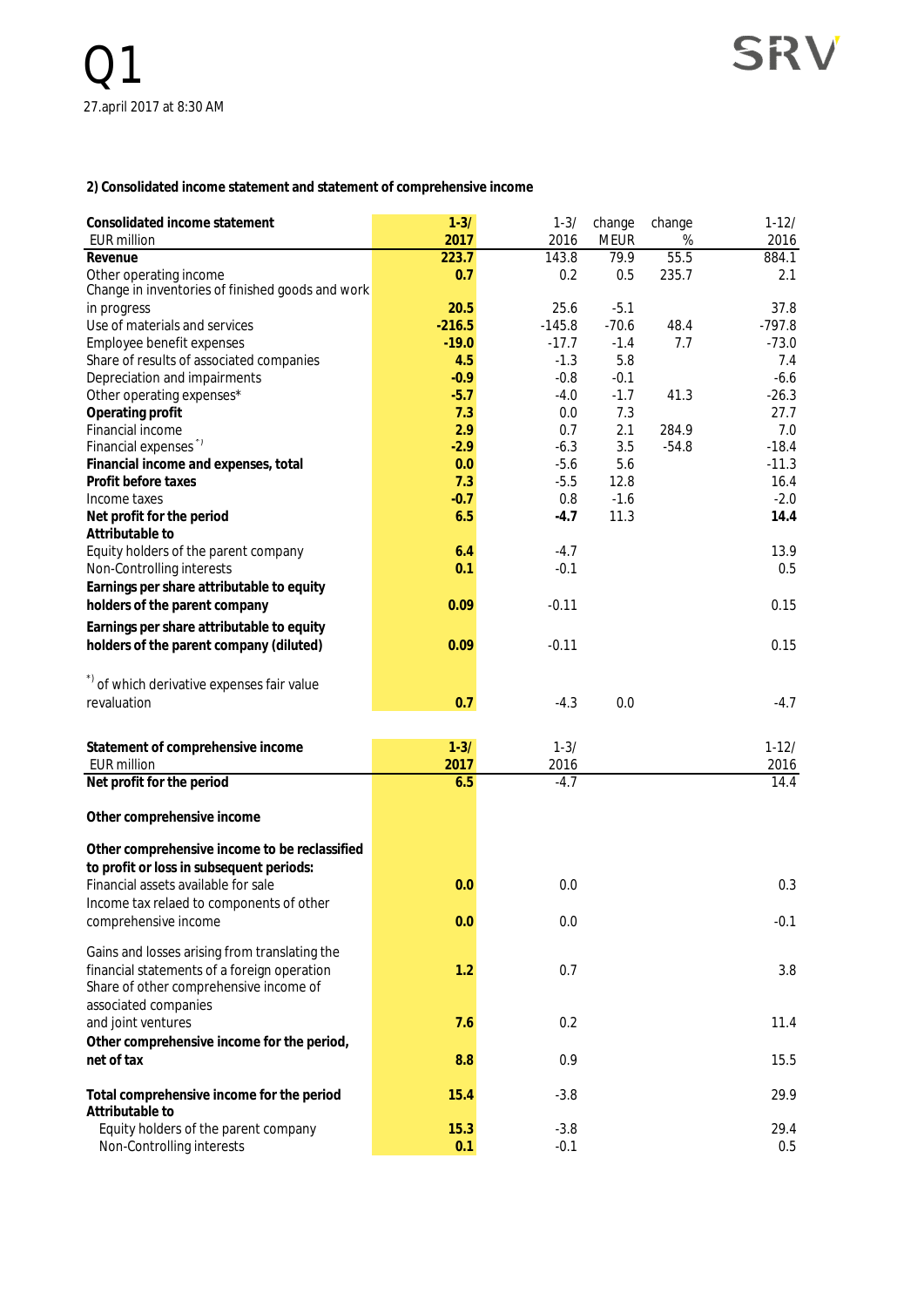**3) Consolidated balance sheet**

| Consolidated balance sheet EUR million                                               | 31.3.17 |         | 31.3.16 change % | 31.12.16 |
|--------------------------------------------------------------------------------------|---------|---------|------------------|----------|
| <b>ASSETS</b>                                                                        |         |         |                  |          |
| Non-current assets                                                                   |         |         |                  |          |
| Property, plant and equipment                                                        | 11.7    | 11.9    | $-1.6$           | 12.0     |
| Goodwill                                                                             | 1.7     | 1.7     | 0.0              | 1.7      |
| Other intangible assets                                                              | 1.9     | 1.8     | 3.0              | 1.9      |
| Shares in associated companies and joint ventures                                    | 223.6   | 206.1   | 8.5              | 211.5    |
| Other financial assets                                                               | 13.9    | 12.4    | 12.6             | 13.9     |
| Receivables                                                                          | 0.0     | 1.3     | $-97.5$          | 0.0      |
|                                                                                      | 57.5    | 31.2    | 84.0             | 55.9     |
| Loan receivables from associated companies and joint ventures<br>Deferred tax assets | 9.9     | 8.6     | 14.3             | 9.2      |
|                                                                                      |         | 275.1   |                  | 306.1    |
| Non-current assets, total                                                            | 320.2   |         | 16.4             |          |
| Current assets                                                                       |         |         |                  |          |
| Inventories                                                                          | 447.0   | 364.8   | 22.5             | 400.3    |
| Trade and other receivables                                                          | 121.3   | 122.1   | $-0.7$           | 116.6    |
| Loan receivables from associated companies and joint ventures                        | 0.0     | 1.1     | $-100.0$         | 1.1      |
| Current tax receivables (based on profit for the review period)                      | 3.1     | 3.7     | $-14.6$          | 3.9      |
| Cash and cash equivalents                                                            | 41.2    | 122.8   | $-66.5$          | 54.6     |
| Current assets, total                                                                | 612.6   | 614.5   | $-0.3$           | 576.4    |
| ASSETS, TOTAL                                                                        | 932.9   | 889.6   | 4.9              | 882.5    |
| Consolidated balance sheet EUR million                                               | 31.3.17 | 31.3.16 | change,%         | 31.12.16 |
| <b>EQUITY AND LIABILITIES</b>                                                        |         |         |                  |          |
| Equity attributable to equity holders of the parent company                          |         |         |                  |          |
| Share capital                                                                        | 3.1     | 3.1     | 0.0              | 3.1      |
| Invested free equity fund                                                            | 141.5   | 141.5   | 0.0              | 141.5    |
| <b>Translation differences</b>                                                       | 16.8    | $-6.3$  | $-366.1$         | 8.0      |
| Fair value reserve                                                                   | $-1.1$  | $-1.4$  | $-19.2$          | $-1.1$   |
| Hybrid bond                                                                          | 45.0    | 61.7    | $-27.1$          | 45.0     |
| Retained earnings                                                                    | 97.1    | 83.4    | 16.5             | 100.6    |
| Equity attributable to equity holders of the parent company, total                   | 302.4   | 281.9   | 7.3              | 297.1    |
| Non-controlling interests                                                            | $-1.7$  | 0.7     |                  | $-1.8$   |
| Total equity                                                                         | 300.8   | 282.7   | 6.4              | 295.3    |
| Non-current liabilities                                                              |         |         |                  |          |
| Deferred tax liabilities                                                             | 4.0     | 2.6     | 55.6             | 4.2      |
| Provisions                                                                           | 7.7     | 6.1     | 25.5             | 7.8      |
| Interest-bearing liabilities                                                         | 275.2   | 247.4   | 11.2             | 227.2    |
| Other liabilities                                                                    | 16.7    | 7.8     | 113.9            | 14.0     |
|                                                                                      | 303.6   |         |                  |          |
| Non-current liabilities, total<br><b>Current liabilities</b>                         |         | 263.9   | 15.0             | 253.2    |
|                                                                                      |         |         |                  |          |
| Trade and other payables                                                             | 243.8   | 214.3   | 13.8             | 253.4    |
| Current tax payables (based on profit for the review period)                         | 1.0     | 1.5     | $-32.9$          | 0.0      |
| Provisions                                                                           | 6.7     | 4.7     | 43.9             | 6.8      |
| Interest-bearing liabilities                                                         | 77.0    | 122.6   | $-37.2$          | 73.7     |
| Current liabilities, total                                                           | 328.5   | 343.0   | $-4.2$           | 334.0    |
| Liabilities, total                                                                   | 632.1   | 607.0   | 4.1              | 587.2    |
| EQUITY AND LIABILITIES, total                                                        | 932.9   | 889.6   | 4.9              | 882.5    |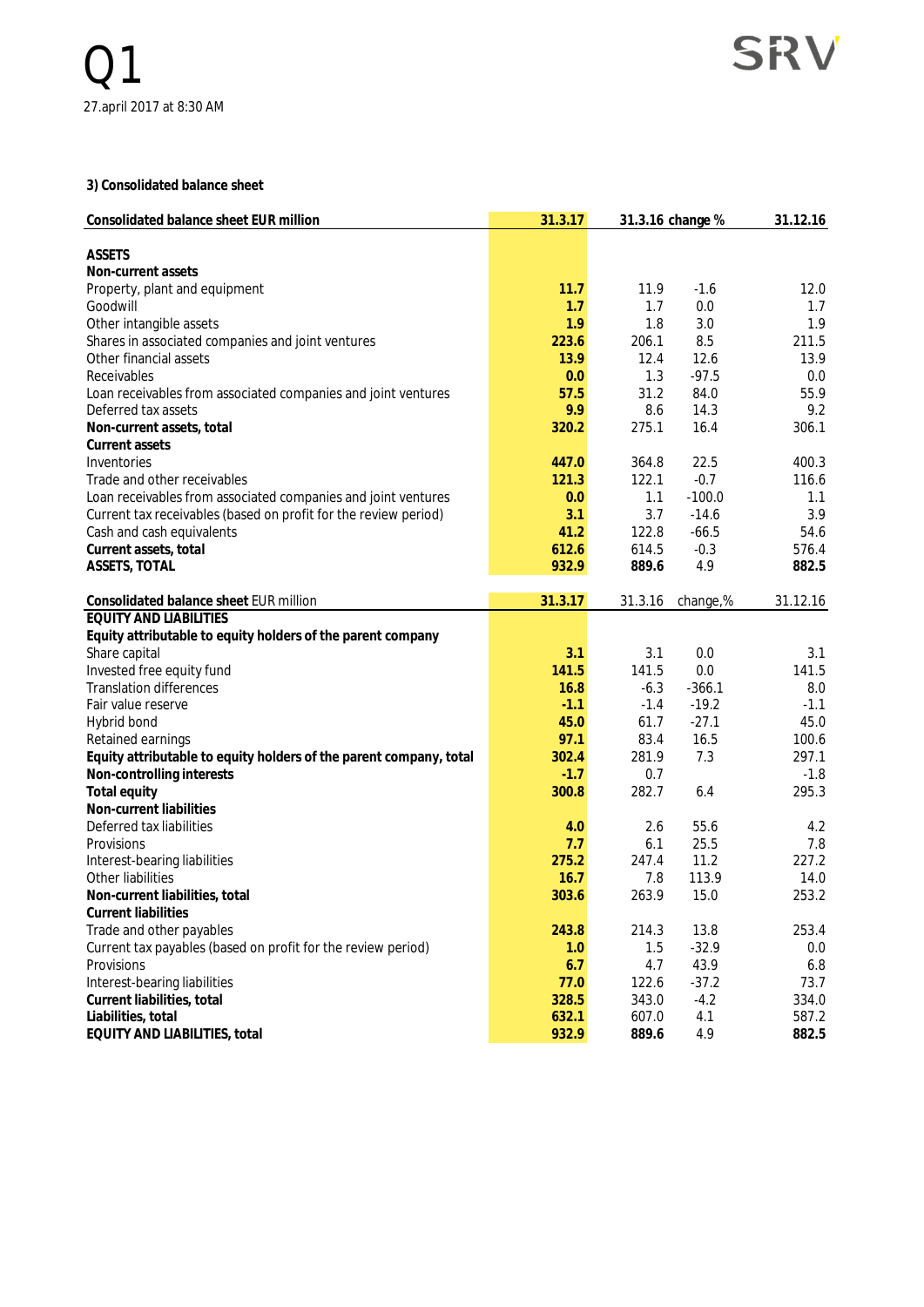## SRV

| 4) Consolidated cash flow statement                                      | $1 - 3/$ | $1 - 3/$ | $1 - 12/$ |
|--------------------------------------------------------------------------|----------|----------|-----------|
| <b>EUR million</b>                                                       | 2017     | 2016     | 2016      |
| Cash flows from operating activities                                     |          |          |           |
| Cash receipts from customers                                             | 221.0    | 134.3    | 881.6     |
| Cash receipts from other operating income                                | 0.7      | 0.2      | 2.1       |
| Cash generated from operations                                           | $-261.2$ | $-165.8$ | $-838.9$  |
| Net cash before interests and taxes                                      | $-39.5$  | $-31.3$  | 44.8      |
| Interests received and other financial income                            | 0.3      | 0.1      | 0.2       |
| Interests paid and other expenses from financial costs                   | $-13.7$  | $-0.6$   | $-9.9$    |
| Income taxes paid                                                        | 1.0      | $-0.8$   | $-4.0$    |
| Cash flows from operating activities                                     | $-52.0$  | $-32.8$  | 31.1      |
|                                                                          |          |          |           |
| Cash flow from investing activities                                      |          |          |           |
| Purchase of tangible and intangible assets                               | $-0.6$   | $-2.0$   | $-5.4$    |
| Purchase of investments                                                  | 0.0      | 0.2      | $-7.8$    |
| Increase in loan receivable from associated companies and joint ventures | $-0.3$   | 0.0      | $-30.7$   |
| Decrease in loan receivable from associated companies and joint ventures | 0.0      | 4.5      | 4.5       |
| Net cash used in investing activities                                    | $-0.9$   | 2.7      | $-39.4$   |
|                                                                          |          |          |           |
| Cash flow from financing activities                                      |          |          |           |
| Proceeds from loans                                                      | 56.6     | 100.0    | 171.4     |
| Repayment of loans                                                       | $-40.4$  | $-1.2$   | $-116.2$  |
| Proceeds from Hybrid bond                                                | 0.0      | 45.0     | 45.0      |
| Repayment of hybrid bond                                                 | 0.0      | $-28.3$  | $-45.0$   |
| Hybrid bond costs                                                        | 0.0      | $-1.3$   | $-1.6$    |
| Hybrid bond intrests                                                     | $-3.9$   | $-1.8$   | $-3.3$    |
| Change in housing corporation loans                                      | 32.1     | $-1.2$   | $-16.8$   |
| Net change in short-term loans                                           | 0.7      | 6.6      | 0.1       |
| Dividends paid                                                           | $-6.0$   | 0.0      | $-5.9$    |
| Net cash flow from financing activities                                  | 39.2     | 117.8    | 27.7      |
| Net change in cash and cash equivalents                                  | $-13.8$  | 87.8     | 19.5      |
| Effect of exchange rate changes in cash and cash equivalents             | 0.4      | 0.0      | 0.1       |
| Cash and cash equivalents at the beginning of period                     | 54.6     | 35.0     | 35.0      |
| Cash and cash equivalents at the end of period                           | 41.2     | 122.8    | 54.6      |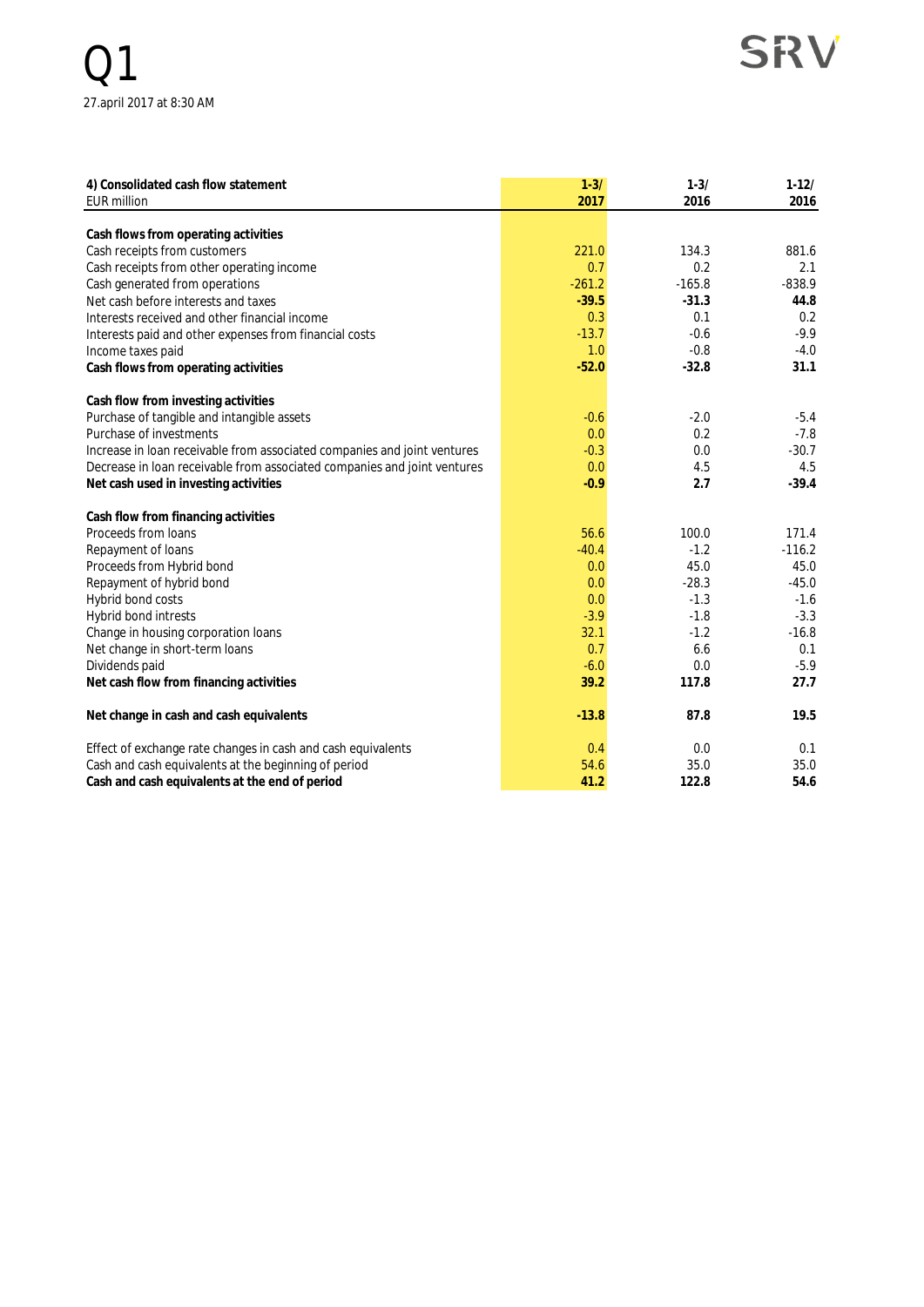#### **5) Statement of changes in Group equity, EUR million**

|                                                                 |            | Equity attributable to the equity holders<br>of the parent company |            |                 |            |                        |              |                      |                  |
|-----------------------------------------------------------------|------------|--------------------------------------------------------------------|------------|-----------------|------------|------------------------|--------------|----------------------|------------------|
|                                                                 | Share      | Invested Hybrid                                                    |            | Trans-          | Fair       | <b>Reitained Total</b> |              | Non-                 | Total            |
|                                                                 | Capital    | Free                                                               | Bond       | lation          | value      | earnings               |              | cont-                | equity           |
|                                                                 |            | Equity<br>Fund                                                     |            | diffe<br>rences | reserve    |                        |              | rolling<br>interests |                  |
|                                                                 |            |                                                                    |            |                 |            |                        |              |                      |                  |
| 1 January- 31 March 2017 (EUR million)                          |            |                                                                    |            |                 |            |                        |              |                      |                  |
| Equity 1 January 2017                                           | 3.1        | 141.5                                                              | 45.0       | 8.0             | $-1.1$     | 100.6                  | 297.1        | $-1.8$               | 295.3            |
| Comprehensive income for the review period                      | 0.0        | 0.0                                                                | 0.0        | 8.8             | 0.0        | 6.4                    | 15.3         | 0.1                  | 15.4             |
| Dividends paid                                                  | 0.0        | 0.0                                                                | 0.0        | 0.0             | 0.0        | $-6.0$                 | $-6.0$       | 0.0                  | $-6.0$           |
| Share-based incentive plan                                      | 0.0        | 0.0                                                                | 0.0        | 0.0             | 0.0        | $-0.8$                 | $-0.8$       | 0.0                  | $-0.8$           |
| Purchase of treasury shares                                     | 0.0        | 0.0                                                                | 0.0        | 0.0             | 0.0        | 0.0                    | 0.0          | 0.0                  | 0.0              |
| Sale of treasury shares                                         | 0.0        | 0.0                                                                | 0.0        | 0.0             | 0.0        | 0.0                    | 0.0          | 0.0                  | 0.0              |
| Share issue                                                     | 0.0        | 0.0                                                                | 0.0        | 0.0             | 0.0        | 0.0                    | 0.0          | 0.0                  | 0.0              |
| Costs related to share issue, tax                               | 0.0        | 0.0                                                                | 0.0        | 0.0             | 0.0        | 0.0                    | 0.0          | 0.0                  | 0.0              |
| Hybrid bond                                                     | 0.0        | 0.0                                                                | 0.0        | 0.0             | 0.0        | $-3.2$                 | $-3.2$       | 0.0                  | $-3.2$           |
| Other changes                                                   | 0.0        | 0.0                                                                | 0.0        | 0.0             | 0.0        | 0.0                    | 0.0          | 0.0                  | 0.0              |
| Equity on 31 March 2017                                         | 3.1        | 141.5                                                              | 45.0       | 16.8            | $-1.1$     | 97.1                   | 302.4        | $-1.7$               | 300.8            |
|                                                                 |            |                                                                    |            |                 |            |                        |              |                      |                  |
| 1 January- 31 March 2016 (EUR million)<br>Equity 1 January 2016 | 3.1        | 141.2                                                              | 45.0       | $-7.2$          | $-1.4$     | 95.7                   | 276.4        | 0.8                  | 277.2            |
| Comprehensive income for the review period                      | 0.0        | 0.0                                                                | 0.0        | 0.9             | 0.0        | $-4.7$                 | $-3.8$       | $-0.1$               | $-3.8$           |
| Dividends paid                                                  | 0.0        | 0.0                                                                | 0.0        | 0.0             | 0.0        | $-5.9$                 | $-5.9$       | 0.0                  | $-5.9$           |
| Share-based incentive plan                                      | 0.0        | 0.0                                                                | 0.0        | 0.0             | 0.0        | 0.1                    | 0.1          | 0.0                  | 0.1              |
| Purchase of treasury shares                                     | 0.0        | 0.0                                                                | 0.0        | 0.0             | 0.0        | 0.0                    | 0.0          | 0.0                  | 0.0              |
| Sale of treasury shares                                         | 0.0        | 0.0                                                                | 0.0        | 0.0             | 0.0        | 0.0                    | 0.0          | 0.0                  | 0.0              |
| Share issue                                                     | 0.0        | 0.0                                                                | 0.0        | 0.0             | 0.0        | 0.0                    | 0.0          | 0.0                  | 0.0              |
| Costs related to share issue, tax                               | 0.0        | 0.3                                                                | 0.0        | 0.0             | 0.0        | 0.0                    | 0.3          | 0.0                  | 0.3              |
| Hybrid bond                                                     | 0.0        | 0.0                                                                | 16.7       | 0.0             | 0.0        | $-1.8$                 | 14.9         | 0.0                  | 14.9             |
| Other changes                                                   | 0.0        | 0.0                                                                | 0.0        | 0.0             | 0.0        | 0.0                    | 0.0          | 0.0                  | 0.0              |
| Equity on 31 March 2016                                         | 3.1        | 141.5                                                              | 61.7       | $-6.3$          | $-1.4$     | 83.4                   | 282.0        | 0.7                  | 282.7            |
|                                                                 |            |                                                                    |            |                 |            |                        |              |                      |                  |
|                                                                 |            |                                                                    |            |                 |            |                        |              |                      |                  |
| 1 January- 31 December 2016 (EUR million)                       |            |                                                                    |            |                 |            |                        |              |                      |                  |
| Equity 1 January 2016                                           | 3.1        | 141.2                                                              | 45.0       | $-7.2$          | $-1.4$     | 95.7                   | 276.4        | 0.8                  | 277.2            |
| Comprehensive income for the review period                      | 0.0        | 0.0                                                                | 0.0        | 15.2            | 0.3        | 13.9                   | 29.4         | 0.5                  | 29.9             |
| Dividends paid                                                  | 0.0        | 0.0                                                                | 0.0        | 0.0             | 0.0        | $-6.0$                 | $-6.0$       | 0.0                  | $-6.0$           |
| Share-based incentive plan                                      | 0.0        | 0.0                                                                | 0.0        | 0.0             | 0.0        | 0.0                    | 0.0          | 0.0                  | $0.0\,$          |
| Purchase of treasury shares                                     | 0.0        | 0.0                                                                | 0.0        | 0.0             | 0.0        | 0.0                    | 0.0          | 0.0                  | 0.0              |
| Sale of treasury shares                                         | 0.0        | 0.0                                                                | 0.0        | 0.0             | 0.0        | 0.0                    | 0.0          | 0.0                  | 0.0              |
| Share issue                                                     | 0.0        | $0.0\,$                                                            | 0.0        | 0.0             | 0.0        | 0.0                    | 0.0          | $0.0\,$              | 0.0              |
| Costs related to share issue, tax                               | 0.0        | 0.3                                                                | 0.0        | 0.0             | 0.0        | 0.0                    | 0.3          | 0.0                  | 0.3              |
| Hybrid bond                                                     | 0.0<br>0.0 | 0.0<br>0.0                                                         | 0.0<br>0.0 | 0.0<br>0.0      | 0.0<br>0.0 | $-3.1$<br>0.0          | $-3.1$       | 0.0<br>$-3.1$        | $-3.1$<br>$-3.1$ |
| Other changes<br>Equity on 31 December 2016                     | 3.1        | 141.5                                                              | 45.0       | 8.0             | $-1.1$     | 100.6                  | 0.0<br>297.1 | $-1.8$               | 295.3            |
|                                                                 |            |                                                                    |            |                 |            |                        |              |                      |                  |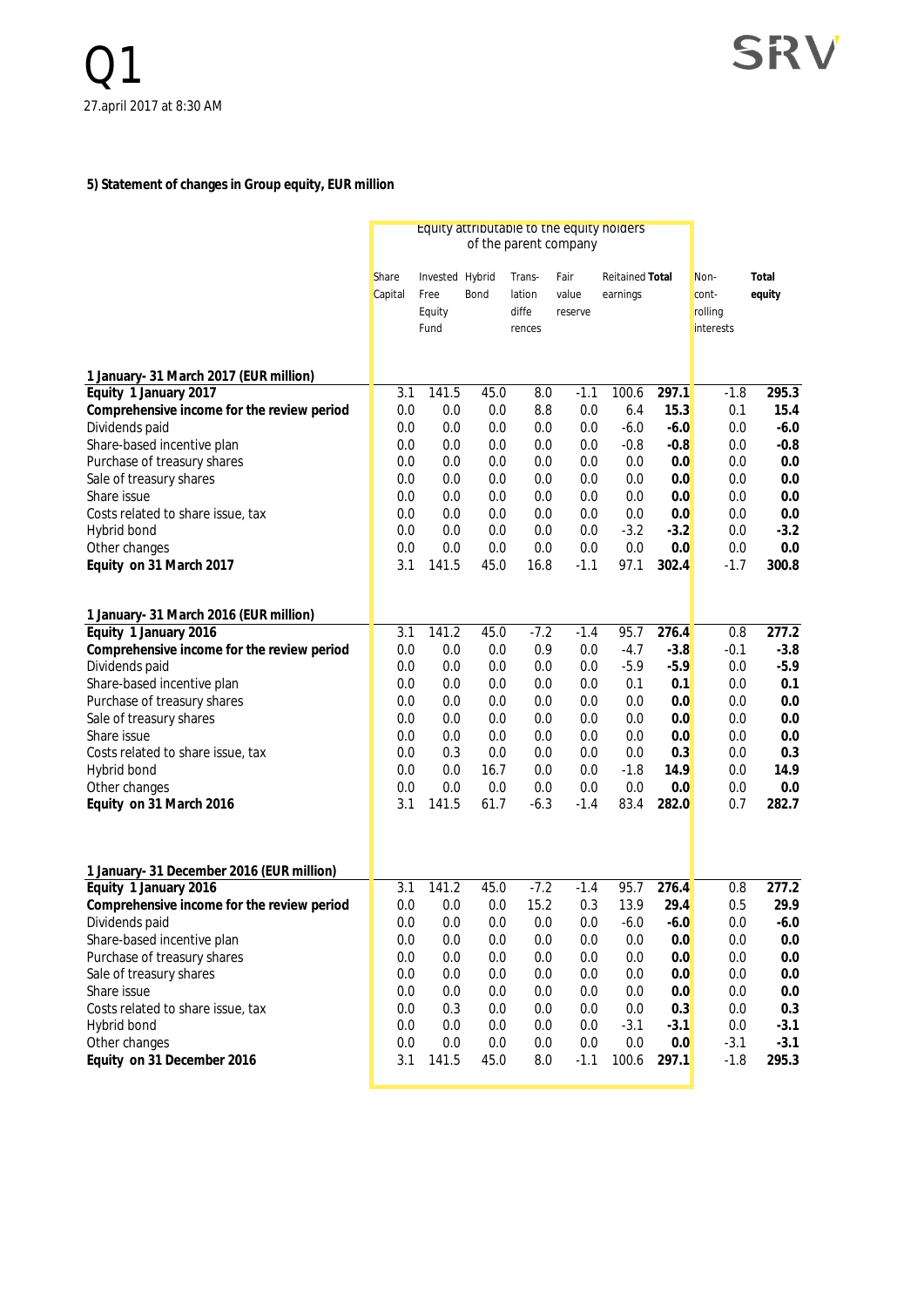#### **6) Commitments and contingent liablilities**

|                                                    |         |         | change  |          |
|----------------------------------------------------|---------|---------|---------|----------|
| Collateral given for own liabilities (EUR million) | 31.3.17 | 31.3.16 | %       | 31.12.16 |
| Real estate mortgages given <sup>1)</sup>          | 110.2   | 89.9    | 22.5    | 70.8     |
| Other commitments                                  |         |         |         |          |
| Investment commitments given                       | 31.2    | 47.6    | $-34.5$ | 31.2     |
| Plots purchase commitments                         | 31.3    | 114.5   | $-72.6$ | 37.9     |
| Contingent liabilities (rented plots)              | 84.1    | 5.6     | 1392.6  | 59.8     |

1) Real estate mortgages include the total amount of mortgages given as collateral for developer contracting housing production against the housing corporation loans of uncompleted and unsold completed projects.

| Fair and nominal values of derivative<br>instruments (EUR million) |        | 3/2016<br>3/2017<br>Fair value<br><b>Fair value</b> |        |              |        | 12/2016<br>Fair value |
|--------------------------------------------------------------------|--------|-----------------------------------------------------|--------|--------------|--------|-----------------------|
|                                                                    | Posit. | Negat.                                              | Posit. | Negat.       | Posit. | Negat.                |
| Hedge accounting not applied                                       |        |                                                     |        |              |        |                       |
| Foreign exchange forward contracts                                 | 0.0    | 0.0                                                 | 0.0    | 0.0          | 0.0    | 4.4                   |
| Interest rate swaps                                                | 0.0    | 7.3                                                 | 0.0    | 7.6          | 0.0    | 0.0                   |
| Nominal values of derivative instruments                           |        | 3/2017                                              |        | 3/2016       |        | 12/2016               |
| Foreign exchange forward contracts<br>Interest rate swaps          |        | 0.0<br>100.0                                        |        | 0.0<br>100.0 |        | 37.0<br>0.0           |

#### **7) Group and Segment Information**

SRV Group's segments are Operations in Finland, International Operations and Other operations.

 **Group and Segment information**

| Revenue                  | $1 - 3/$ | 1-3/   | change, | change  | $1 - 12/$ |
|--------------------------|----------|--------|---------|---------|-----------|
| EUR million              | 2017     | 2016   | meur    | %       | 2016      |
| Operations in Finland    | 219.3    | 131.5  | 87.8    | 66.8    | 832.2     |
| International operations | 4.4      | 12.4   | $-7.9$  | $-64.1$ | 52.4      |
| Other operations         | 4.4      | 4.0    | 0.5     | 11.9    | 15.9      |
| Eliminations             | $-4.5$   | $-4.0$ | $-0.4$  |         | $-16.3$   |
| Group, total             | 223.7    | 143.8  | 79.9    | 55.5    | 884.1     |
|                          |          |        |         |         |           |

| Operation profit         | $1 - 3/$ | $1 - 3/$ | change,     | change | $1 - 12/$ |
|--------------------------|----------|----------|-------------|--------|-----------|
| EUR million              | 2017     | 2016     | <b>MEUR</b> | %      | 2016      |
| Operations in Finland    | 5.0      | 2.2      | 2.8         | 123.2  | 38.3      |
| International operations | 3.2      | $-1.1$   | 4.2         |        | $-4.2$    |
| Other operations         | $-0.8$   | $-1.1$   | 0.3         |        | $-6.4$    |
| Eliminations             | 0.0      | 0.0      | 0.0         |        | 0.0       |
| Group, total             | 7.3      | 0.0      | 7.3         |        | 27.7      |

| Operating profit,<br>%          | $1 - 3/$<br>2017 | $1 - 3/$<br>2016 |
|---------------------------------|------------------|------------------|
| Operations in Finland           | 2.3              | 17               |
| <b>International Operations</b> | 71.3             | -8.6             |
| Group, total                    | 3.3              | 0.0              |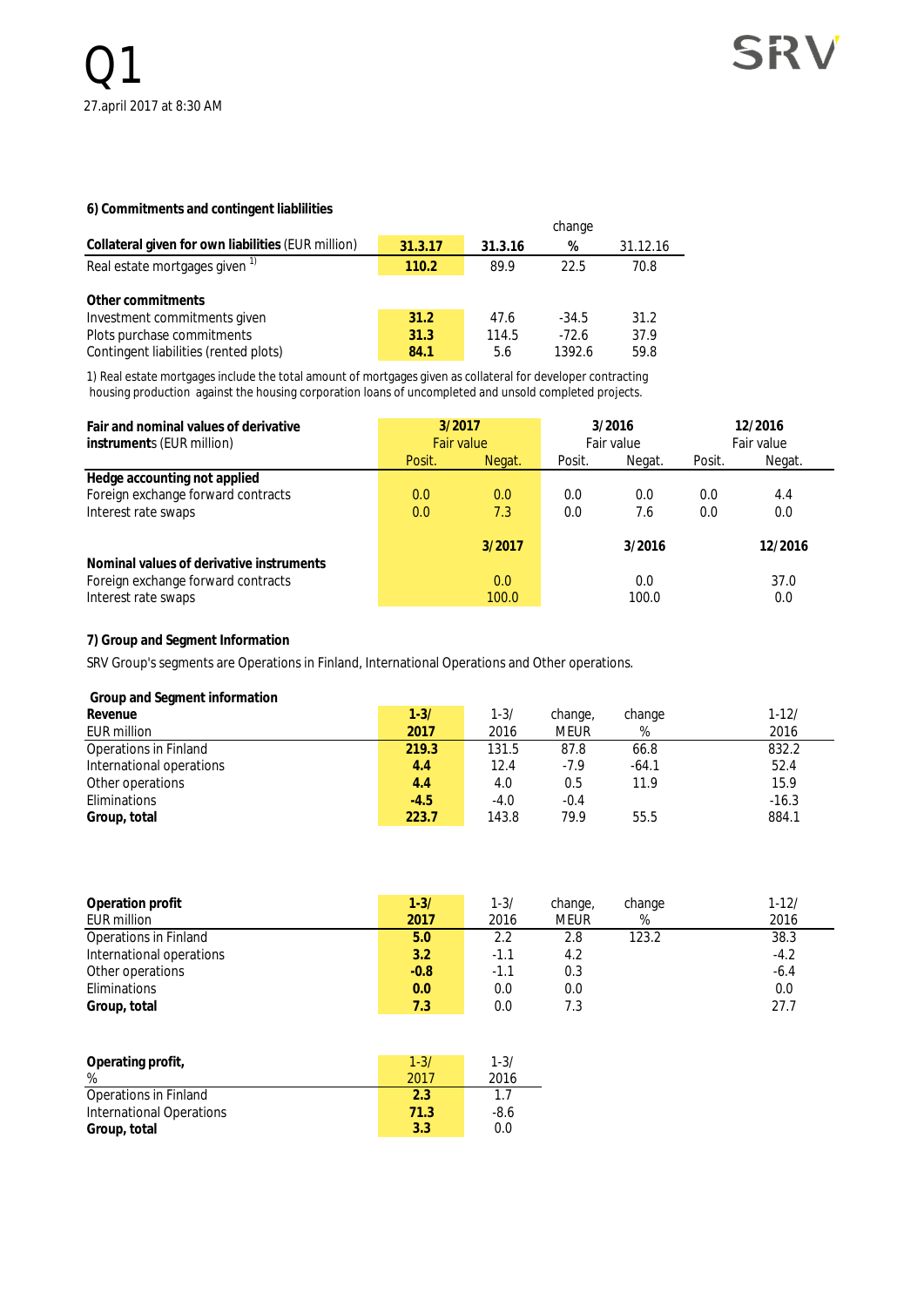## Q1 27.april 2017 at 8:30 AM

| Assets                             |           |           | change      | change, |            |
|------------------------------------|-----------|-----------|-------------|---------|------------|
| <b>EUR million</b>                 | 31.3.2017 | 31.3.2016 | <b>MEUR</b> | %       | 31.12.2016 |
| Operations in Finland              | 578.2     | 515.5     | 62.7        | 12.2    | 569.2      |
| International operations           | 303.3     | 246.0     | 57.3        | 23.3    | 288.0      |
| Other Operations                   | 463.2     | 524.9     | $-61.8$     | $-11.8$ | 502.7      |
| Eliminations and other adjustments | $-411.7$  | $-396.8$  | $-15.0$     |         | $-477.4$   |
| Group, total                       | 932.9     | 889.6     | 43.2        | 4.9     | 882.5      |
| Liabilities                        |           |           | change      | change, |            |
| <b>EUR million</b>                 | 31.3.2017 | 31.3.2016 | <b>MEUR</b> | %       | 31.12.2016 |
| <b>Operations in Finland</b>       | 359.8     | 364.7     | $-4.9$      | $-1.3$  | 353.9      |
| International operations           | 173.2     | 175.0     | $-1.8$      | $-1.0$  | 175.9      |
| <b>Other Operations</b>            | 255.7     | 294.0     | $-38.3$     | $-13.0$ | 279.8      |
| Eliminations and other adjustments | $-156.7$  | $-226.8$  | 70.1        |         | $-222.4$   |
| Group, total                       | 632.1     | 607.0     | 25.2        | 4.1     | 587.2      |
| Invested capital                   |           |           | change      | change, |            |
| <b>EUR million</b>                 | 31.3.2017 | 31.3.2016 | <b>MEUR</b> | %       | 31.12.2016 |
| Operations in Finland              | 342.9     | 324.6     | 18.3        | 5.6     | 333.0      |
| International operations           | 270.1     | 217.4     | 52.7        | 24.3    | 250.8      |
| Other Operations                   | 40.0      | 110.7     | $-70.8$     | $-63.9$ | 12.4       |
| Group, total                       | 653.0     | 652.7     | 0.3         | 0.0     | 596.2      |

**SRV** 

|                          |           |           | change | change, |            |
|--------------------------|-----------|-----------|--------|---------|------------|
| Return on investment %   | 31.3.2017 | 31.3.2016 | meur   | %       | 31.12.2016 |
| Operations in Finland    | 6.5       |           | 3.6    | 120.6   | 12.0       |
| International operations | 8.6       | $-0.8$    | 9.4    |         | 0.9        |
| Group, total             | 6.5       | 0.5       | 6.0    | . 156.2 |            |

| 8) Inventories                               |           |           | change  |            |
|----------------------------------------------|-----------|-----------|---------|------------|
| EUR million                                  | 31.3.2017 | 31.3.2016 | meur    | 31.12.2016 |
| Land areas and plot-owning companies         | 212.0     | 192.1     | 19.9    | 183.7      |
| Operations in Finland                        | 120.5     | 120.7     | $-0.3$  | 95.2       |
| International operations                     | 91.6      | 71.4      | 20.2    | 88.5       |
| Work in progress                             | 199.3     | 125.2     | 74.1    | 170.3      |
| Operations in Finland                        | 190.7     | 122.2     | 68.5    | 162.2      |
| International operations                     | 8.6       | 3.0       | 5.5     | 8.2        |
| Shares in completed housing corporations and |           |           |         |            |
| real estate companies                        | 29.0      | 39.3      | $-10.3$ | 38.3       |
| Operations in Finland                        | 29.0      | 38.9      | $-10.0$ | 38.1       |
| International operations                     | 0.1       | 0.4       | $-0.3$  | 0.2        |
| Other inventories                            | 6.7       | 8.2       | $-1.5$  | 7.9        |
| Operations in Finland                        | 6.5       | 6.7       | $-0.2$  | 7.8        |
| International operations                     | 0.1       | 1.5       | $-1.3$  | 0.2        |
| Inventories, total                           | 447.0     | 364.8     | 82.2    | 400.3      |
| Operations in Finland                        | 346.7     | 288.6     | 58.1    | 303.3      |
| International operations                     | 100.3     | 76.3      | 24.1    | 97.0       |